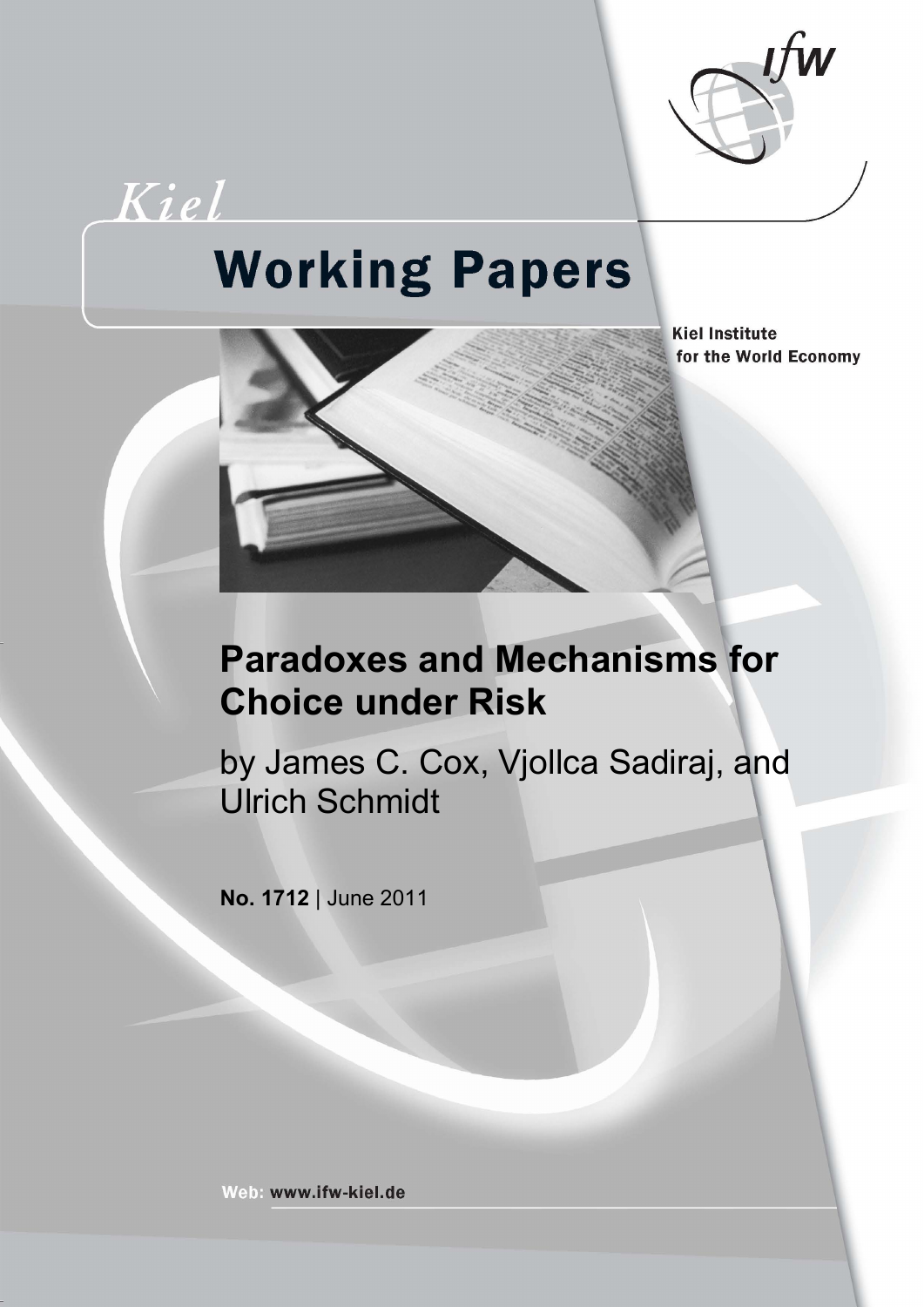Kiel Working Paper No. 1712 | June 2011

# **Paradoxes and Mechanisms for Choice under Risk**

James C. Cox, Vjollca Sadiraj, and Ulrich Schmidt

Abstract:

Experiments on choice under risk typically involve multiple decisions by individual subjects. The choice of mechanism for selecting decision(s) for payoff is an essential design feature that is often driven by appeal to the isolation hypothesis or the independence axiom. We report two experiments with 710 subjects. Experiment 1 provides the first simple test of the isolation hypothesis. Experiment 2 is a crossed design with six payoff mechanisms and five lottery pairs that can elicit four paradoxes for the independence axiom and dual independence axiom. The crossed design discriminates between: (a) behavioral deviations from postulated properties of payoff mechanisms; and (b) behavioral deviations from theoretical implications of alternative decision theories. Experiment 2 provides tests of the isolation hypothesis and four paradoxes. It also provides data for tests for portfolio effect, wealth effect, reduction, adding up, and cross-task contamination. Data from Experiment 2 suggest that a new mechanism introduced herein may be less biased than random selection of one decision for payoff.

Keywords: isolation, mechanisms, paradoxes, independence, dual independence, cross-task contamination, portfolio effect, wealth effect, reduction, adding-up

JEL classification: C91, D81

**James C. Cox**  Experimental Economics Center P.O. Box 3992 Atlanta, GA 30302-3992

E-mail: jccox@gsu.edu

**Vjollca Sadiraj**  Department of Economics Andrew Young School of Policy Studies P.O. Box 3992 Atlanta, GA 30302-3992 E-mail: vsadiraj@gsu.edu

**Ulrich Schmidt**  Kiel Institute for the World Economy 24100 Kiel, Germany Telephone: +49 431 8814-337

E-mail: uschmidt@bwl.uni-kiel.de

*The responsibility for the contents of the working papers rests with the author, not the Institute. Since working papers are of a preliminary nature, it may be useful to contact the author of a particular working paper about results or caveats before referring to, or quoting, a paper. Any comments on working papers should be sent directly to the author.* 

*Coverphoto: uni\_com on photocase.com*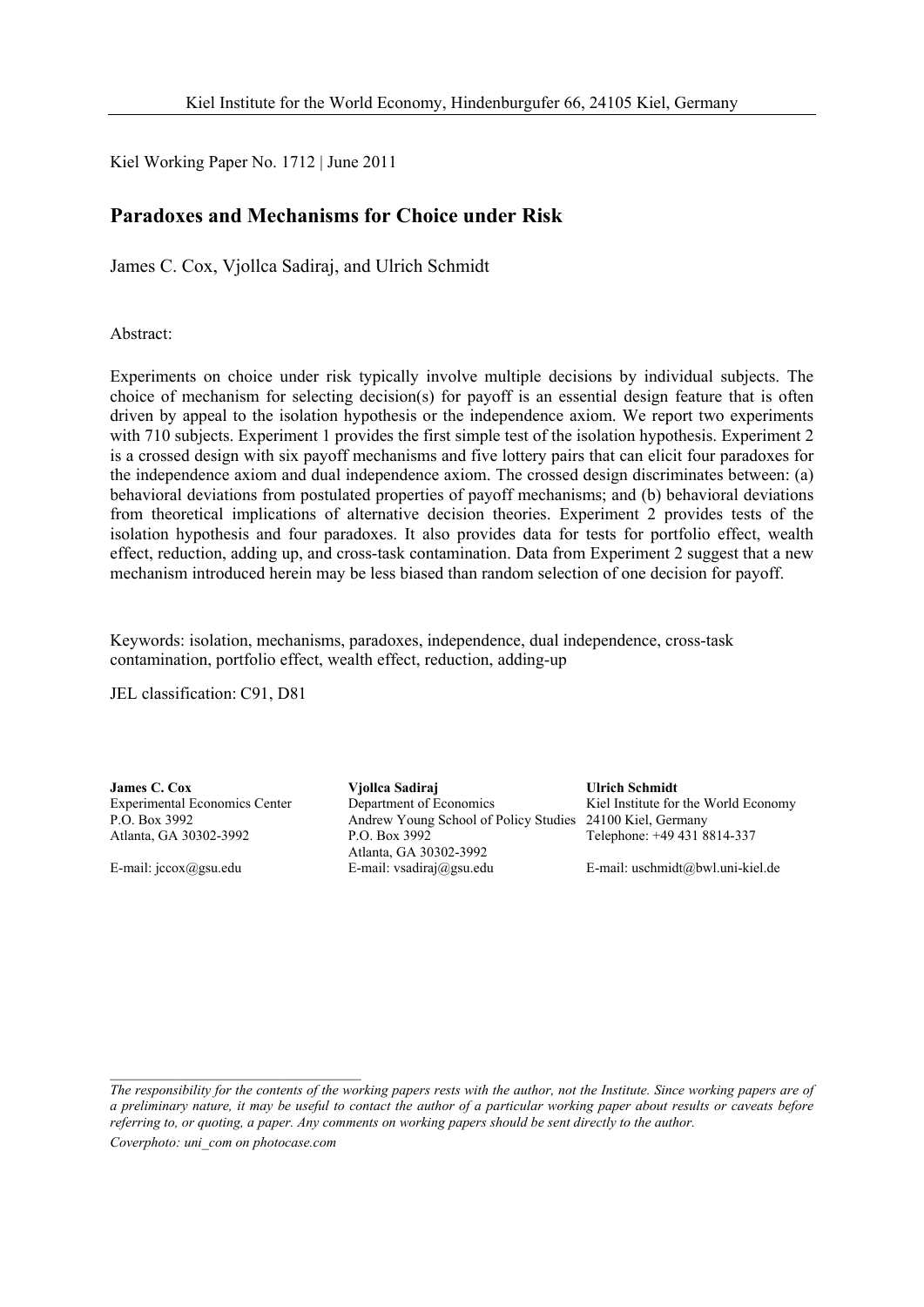# **Paradoxes and Mechanisms for Choice under Risk**

# By James C. Cox, Vjollca Sadiraj, and Ulrich Schmidt<sup>1</sup>

**Abstract:** Experiments on choice under risk typically involve multiple decisions by individual subjects. The choice of mechanism for selecting decision(s) for payoff is an essential design feature that is often driven by appeal to the isolation hypothesis or the independence axiom. We report two experiments with 710 subjects. Experiment 1 provides the first simple test of the isolation hypothesis. Experiment 2 is a crossed design with six payoff mechanisms and five lottery pairs that can elicit four paradoxes for the independence axiom and dual independence axiom. The crossed design discriminates between: (a) behavioral deviations from postulated properties of payoff mechanisms; and (b) behavioral deviations from theoretical implications of alternative decision theories. Experiment 2 provides tests of the isolation hypothesis and four paradoxes. It also provides data for tests for portfolio effect, wealth effect, reduction, adding up, and cross-task contamination. Data from Experiment 2 suggest that a new mechanism introduced herein may be less biased than random selection of one decision for payoff.

**Keywords:** isolation, mechanisms, paradoxes, independence, dual independence, cross-task contamination, portfolio effect, wealth effect, reduction, adding-up **JEL classifications:** C91, D81.

# 1. INTRODUCTION

Most experiments on individual choice under risk involve multiple decisions by individual subjects and random selection of one choice for payoff. Such random selection is intended to avoid possible: (a) wealth effects from paying all choices sequentially during the experiment; and (b) portfolio effects from paying all choices at the end of the experiment. Random selection, however, also has a serious disadvantage first discussed by Holt (1986): In case that the reduction of compound lotteries axiom holds, random selection provides incentives for truthfully reporting preferences only if the independence axiom of expected utility theory is satisfied. This means that random selection is theoretically appropriate for testing expected utility theory (EU) but not for testing numerous prominent alternatives to EU such as rank-

<sup>&</sup>lt;sup>1</sup> Financial support was provided by the National Science Foundation (grant number SES-0849590) and the Fritz Thyssen Stiftung. Glenn W. Harrison provided helpful comments and suggestions.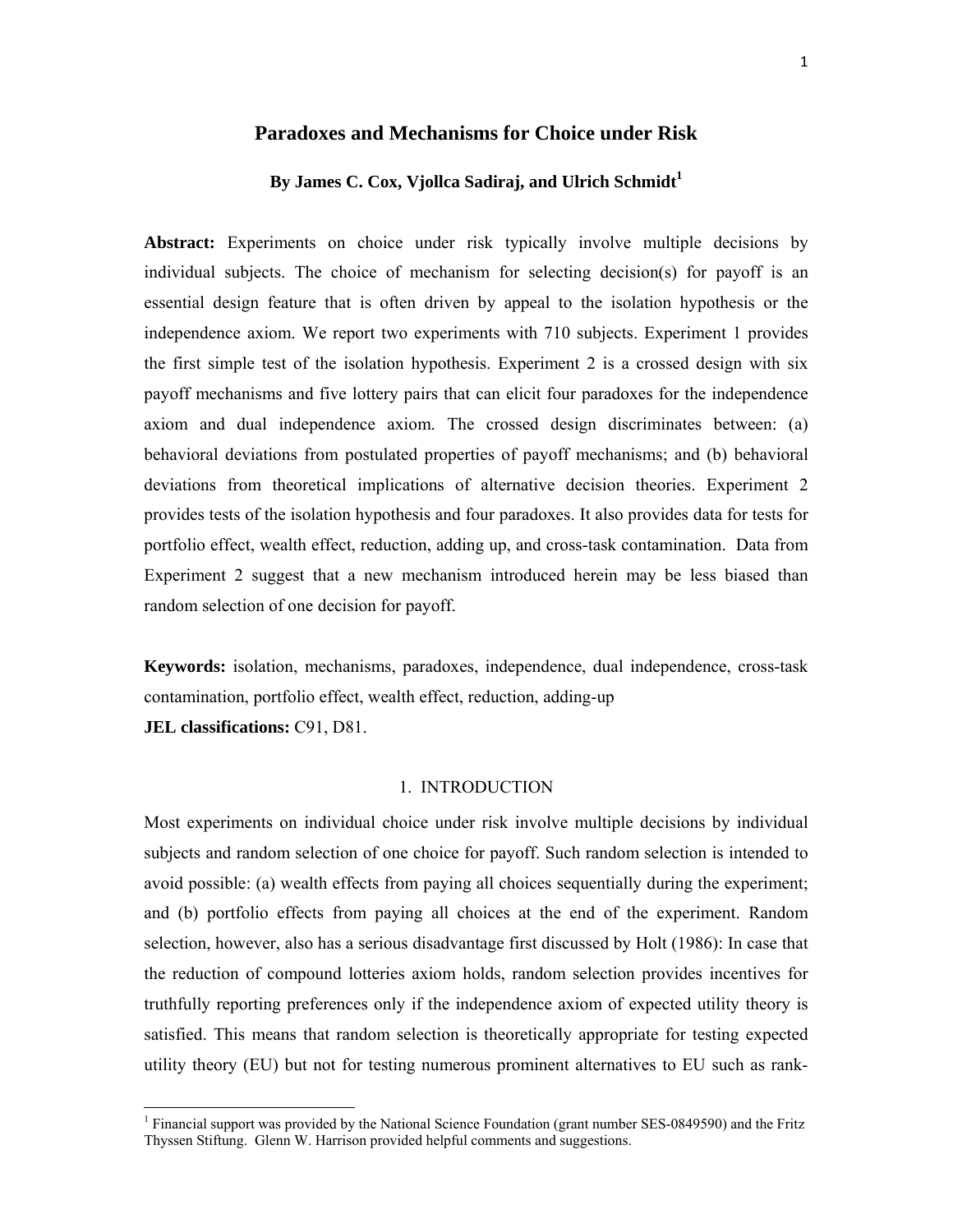dependent utility theory (Quiggin, 1981, 1982; Luce 1991, 2000; Luce and Fishburn 1991), cumulative prospect theory (Starmer and Sugden, 1989; Tversky and Kahneman, 1992; Wakker and Tversky, 1993), or utility theories with the betweenness property (Chew, 1983; Gul, 1991). These theories – which all satisfy the reduction of compound lotteries axiom – can only be tested in modified variants by additionally assuming some kind of narrow bracketing similar to the isolation hypothesis in original prospect theory (Kahneman and Tversky,  $1979$ ).<sup>2</sup> In case of violations of theoretical predictions under random selection, however, one cannot discriminate between inconsistencies with (non-EU) decision theories and inconsistencies with the isolation hypothesis.

Isolation is an extreme hypothesis that supposes that a subject views each decision task independently of all other tasks in an experiment. Our Experiment 1 provides what we believe to be the first simple test of the isolation hypothesis. Experiment 1 data imply rejection of the isolation hypothesis. A "simple test" is distinguished from a joint test of a compound hypothesis consisting of the isolation hypothesis and one or more hypotheses from decision theory. Our Experiment 2 provides data that, like previous literature, support joint tests of compound hypotheses that include isolation. Data from Experiment 2 imply rejection of joint hypotheses that include isolation.

Unless isolation holds as a behavioral phenomenon, there is no generally-applicable payoff mechanism for use in conducting multi-decision experiments. In that case questions about the behavioral properties of alternative mechanisms become central to critical evaluation of experimental methods for studying alternative theories of decision under risk. We experiment with the properties of six mechanisms; some of them are commonly used, some rarely used, and two of which are new. The six mechanisms are: (i) "pay one decision randomly" at the end of the experiment; (ii) "pay all decisions sequentially" during the experiment; (iii) "pay all decisions independently" at the end of the experiment; (iv) "pay all decisions correlated" at the end of the experiment; (v) "pay 1/n (of the amount) of all decisions correlated" at the end of the experiment, where n is the number of tasks; and (vi) the "one task" design in which each subject makes only one decision (and is paid for the outcome). Mechanisms (iv) and (v) are the new ones. As we show below, they are incentive compatible if preferences satisfy the dual independence axiom (Yaari, 1987).

Use of six different payoff mechanisms with the same five lottery pairs yields insight into relative effectiveness of alternative mechanisms in solving the problems that are inherent

 2 For comparison, note that in his Nobel Prize lecture Kahneman (2002) advocates use of between-subjects designs, in which each subject makes one choice, rather than within-subjects designs with multiple decisions. Our one task design (or "OT mechanism") implements this approach to experiments on decision under risk.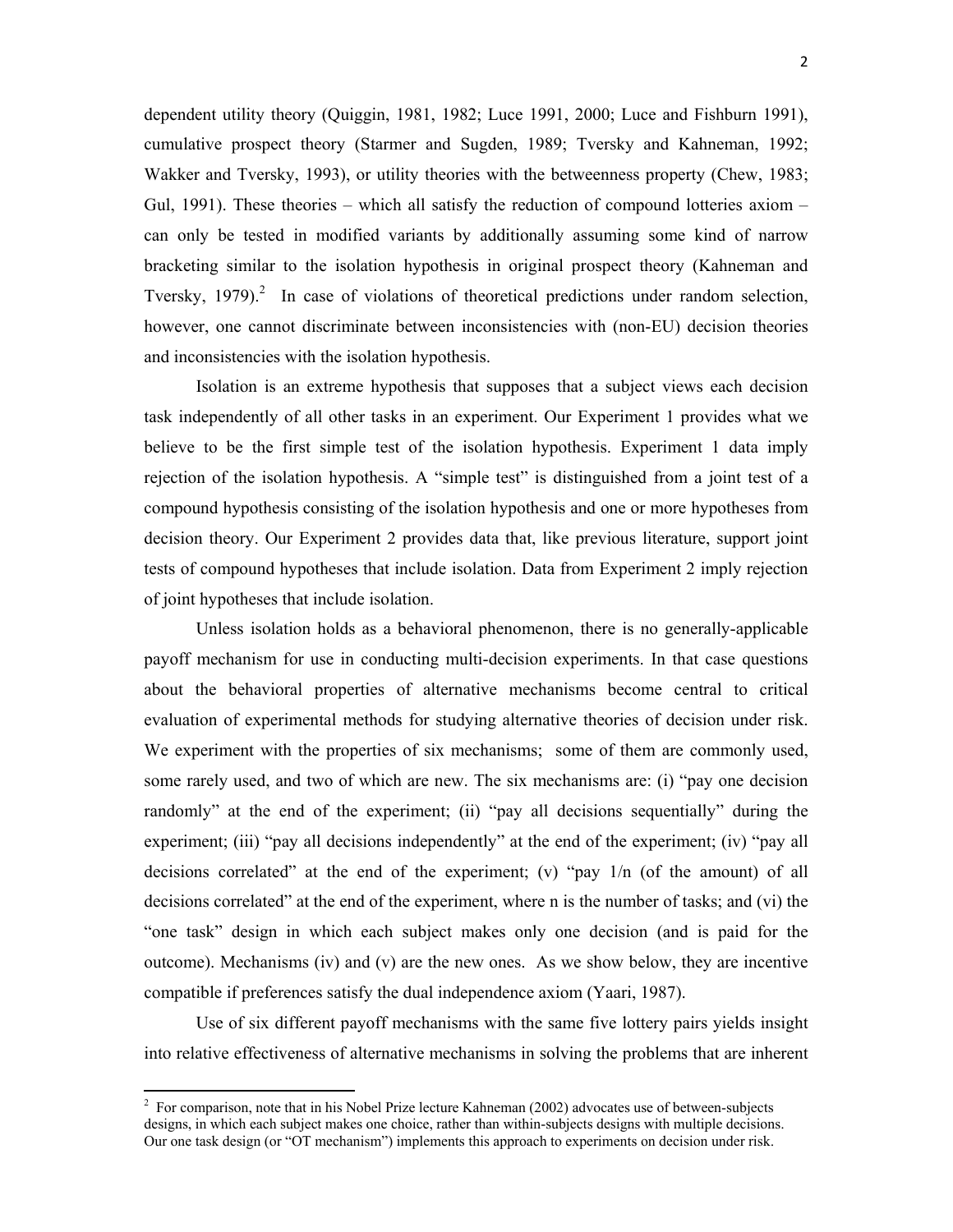in experiments involving multiple decisions under risk. We use data from Experiment 2 to provide an empirical assessment of experimental methods including tests for the isolation effect, reduction, portfolio effect, wealth effect, and cross-task contamination.

While isolation is one extreme hypothesis, reduction of compound lotteries is an opposing extreme hypothesis that supposes that a subject views a whole experiment as one compound lottery. For Experiment 2, the reduction hypothesis implies that the proportion of risky choices in two of our lottery pairs should be the same. This implication of reduction is rejected by the data.

Another extreme hypothesis in opposition to isolation is the hypothesis that a subject would consider the whole experiment as one lottery and construct a portfolio using the choice pairs. The data are consistent with existence of a portfolio effect. Yet another extreme hypothesis in opposition to isolation is adding-up, that subjects consider all choice tasks of the experiment simultaneously and add up outcomes for each state of the world. The data are consistent with adding-up. Wealth changes during an experiment if earlier choices are paid before subsequent choices are made. This is exactly what happens with the pay all sequentially mechanism. This opens the possibility that changes in wealth can affect choices with this mechanism. The data provide support for a wealth effect.

Our data reveal that a portfolio effect and a wealth effect can occur with mechanisms that pay all decisions. Random selection of one decision for payoff was introduced to eliminate biases in risk preference elicitation experiments with multiple decisions by individual subjects. But our data reveal that random selection of one decision for payoff is not unbiased; instead, data from the treatment that uses this mechanism reveal two types of cross-task contamination.

The design of Experiment 2 "crosses" the six preference elicitation mechanisms with five pairs of lotteries that can elicit four paradoxes: the common ratio effect; the common consequence effect; the dual common ratio effect; and the dual common consequence effect. The common ratio effect and common consequence effect have been researched with many experiments testing expected utility theory. They provide direct tests of the independence axiom of that theory. In contrast, there are few if any experiments with the dual common ratio effect and dual common consequence effect that provide direct tests of the dual independence axiom. We report experiment treatments on all four of these paradoxes.

Most previous experiments with the common ratio effect (CRE) and common consequence effect (CCE) have been conducted either with hypothetical payoffs or with multiple-choice experiments in which one choice was randomly selected for money payoff.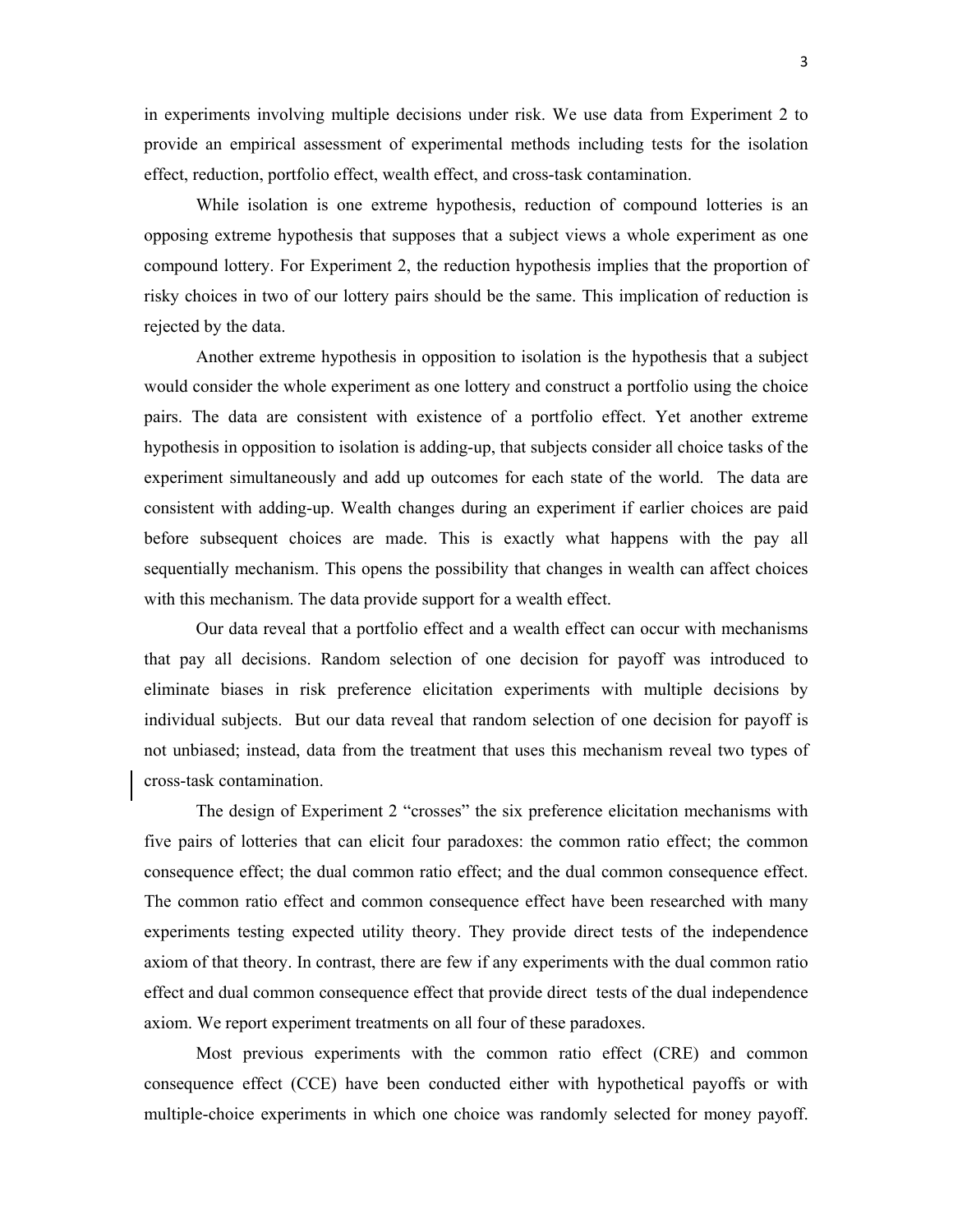Random selection of one out of many choices for payoff raises issues of weak incentives (Harrison, 1994) and possible cross-task contamination (section 6 below). Only one previous experiment avoided both weak incentives and all possible types of cross-task contamination by having each subject make *only one* decision that paid non-trivial money payoff (Cubitt, Starmer, and Sugden, 1998b). In their "classic test" (p. 1376), the Cubitt, et al. data do *not* show a CRE. We ask whether the finding that CRE is insignificant is robust to our experimental design and procedures.

The crossed design of our Experiment 2 provides insight into ways in which elicitations of risk preferences can be contaminated by payoff mechanisms. This approach allows us to (partly) disentangle (a) behavioral deviations from postulated properties of elicitation mechanisms from (b) behavioral deviations from theoretical implications of alternative decision theories.

The paper is organized as follows. In the next section we review some of the related literature on payoff mechanisms and experiments on paradoxes. Section 3 reports Experiment 1, the simple test of the isolation hypothesis. In section 4 we present six payoff mechanisms and relate their properties to alternative decision theories. Section 5 explains the design of Experiment 2. Section 6 summarizes hypotheses we test. The results from Experiment 2 are reported in section 7. Section 8 summarizes implications for experimental methods, paradoxes of choice under risk, and subjects' revealed risk preferences.

# 2. MECHANISMS AND EXPERIMENTS ON PARADOXES

The pay one decision randomly (POR) mechanism previously has been given several names including random lottery incentive mechanism. POR is a standard procedure in much literature involving multiple decisions under risk. It gets its theoretical justification from the independence axiom of expected utility theory and is therefore theoretically justified for experiments on the common ratio effect and common consequence effect.

 The literature contains a large number of papers that report experiments on theories, such as cumulative prospect theory, that do not assume the independence axiom. Many of these experiments involve multiple decisions and use POR for determining salient payoffs to the subjects. Although there is no theoretical justification for use of this payoff mechanism in such experiments, many authors invoke the isolation hypothesis to justify the procedure. Many prominent experimental studies relied upon POR (e.g. Smith, 1976; Grether and Plott, 1979; Reilly, 1982; Hey and Orme, 1994; Harrison, List, and Towe, 2007). In some studies (e.g. Camerer, 1989) subjects were allowed to change their choices after the question played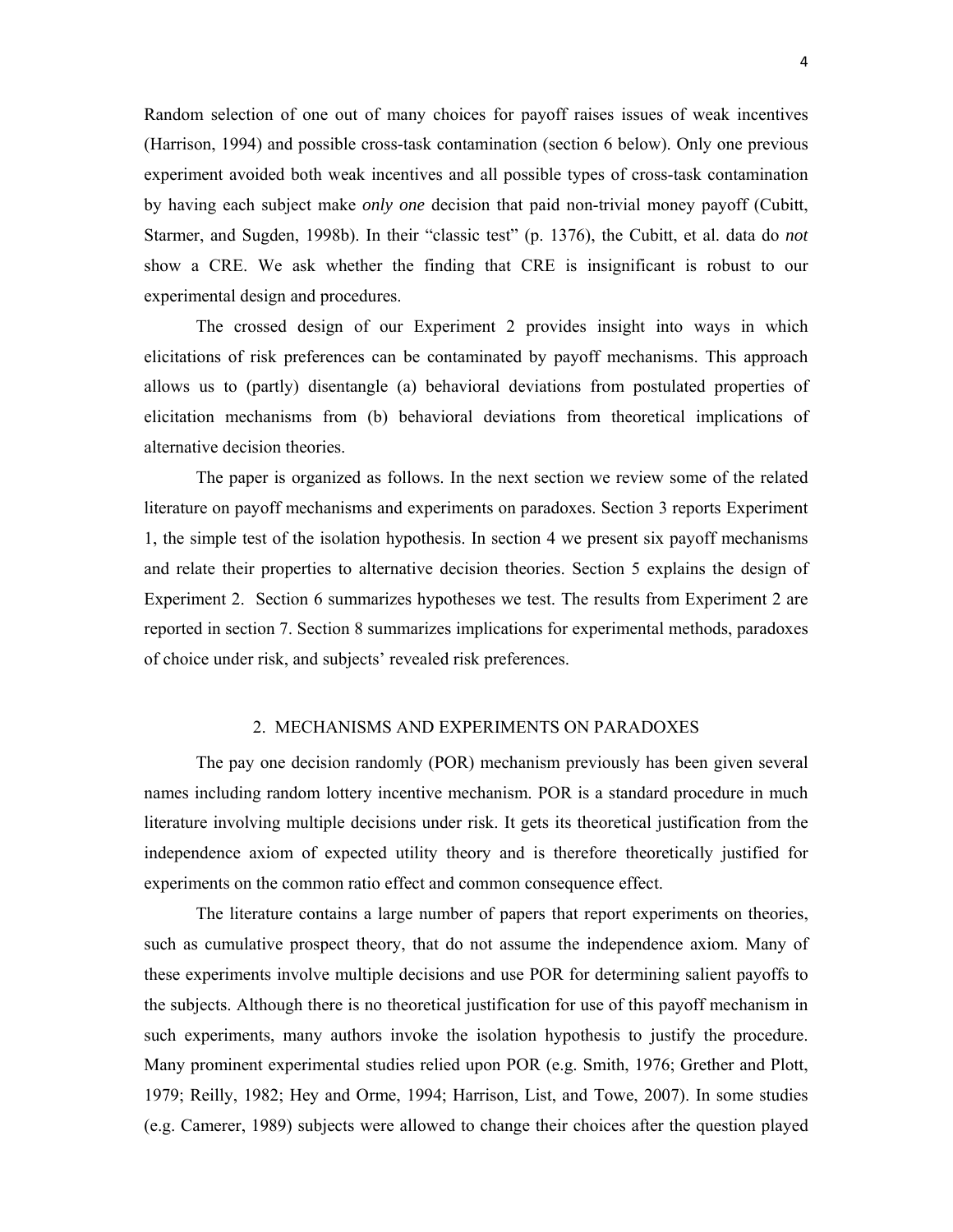out for real was determined by POR. Although this design may be fruitful in some cases, it can be used only once because initial choices become cheap talk if subjects know that there is a chance to change choices afterwards. Moreover, it should be noted that in the case of violation of independence people will possibly not change their choice even though they would have revealed a preference for the other alternative in a single-choice decision task not embedded in the POR mechanism. More precisely, only "naïve" decision makers would change their choices whereas "resolute" ones would not do so (see Machina, 1989).

 In view of the above mentioned problems and our negative empirical results on isolation (reported in sections 3 and 7), it is unclear whether POR is the best of the available payment mechanisms for experiments with decisions under risk. We discuss five alternatives to POR and experiment with the properties of all six mechanisms. First we consider two new mechanisms that have not previously been discussed in the literature. In one of these mechanisms – referred to as the pay all correlated (PAC) mechanism – at the end of the experiment one state of nature is randomly drawn and then all (comonotonic) lotteries chosen in the experiment are paid out for this state of nature. We show that this mechanism is incentive compatible if the utility functional representing risk preferences is linear in payoffs, as in the dual theory of expected utility (Yaari, 1987) or linear cumulative prospect theory (Schmidt and Zank, 2009). The same is true for the PAC/n mechanism where the payoff of PAC is divided by the number of tasks (so that subjects face the same expected value of payoff incentives as in POR).

 It turns out that simple tests of hypotheses that use within-subjects data can only be conducted for utility theories with functionals that are linear in probabilities (expected utility theory with POR) or linear in outcomes (dual theory or linear cumulative prospect theory with PAC and PAC/n). If utility is nonlinear in both probabilities and outcomes (e.g. rankdependent utility theory and cumulative prospect theory), there exists no known incentive compatible mechanism for multiple-decision experiments and, hence, joint hypotheses including isolation are what are actually tested. It is, however, an empirical question which of the mechanisms, POR, PAC, or PAC/n, will minimize distortions coming from cross-task contamination when isolation fails.

There is quite some evidence that people are risk averse even for small stakes (Holt and Laury 2002, 2005; Harrison et al. 2005). A central question for decision theory is whether such risk aversion can be modeled with nonlinear utility or nonlinear probability weighting or both. Some experimental studies have reported observations of nonlinear probability weighting and some have also reported data consistent with linear utility for small stakes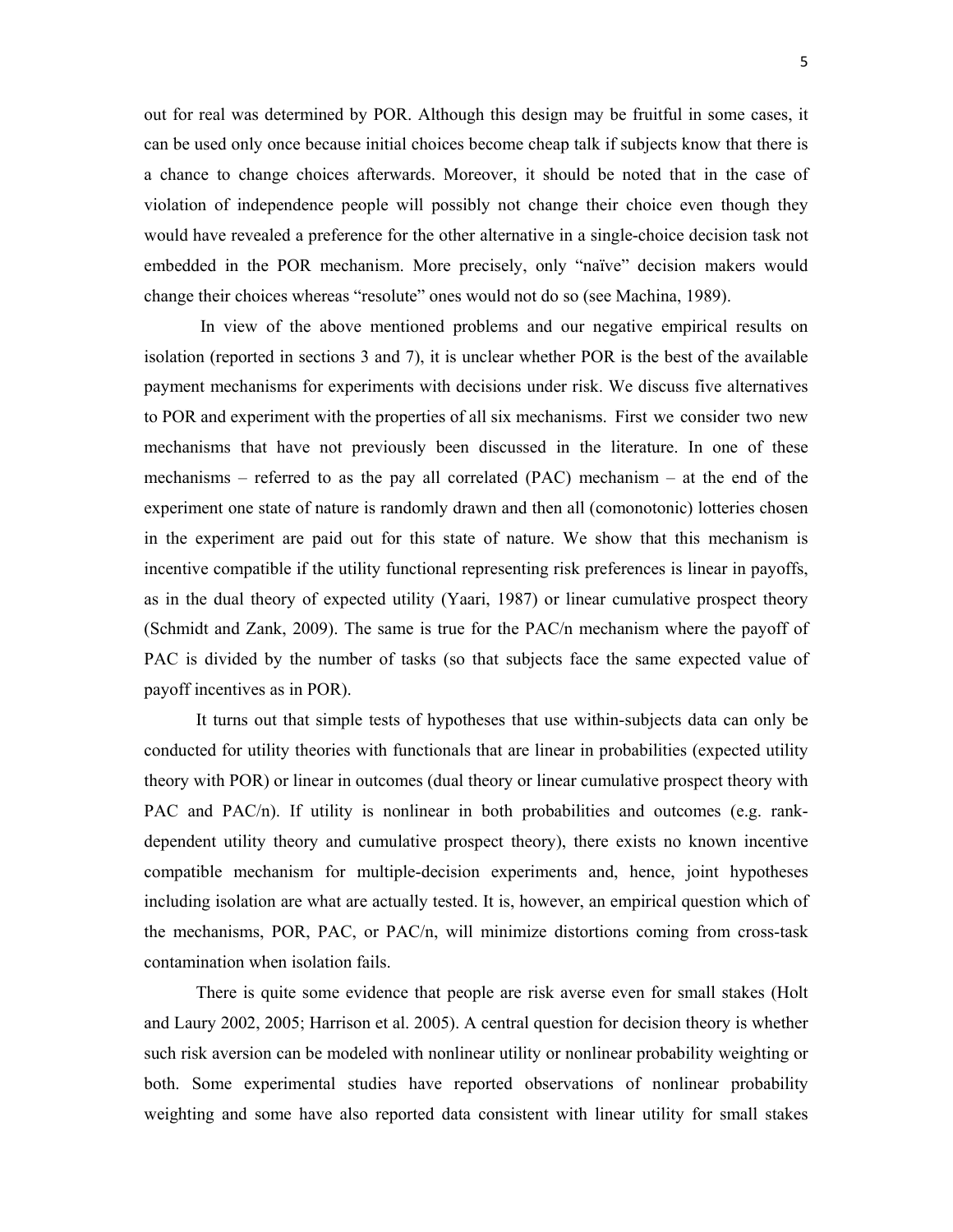(Lopes, 1995; Fox, Rogers, and Tversky, 1996; Kilka and Weber, 2001). Recent econometric analysis of risky decision data from experiments using POR yields a reported conclusion that the data are characterized by nonlinearity in both payoffs and probabilities (Harrison and Rutström, 2008). But such empirical analysis seems dissonant because: *if* (a) risk preferences are actually characterized by nonlinearity in both payoffs and probabilities *then* (b) POR is not theoretically incentive compatible for use in experiments to generate data for use in the econometric analysis. Validity of the seemingly-dissonant data analysis depends on POR being behaviorally unbiased even though it is not theoretically incentive compatible.

PAC is also not theoretically incentive compatible for experiments on theories with utility that is nonlinear in both payoffs and probabilities. But there is no theoretical basis for thinking that POR is a better mechanism than PAC for use in experiments on such theories. Our Experiment 2 produces data that can be used to compare the empirical performance of POR and PAC. Since the expected payoff of subjects is larger in PAC than in POR we also experiment with PAC/n: here subjects get the payoff of PAC divided by the number of tasks, which makes the expected payoff equal to that of POR.

Many experiments with market institutions and game theory use the pay all sequentially (PAS) mechanism in which subjects accrue changes in their earnings from the experiment after each decision is made and before undertaking the subsequent decision tasks. The main problem with PAS is the possibility of wealth effects, i.e. earnings on previous rounds may influence behavior in later rounds. However, studies using PAS in experiments with decisions under risk that tested for wealth effects reported they were insignificant (Cox and Epstein, 1989; Cox and Grether, 1996; Laury, 2006).

An obvious alternative to PAS is to pay subjects independently for each task at the end of the experiment, which we will call the pay all independently (PAI) mechanism. PAI has recently been used in experiments with role reversal in trust games that involve risks from defection (Burks, Carpenter, and Verhoogen 2003; Chaudhuri and Gangadharan, 2007). An obvious disadvantage of PAI is the possibility of portfolio effects: playing out several lotteries independently and paying subjects for all of them reduces the risk involved in the single lotteries and, thus, should induce less risk averse behavior. Laury (2006) did not find a significant difference between PAI and POR for the same payoff scale.

An alternative protocol that eliminates all potential distortions of risk preferences by the payoff mechanism is to ask each subject to make only one decision. Use of this one task (OT) "mechanism" requires that hypothesis tests be conducted with a between-subjects approach. Data from Experiment 2 reported below allow us to compare the implications of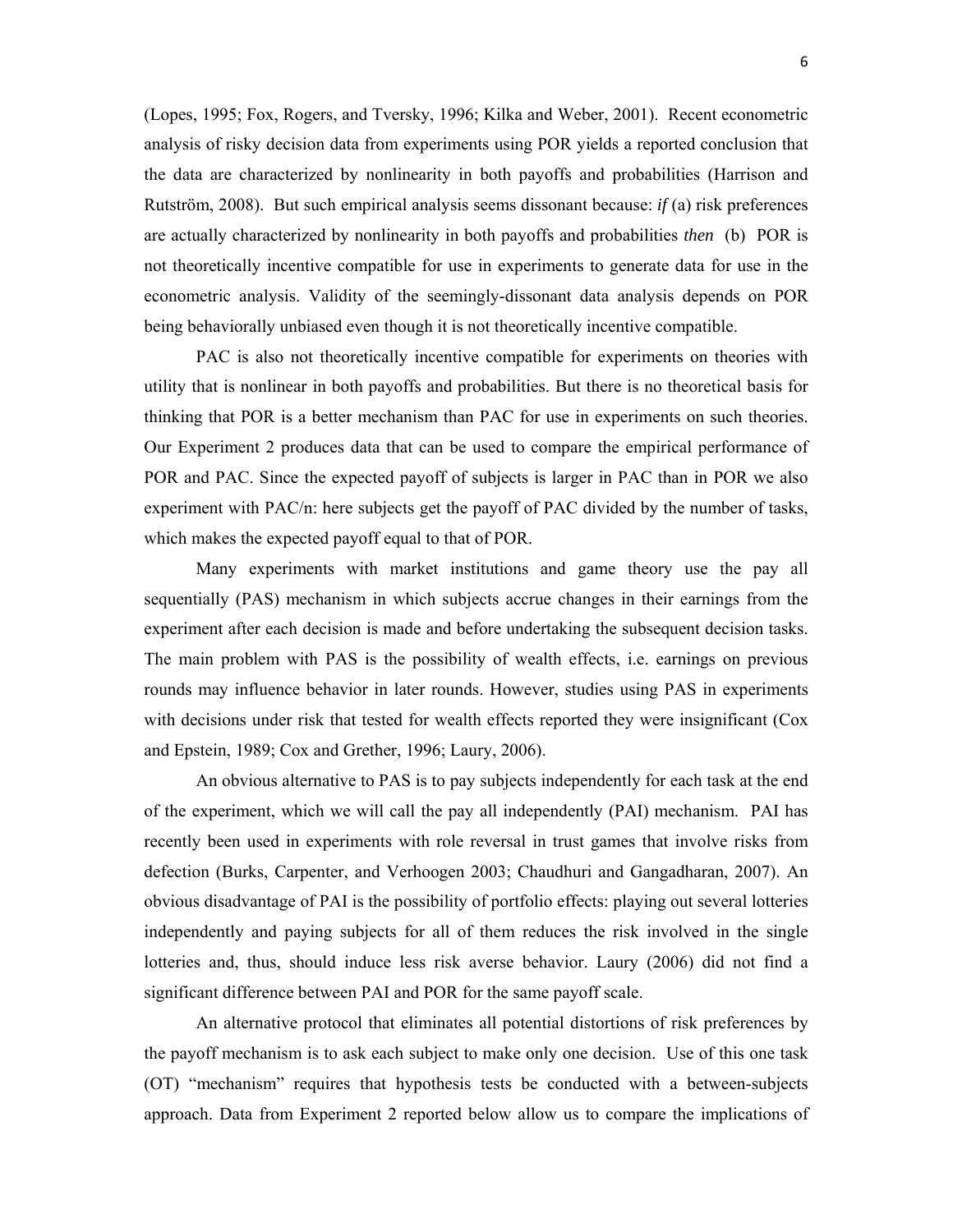between-subjects tests of hypotheses using data elicited with OT with implications of both between-subjects and within-subjects tests of hypotheses using data elicited with POR, PAC, PAC/n, PAI, and PAS.

There is previous literature that addresses some of our questions. Cubitt, Starmer, and Sugden (1998b) investigate whether OT yields different risk preferences than POR in a treatment with pre-commitment. This joint test for isolation implies rejection at 10% but not at 5% significance. Cubitt, et al. (1998b) also report a test for ("classic") CRE using OT data that is insignificant; that is, CRE is not observed. Three other studies compare an impure form of OT to POR. Starmer and Sugden (1991), Beattie and Loomes (1997), and Cubitt, Starmer, and Sugden (1998a, 2001) integrated OT into a series of hypothetical choices, i.e. there were first hypothetical choice questions and at the end of the experiment one question appeared which was played out for real. This procedure could be behaviorally unbiased; however if cross-task contamination effects exist (see section 6 below) then hypothetical questions may also contaminate the responses to the real question. Along with many treatments with hypothetical payoffs, Conlisk (1989) also reported a pilot experiment with hypothetical practice rounds followed by one choice task with real payoffs. He reported Allais paradox behavior for the hypothetical treatments but that, with the real payoff OT choices, "Allais behavior disappeared" (Conlisk, 1989, p. 401).

Other studies focus on whether experiments with POR generate data that are significantly different from data generated from PAS or PAI. Laury (2006) reports a payoff scale effect but for small payoffs no significant differences between POR data and PAI data. Lee (2008) looks at PAS versus POR and concludes that POR does better than PAS in controlling for wealth effects. Isolation under PAS implies myopic behavior, which has previously been reported in experimental studies (Thaler et al., 1997; Gneezy and Potters, 1997; Gneezy, et al., 2003; Haigh and List, 2005; Langer and Weber 2005; Bellemare et al., 2005; Fellner and Sutter, 2008). $3$ 

#### 3. EXPERIMENT 1: A SIMPLE TEST OF THE ISOLATION HYPOTHESIS

As explained above, consideration of alternative mechanisms becomes central if the isolation hypothesis fails in simple tests. In this section we report (what we believe to be) the first *simple* test of the isolation hypothesis.

<sup>&</sup>lt;sup>3</sup> For studies analyzing the POR or analogous mechanisms in other fields than risky decision making see Bolle (1990), Sefton (1992), Harrison, Lau, and Williams (2002), Stahl and Haruvy (2006), and Armantier (2006).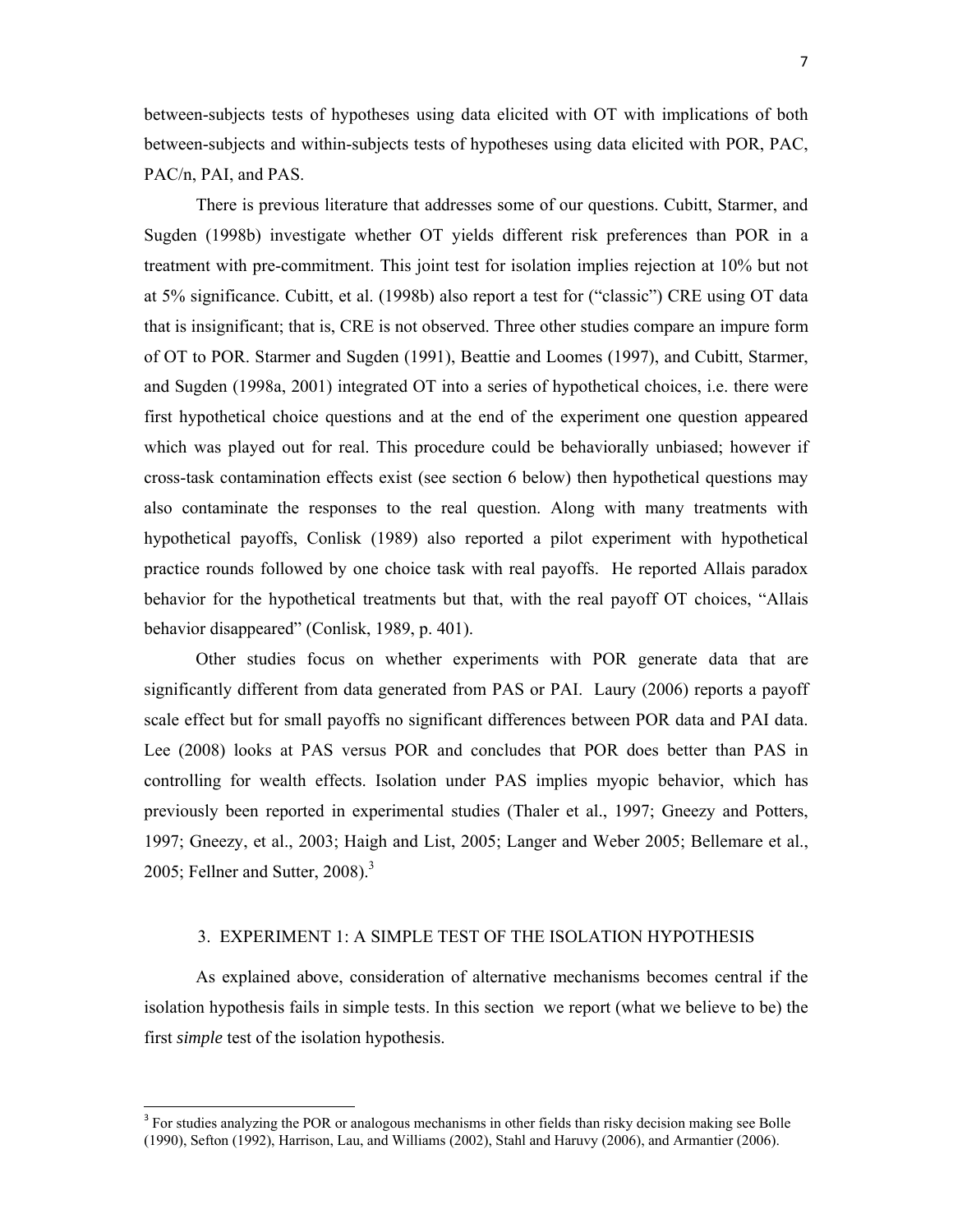# 3.1 *Experimental Design*

In this experiment 284 subjects were randomly assigned to five groups, referred to below as Groups 1, 2.1, 2.2, 3.1, and 3.2. Payoffs in this experiment were in Euros. The choice options received by all groups are reported in Table 1. No group of subjects was shown Table 1; instead, they were given only their own decision tasks as follows. Group 1 subjects had a one-stage decision task in which they were asked to choose either Option A or Option B. Group 2.1 subjects had a two-stage decision task in which they were asked to choose between Options C and D in the first stage and between Options A and B in the second stage. Group 3.1 subjects were asked to choose between Options E and F in the first stage and between Options A and B in the second stage. Groups 2.2 and 3.2 differed from Groups 2.1 and 3.1, respectively, only by the order in which the choices were presented, i.e. the choice between Options A and B was presented in the first stage for Groups 2.2 and 3.2.

|              | Group 1                              | Group 2.1                            | Group 3.1                            |  |
|--------------|--------------------------------------|--------------------------------------|--------------------------------------|--|
|              | Option A: $4 \in \text{with } 100\%$ | Option C: $3 \in \text{with } 100\%$ | Option E: $5 \in \text{with } 100\%$ |  |
| First        |                                      |                                      |                                      |  |
| <b>Stage</b> | Option B: $10 \in \text{with } 50\%$ | Option D: 12 $\epsilon$ with 50%     | Option F: $8 \in \text{with } 50\%$  |  |
|              | $0 \in \text{with } 50\%$            | $0 \in \text{with } 50\%$            | $0 \in \text{with } 50\%$            |  |
|              |                                      | Option A: $4 \in \text{with } 100\%$ | Option A: $4 \in \text{with } 100\%$ |  |
| Second       |                                      |                                      |                                      |  |
| <b>Stage</b> | none                                 | Option B: $10 \in \text{with } 50\%$ | Option B: $10 \in \text{with } 50\%$ |  |
|              |                                      | $0 \in \text{with } 50\%$            | $0 \in \text{with } 50\%$            |  |

**Table 1. Experiment 1 Lotteries**

Group 1 is an OT treatment where subjects had to just choose between Options A and B. They were told that each subject would receive the payoff from their chosen option in cash directly after the experiment and that, if they chose Option B, their payoff would be determined by a coin flip. In Groups 2.1, 2.2, 3.1, and 3.2 there were two choice tasks and a POR mechanism was employed, i.e. there was a first coin flip which determined whether the first or the second choice problem was played out for real and a second coin flip which determined the payoff if one of the risky options (B, D, or F) was chosen. In all groups the top or bottom position of the two payoffs of a first stage lottery and the two payoffs of a second stage lottery (if not Group 1) was randomly determined for individual subjects.

The aim of the Group 1 treatment is to elicit true preferences of subjects between Options A and B in that an OT design played out for real offers perfect incentives to state true preferences (see Cubitt et al., 2001). The Group 2 and Group 3 treatments elicit preferences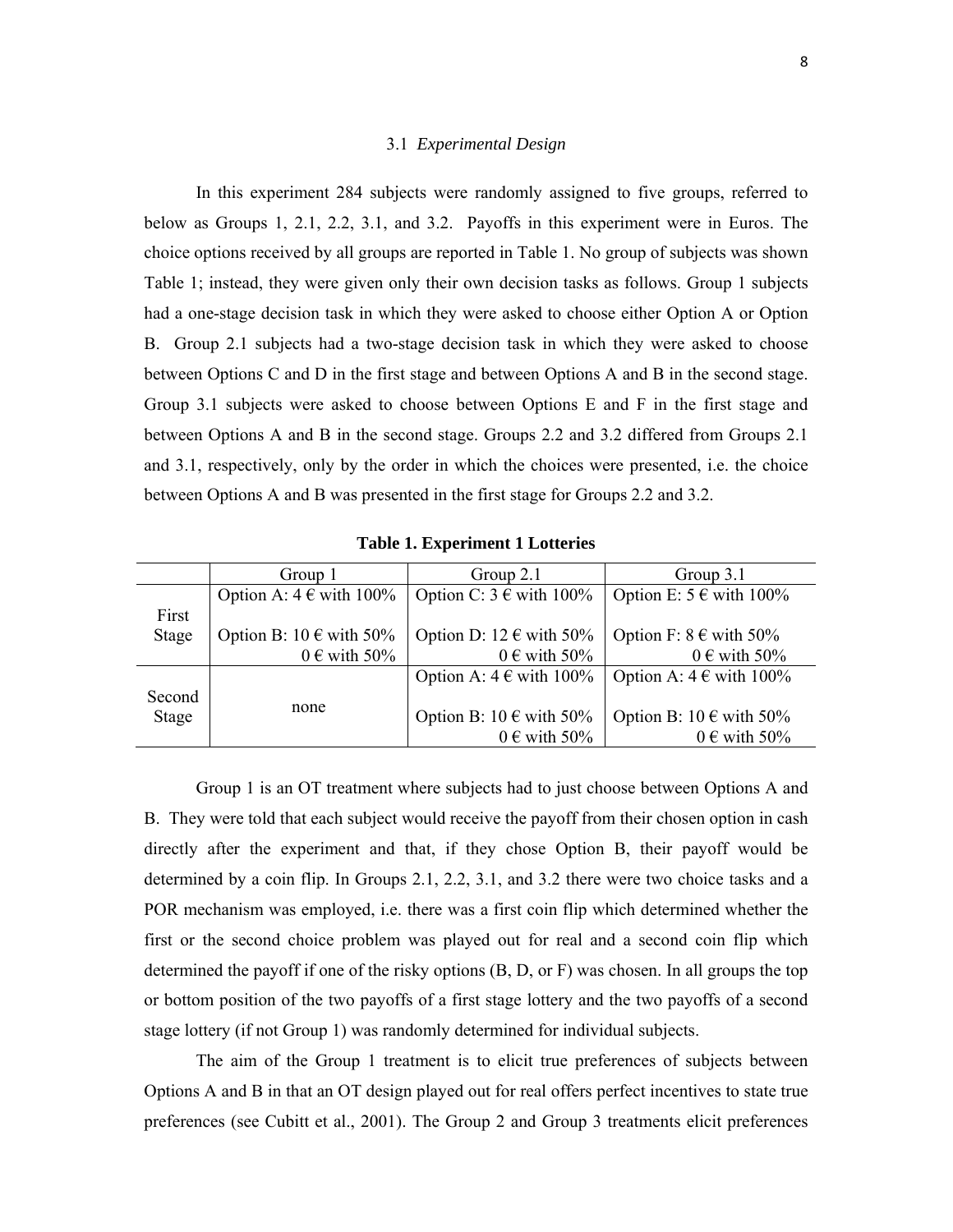between Options A and B which could however be biased as the design here involves an additional choice problem. In Groups 2.1 and 2.2 the safe option of the additional choice problem (Option C) is dominated by Option A whereas the risky one (Option D) dominates Option B. The opposite is true in Groups 3.1 and 3.2. If the isolation hypothesis holds, the proportion of subjects choosing Option A should be the same in Groups 1, 2, and 3. If isolation is violated, the additional choice problem in Groups 2 and 3 may influence the choice between Options A and B. Recall that Option A dominates Option C whereas Option B is dominated by Option D in the Group 2 treatment. Analogous to the evidence of asymmetrically dominated alternatives in context-dependent choice experiments (see e.g. Huber et al., 1982; Simonson and Tversky, 1992; Hsee and Lecrerc, 1998; Bhargava et al., 2000), this could increase attractiveness of Option A and decrease attractiveness of Option B, leading to a higher proportion of A choices compared to Group  $1<sup>4</sup>$ 

Experiment 1 was run at the University of Kiel. In each group subjects received one page of paper which contained instructions and all tasks; details are shown in Appendix 2. The way in which lotteries were presented to the subjects is illustrated in Figure 1, using one of the lottery pairs as an example.

| Which of the following options do you choose? |                                                                          |  |  |  |  |  |  |  |
|-----------------------------------------------|--------------------------------------------------------------------------|--|--|--|--|--|--|--|
| Option A:<br>4 Euro with probability 100%     | Option B:<br>10 Euro with probability 50%<br>0 Euro with probability 50% |  |  |  |  |  |  |  |

**Figure 1. Presentation of Lotteries in Experiment 1** 

# 3.2 *Results*

The results of Experiment 1 are presented in Table 2, which shows for all groups and both choices (when applicable) the percentage of subjects who chose the risky lottery. First, we can see that in Group 2 almost all subjects chose Option D. In Group 3, as expected, very few subjects chose Option F. While 82.8% of subjects chose Option B in Group 1, this

| Group           |      | 2. l     | <u>.</u> | <u>.</u> | J.L  |
|-----------------|------|----------|----------|----------|------|
|                 | 58   | 54       |          | 62       | Эb   |
| $%$ Choice of B | 82.8 | $51.0**$ | $50.3**$ | 80.6     | 78.6 |

**Table 2. Results from Experiment 1** 

<sup>4</sup> The opposite could be expected for Group 3 as here Option A is dominated by Option E whereas Option B dominates Option F.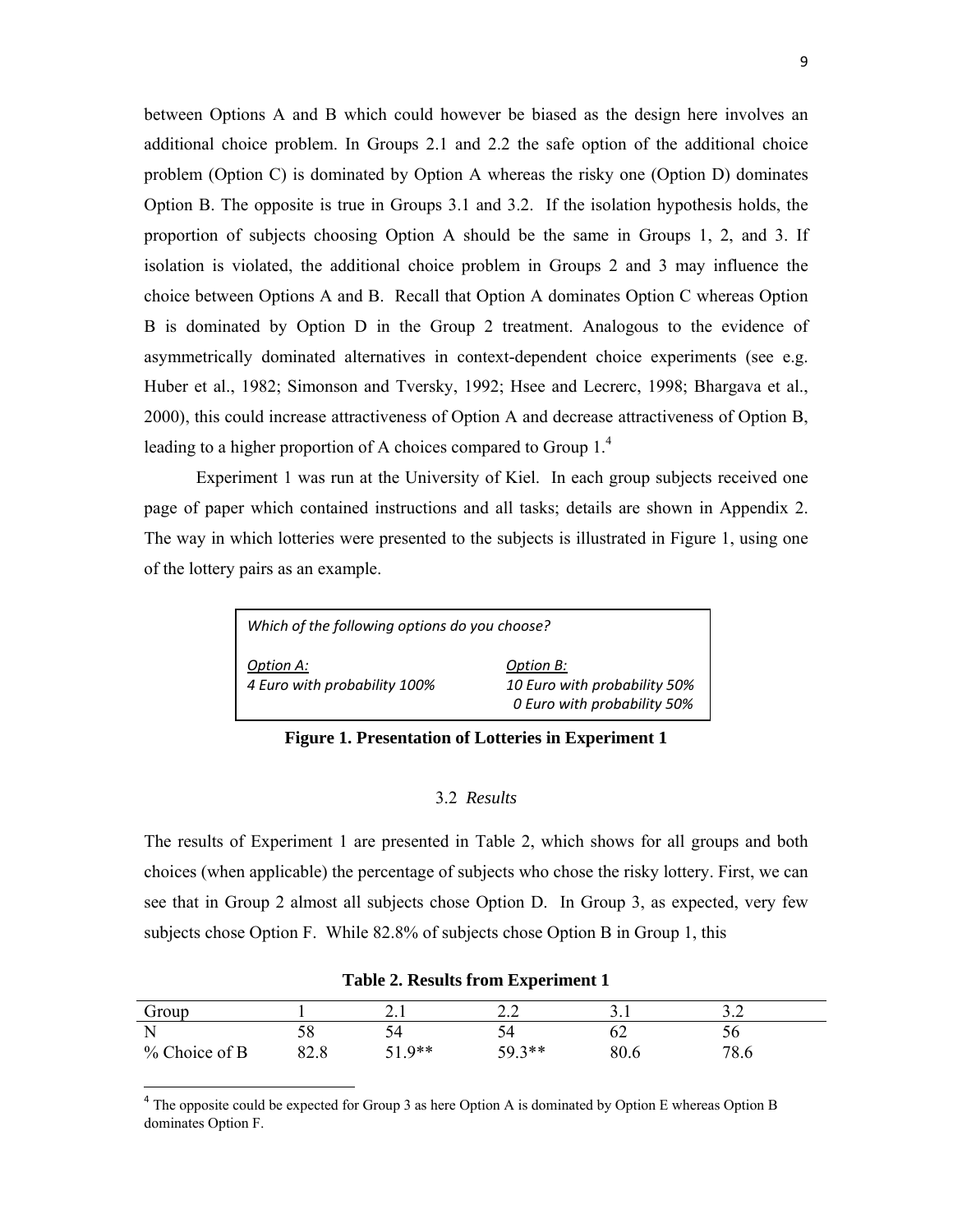| $%$ Choice of D (F) | 88.9 | $96_{-}$ |  | $5.6*$ |
|---------------------|------|----------|--|--------|
|---------------------|------|----------|--|--------|

percentage decreases to 51.9% and 59.3% in Groups 2.1 and 2.2, respectively. Both differences are significant at the 1%-level (1-sided test according to the statistic of Conlisk, 1989). As expected, Option A turns out to be more attractive (Option B less attractive) in Group 2 than in Group 1, leading to a significant violation of isolation and, therefore, to a failure of the POR mechanism to elicit true preferences.

There are order effects in Groups 2.1 and 2.2 as well as Groups 3.1 and 3.2 which are all in the expected direction. However, only one of these effects (the difference between choice of F in Groups 3.1 and 3.2) is significant at the 5% level. The relatively small order effects can be explained by the fact that all alternatives were presented prior to elicitation of any responses from the subjects.

We conclude from this experiment that isolation can be significantly violated. This questions the suitability of using POR for testing theories that do not include the independence axiom. Hence it may be fruitful to consider alternative mechanisms and explore their properties.

#### 4. THEORETICAL PROPERTIES OF MECHANISMS

For convenience, we restrict attention to experiments involving binary choices between lotteries. Lotteries will often be represented by  $(X_1, p_1; \ldots; X_m, p_m)$ , indicating that outcome  $X_s$  is obtained with probability  $p_s$ , for  $s = 1, 2, ..., m$ . Outcome  $X_s$  can be a monetary amount or a lottery. Consider experiments that include n questions in which the subject has to choose between options  $A_i$  and  $B_i$ , for  $i = 1,...,n$ . The choice of the subject in question i will be denoted by  $C_i$ .

#### 4.1 *The Pay One Randomly (POR) Mechanism*

Here each question usually has a 1/n chance of being played out for real. Suppose a subject has made all her choices apart from question i. Then her choice between  $A_i$  and  $B_i$ determines whether she will receive  $(1/n)A_i + (1-1/n)C$  or  $(1/n)B_i + (1-1/n)C$ , where  $C = (C_1,$  $1/(n-1); \ldots; C_{i-1}, 1/(n-1); C_{i+1}, 1/(n-1); \ldots; C_n, 1/(n-1))$  is the lottery for which the subject receives all her previous choices with equal probability  $1/(n-1)$ . Consequently, a subject whose preferences satisfy the independence axiom has an incentive to reveal her preferences truthfully because under that axiom  $A_i \geq B_i$  if and only if  $(1/n)A_i + (1-1/n)C \geq (1/n)B_i + (1-1/n)C$  $1/n$ )C.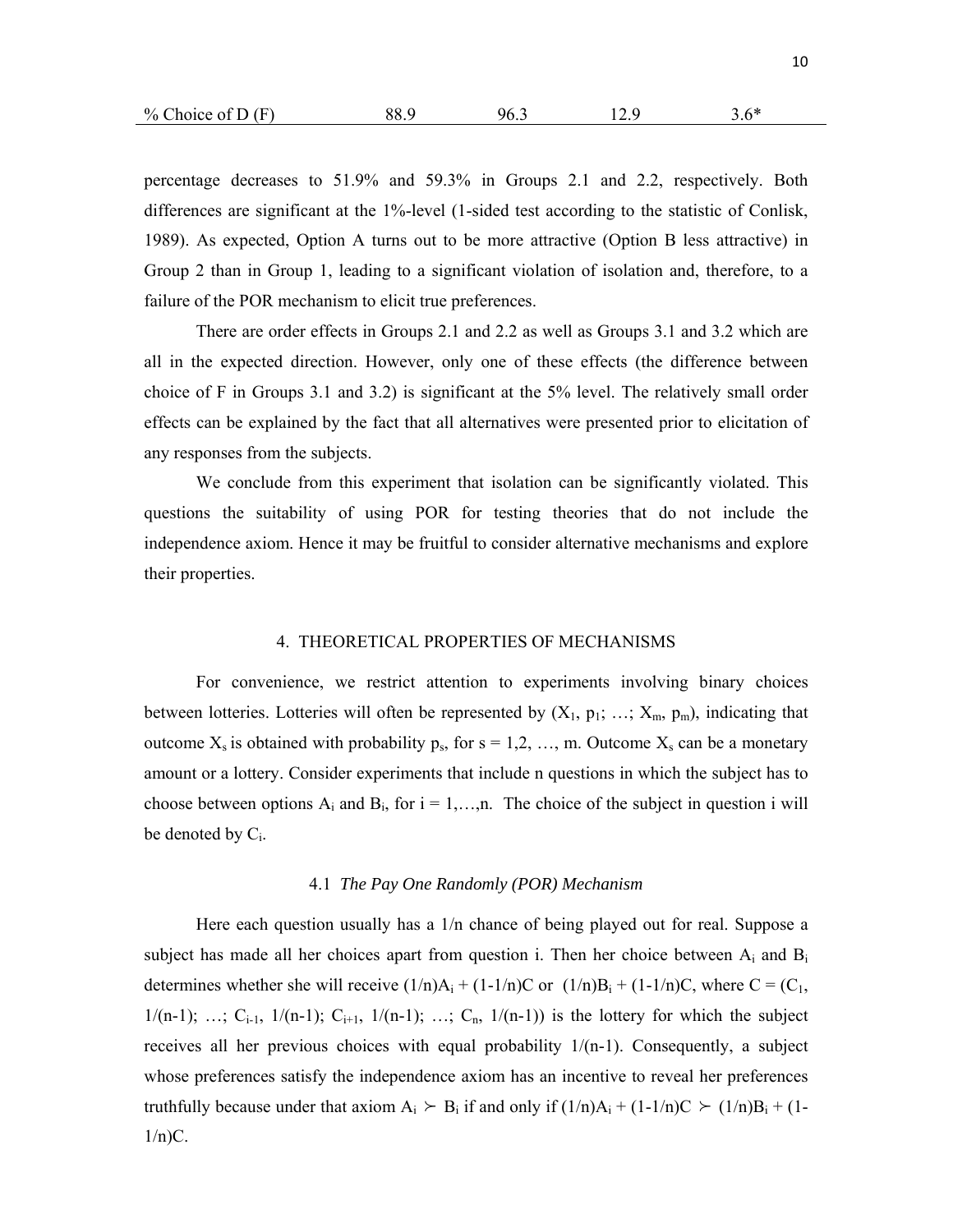The above result, discussed by Holt (1986), shows that POR is not appropriate for testing alternatives to expected utility theory (which do not include the independence axiom) if subjects consider all choice problems simultaneously and employ the reduction of compound lotteries axiom. A simple example – referred to as Example 1 in the subsequent analysis – illustrates this for rank dependent utility theory. Consider a rank dependent expected utility maximizer with utility function  $u(x) = \sqrt{x}$  and  $f(p) = p^{0.9}$  choosing between Option A (\$30 for sure) and Option B (a coin-flip between \$100 and \$0); she would choose Option A. Now suppose that the choice task would be offered twice. Under POR and the reduction of compound lotteries axiom, Option A would be chosen in one task and Option B would be chosen in the other task because the resulting lottery (\$100, 0.25; \$30, 0.5; \$0, 0.25) has a higher utility than \$30 for sure. It has been argued that it is quite unlikely that subjects behave according to this reduction hypothesis as it requires too much mental effort. The opposite extreme is the isolation hypothesis: here, subjects evaluate each choice problem independently of the other choice problems in the experiment. Under this isolation hypothesis, POR is incentive compatible also for preferences violating the independence axiom. In between these two extremes is the hypothesis of cross-task contamination where responses to one choice problem may be influenced by the other choice problems in an experiment but not to such an extent as the reduction hypothesis would imply. A psychological foundation for such contamination effects is range-frequency theory (Parducci, 1965). As in the case of reduction, POR is not incentive compatible for non-expected utility preferences if contamination effects exist. In the following we will discuss four incentive mechanisms where, unlike POR, all chosen options are played out for real.

#### 4.2 *The Pay All Independently (PAI) Mechanism*

In the PAI mechanism, at the end of the experiment all tasks are played out independently which seems to be the most obvious alternative to POR. However, PAI has a serious problem, well known as portfolio effect in the finance literature: the risk of a mixture of two independent random variables is less than the risk of each variable in isolation. Due to this risk reduction effect, PAI is incentive compatible only in the case of risk neutrality. To illustrate this fact consider again Example 1 in the previous section. An expected utility maximizer with utility function  $u(x) = \sqrt{x}$  prefers Option A (\$30 for sure) to Option B (a coin-flip between \$100 and \$0). Obviously she would choose Option A. Now suppose that the choice would be presented twice. Under POR, she would respond truthfully by choosing Option A both times whereas under PAI Option B would be chosen both times since the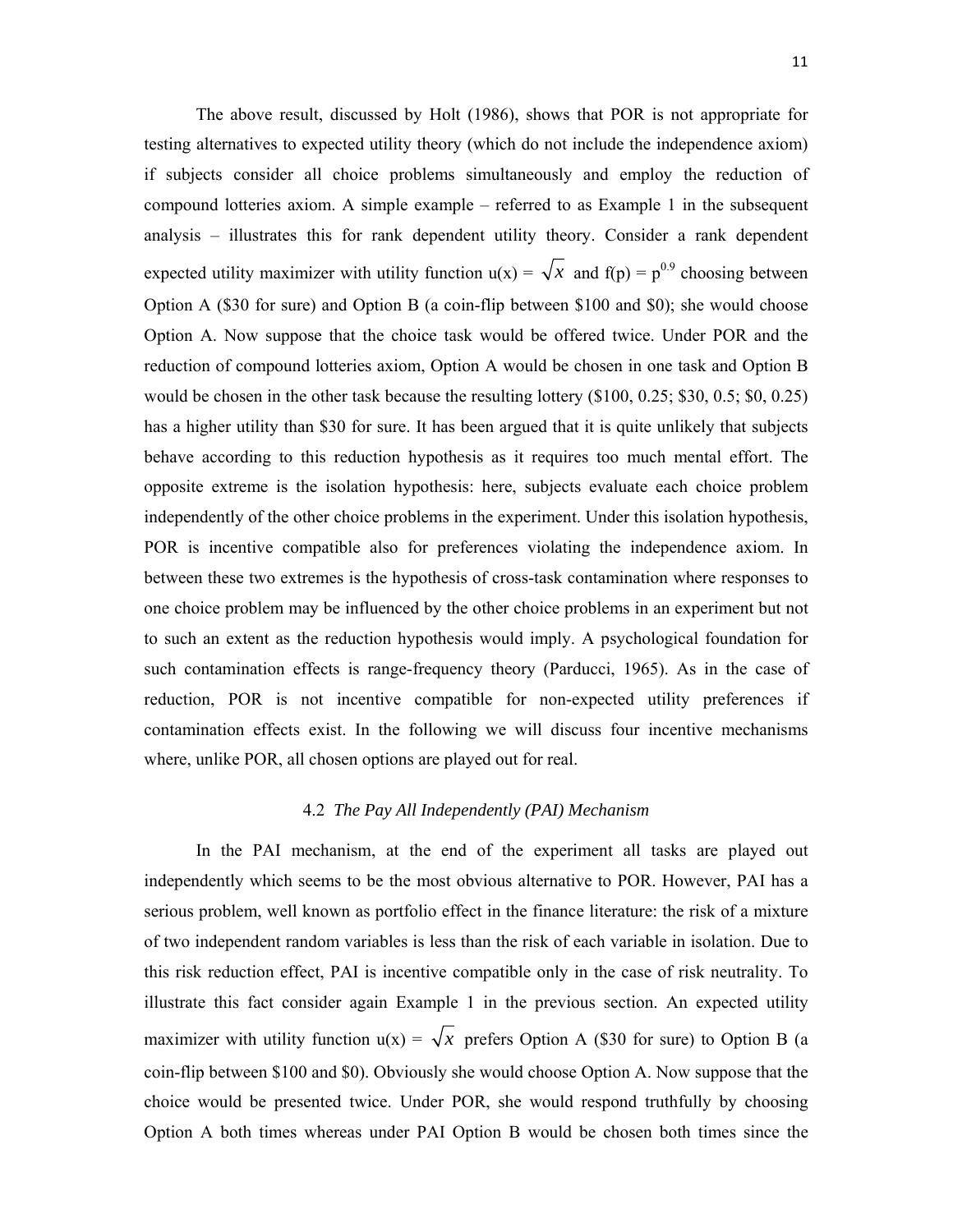resulting lottery (\$200, 0.25; \$100, 0.5; \$0, 0.25) has a higher utility than \$60 for sure. So, POR is superior to PAI for theories that assume the independence axiom. However, as illustrated in the previous section, POR might not be incentive compatible if the independence axiom is violated; therefore POR is not necessarily superior to PAI. Assuming isolation, revealed preferences with the PAI and POR mechanisms should be the same.

# 4.3 *The Pay All Sequentially (PAS) Mechanism*

The PAS mechanism could be superior to PAI if portfolio diversification effects significantly distort single choice preference revelation. However, it is easy to see that PAS is not incentive compatible in the case of expected utility of terminal wealth. If we would play the lotteries of Example 1 under PAS two times, the optimal strategy for the given utility function would be to choose Option B in the first choice and Option B (resp. Option A) in the second choice if the outcome of the first choice was 100 (resp. 0). Things could be different, however, if we assume expected utility of income, linear utility, or reference dependent preferences for which the reference point adjusts immediately after paying out the first choice (this case will be referred to as utility of income model). In all these cases the second choice is independent of the payoff received from the first choice. But is this sufficient to yield incentive compatibility? Consider again the choice between Option A and Option B as in Example 1 and a second choice between Option B and \$1 for sure. Assume that the utility function is the same as in Example 1 but now defined on gains and losses relative to a reference point equal to 0 such that  $A \succ B \succ $1$ . Since it is clear that Option B is chosen in the second choice, the first choice in terms of gains and losses at the end of the experiment would yield (130, 0.5; 30, 0.5) if Option A is chosen and (200, 0.25; 100, 0.5; 0, 0.25) if Option B is chosen. Since the latter alternative has the higher utility, PAS would not elicit true preferences. However, since each choice is paid out directly, assuming isolation seems to be particularly intuitive in the case of PAS. Isolation under PAS would imply myopic behavior, as for instance discussed in the literature on myopic loss aversion (Benartzi and Thaler, 1995).

#### 4.4 *The Pay All Correlated (PAC) and PAC/n Mechanisms*

If the independence axiom is violated, the mechanisms discussed above incentivize revelation of true preferences only under additional assumptions such as narrow bracketing. In contrast, the preference revelation properties of PAC and PAC/n depend on the *dual* independence axiom. With these mechanisms, preferences are revealed truthfully if dual independence is satisfied, otherwise additional assumptions are required.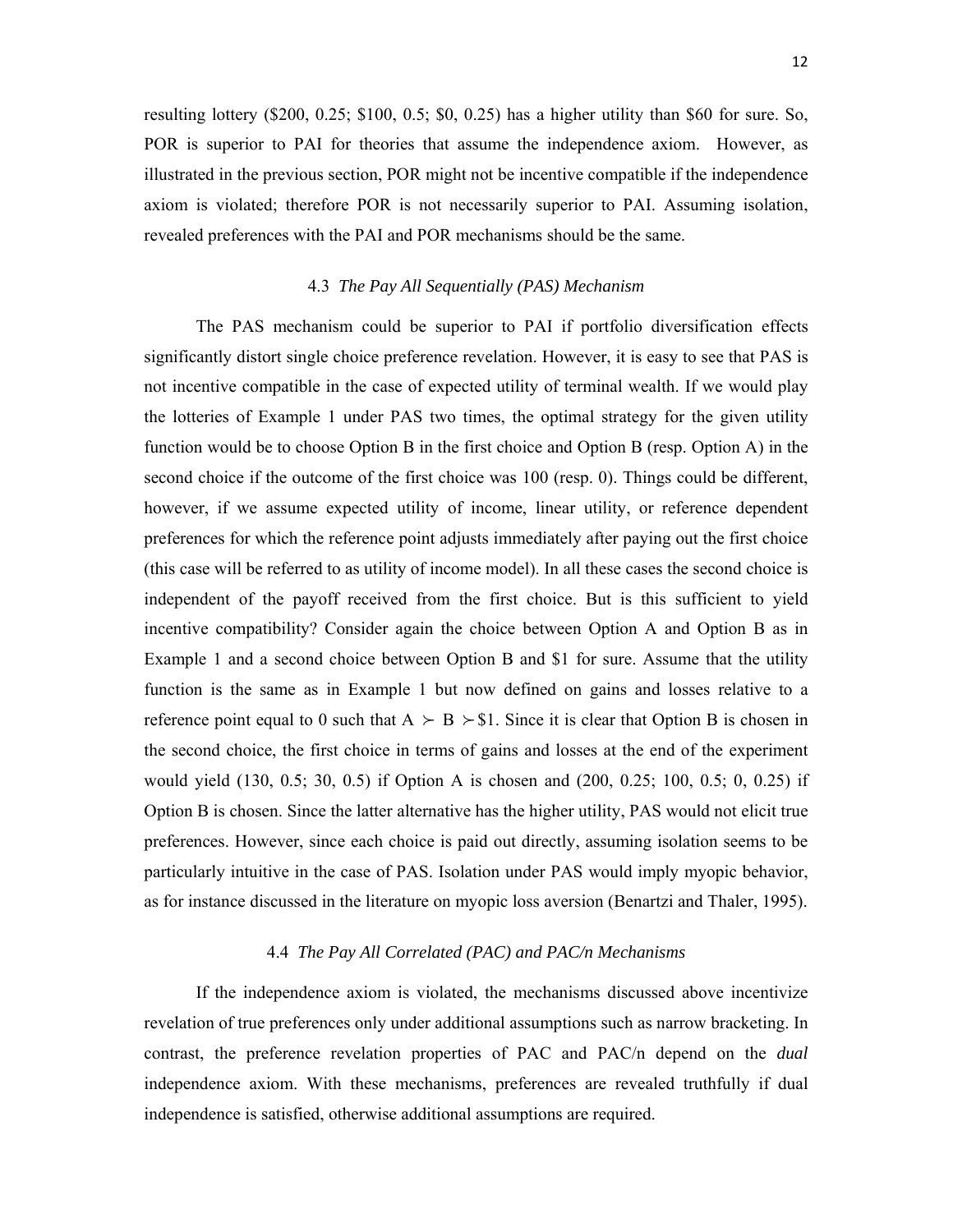For the PAC and PAC/n mechanism, states of the world need to be defined (e.g. tickets numbered from 1 to 100) and all lotteries need to be arranged in the same order such that they are comonotonic. More formally, there are m states indexed by  $s = 1, 2, ..., m$  and lotteries are identified by  $A_i = (a_{i1}, p_{1}; \ldots; a_{im}, p_m)$  and  $B_i = (b_{i1}, p_1; \ldots; b_{im}, p_m)$  where  $a_{is}$   $(b_{is})$ is the outcome of lottery  $A_i$  ( $B_i$ ) in state s and  $p_s$  is probability of that state. We arrange lotteries such that  $a_{is} \ge a_{is+1}$  and  $b_{is} \ge b_{is+1}$  for all  $s = 1, ..., m-1$  and all  $i = 1, ..., n$ . At the end of the experiment one state is randomly drawn and the outcomes of all choices in this state are paid out under PAC. Suppose as above that a subject made all choices apart from choice i. Then her choice between  $A_i$  and  $B_i$  will determine whether she will receive either  $A_i^* = (a_{i1} + a_{i2})$  $\sum_{j\neq i} c_{j1}, p_1; \ldots; a_{im} + \sum_{j\neq i} c_{jm}, p_m)$  or  $B_i^* = (b_{i1} + \sum_{j\neq i} c_{j1}, p_1; \ldots; b_{im} + \sum_{j\neq i} c_{jm}, p_m)$  as reward before the state of nature is determined. This shows that PAC is incentive compatible under Yaari´s (1987) dual theory; a subject whose preferences satisfy the dual independence axiom has an incentive to reveal her preferences truthfully because under that axiom  $A_i \succ B_i$  if and only if  $A_i^* \succ B_i^*$ . Moreover, if lotteries are cosigned – i.e. the outcomes in a given state are all gains or all losses – PAC is also incentive compatible under linear cumulative prospect theory (Schmidt and Zank, 2009) since in this case the independence condition of that model has the same implications as the dual independence axiom.

When we wish to compare PAC with POR we have to keep in mind that the expected total payoff from the experiment is n times higher under PAC. This may have significant effects on behavior. In particular one can expect lower error rates under PAC as wrong decisions are more costly (see Laury and Holt, 2008). Therefore, we also include PAC/n in our experimental study where the payoff of PAC is divided by the number of tasks. PAC/n has the same theoretical properties as PAC and is incentive compatible under the dual theory and linear cumulative prospect theory.

#### 4.5 *The One Task (OT) Mechanism*

So far we can conclude that payment mechanisms for binary choice are incentive compatible only under narrow bracketing or if utility is linear in probabilities or in outcomes. This is not true for the OT mechanism. In this mechanism each subject has to respond to only one choice problem which is played out for real. Besides being rather costly, this mechanism has one obvious disadvantage in the context of decision making under risk: since a test of independence conditions requires at least two binary choice questions, OT allows only for between-subjects tests of these conditions. OT is nevertheless very interesting because it is the only mechanism that is always (i.e. for all possible preferences) incentive compatible. Given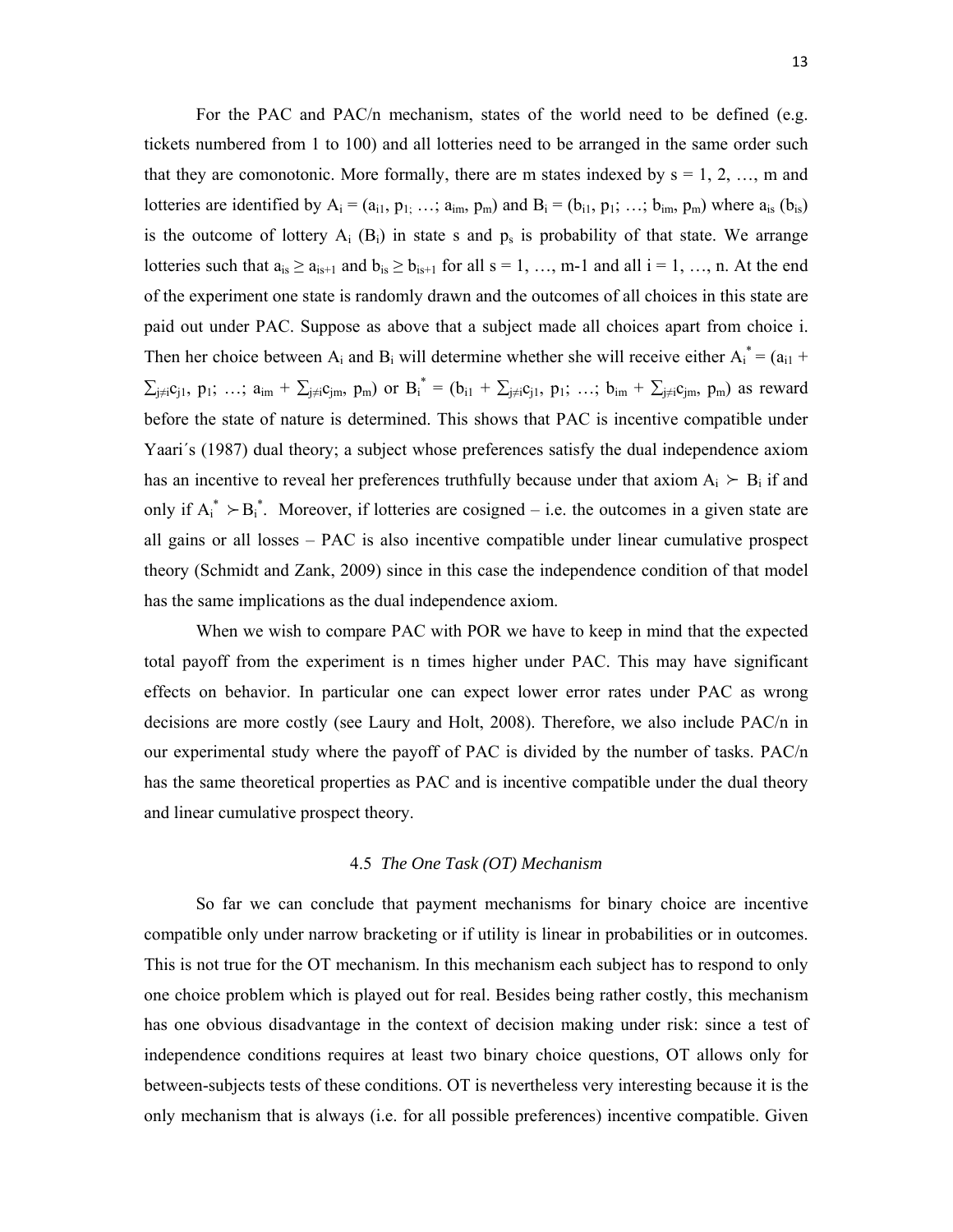this fact it is somewhat surprising that OT in its pure form has been used to test the independence axiom in only one study (Cubitt, Starmer, and Sugden, 1998b).

#### 4.6 *Summary of Incentive Compatibility Conditions*

Table 3 gives an overview of the discussion in the present section. Under our definition of isolation all mechanisms are incentive compatible. If isolation does not hold, POR or PAC (and PAC/n) are incentive compatible if the relevant independence condition holds.

| <b>Preference condition</b> | <b>Incentive compatible mechanisms</b> |
|-----------------------------|----------------------------------------|
| All preferences             | <b>OT</b>                              |
| Independence                | OT, POR                                |
| Dual independence           | OT, PAC, PAC/n                         |
| Isolation                   | OT, POR, PAI, PAS, PAC, PAC/n          |

**Table 3. Incentive Compatibility of Payoff Mechanisms** 

#### 5. DESIGN OF EXPERIMENT 2

#### 5.1 *Lottery Pairs*

Experiment 2 includes the five lottery pairs that are presented in Table 4. Payoffs in Experiment 2 are in dollars. Each lottery pair consists of a relatively safe and a relatively risky lottery. There is a bingo cage with twenty numbered balls out of which one ball is drawn in the presence of the subjects to determine the payoff of a lottery. The five lottery pairs contain a common ratio effect (CRE, Pairs 2 and 3), a common consequence effect (CCE, Pairs 3 and 4), a dual common ratio effect (DCRE, Pairs 1 and 3), a dual common consequence effect (DCCE, Pairs 2 and 5), a dominated pair (Pair 1), and a dominating pair (Pair 5).

 A CRE consists of two lottery pairs where the lotteries in the second pair (Pair 3 in our design) are constructed from the lotteries in the first pair (Pair 2 here) by multiplying all probabilities by a common factor (1/4 in our study) and assigning the remaining probability to a common outcome (in our study \$0). It is easy to see that according to EU either the safe lottery should be chosen in both pairs or the risky lottery should be chosen in both pairs. Many empirical studies report evidence that subjects tend to violate the independence axiom of EU in CREs by choosing the safe lottery in the high EV pair (Pair 2 in our study) but the risky lottery in the low EV pair. A prominent explanation of this effect is the fanning out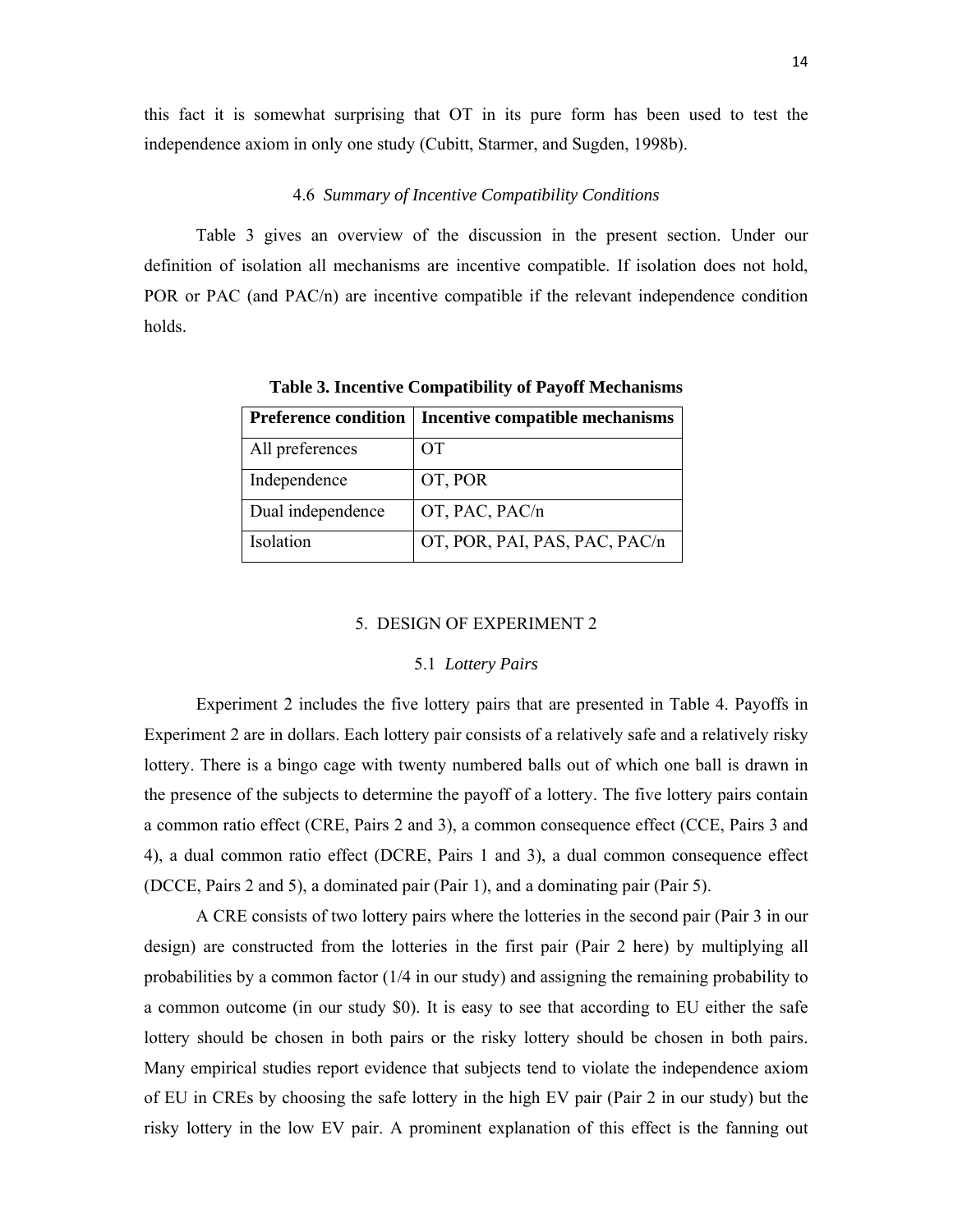hypothesis (Machina, 1982) which states that the degree of risk aversion is increasing with the attractiveness of lotteries (measured in terms of stochastic dominance).

| Pair           |                   | Safe                     | <b>Risky</b>      |                        |                   |
|----------------|-------------------|--------------------------|-------------------|------------------------|-------------------|
| 1              |                   | Balls 1-15   Balls 16-20 |                   | Balls 1-16 Balls 17-20 |                   |
|                | \$0               | \$3                      | \$0               | \$5                    |                   |
| $\overline{2}$ | Balls 1-20        |                          | Balls 1-4         | <b>Balls 5-20</b>      |                   |
|                | \$6               |                          | \$0               | \$10                   |                   |
| 3              | <b>Balls 1-15</b> | <b>Balls</b> 16-20       | <b>Balls 1-16</b> | <b>Balls</b> 17-20     |                   |
|                | \$0               | \$6                      | \$0               | \$10                   |                   |
| $\overline{4}$ | Balls 1-5         | <b>Balls 6-20</b>        | Ball 1            | Balls 2-5              | <b>Balls 6-20</b> |
|                | \$6               | \$12                     | \$0               | \$10                   | \$12              |
| 5              | <b>Balls 1-20</b> |                          | Balls 1-4         | <b>Balls 5-20</b>      |                   |
|                | \$18              |                          | \$12              | \$22                   |                   |

**Table 4. Experiment 2 Lottery Pairs** 

A CCE consists of two lottery pairs. Here, the lotteries in the second pair (Pair 4 in our design) are constructed from the lotteries in the first pair (Pair 3 here) by shifting probability mass (75% in our study) from one common outcome (\$0 in our study) to a different common outcome (\$12 in our study). EU again implies that the subjects will either choose the safe lottery in both pairs or the risky lottery in both pairs. While the empirical evidence against EU reported in studies relying on CCEs is as extensive as for CREs the direction of violations is less clear cut. Some studies involving a sure outcome mostly reported violations in the direction of fanning out which means in our example choosing the risky lottery in Pair 3 and the safe one in Pair 4. There exist, however, also several studies observing the majority of violations in the opposite direction (termed fanning in): see Conlisk (1989), Prelec (1990), Camerer (1992), Wu and Gonzalez (1998), Birnbaum (2004), Birnbaum and Schmidt (2010), and Schmidt and Trautman (2010).

 DCRE and DCCE play the same role for dual theory of expected utility (Yaari, 1987) as CRE and CCE for EU. As utility is linear under dual theory, it exhibits constant absolute and constant relative risk aversion. Consequently, neither multiplying all outcomes in a lottery pair by a constant (DCRE, see Pairs 1 and 3 where the constant equals 2) nor adding a constant to all outcomes in a lottery pair (DCCE, see Pairs 2 and 5 where the constant equals \$12) should change preferences. Yaari (1987) stated that the dual paradoxes could be used to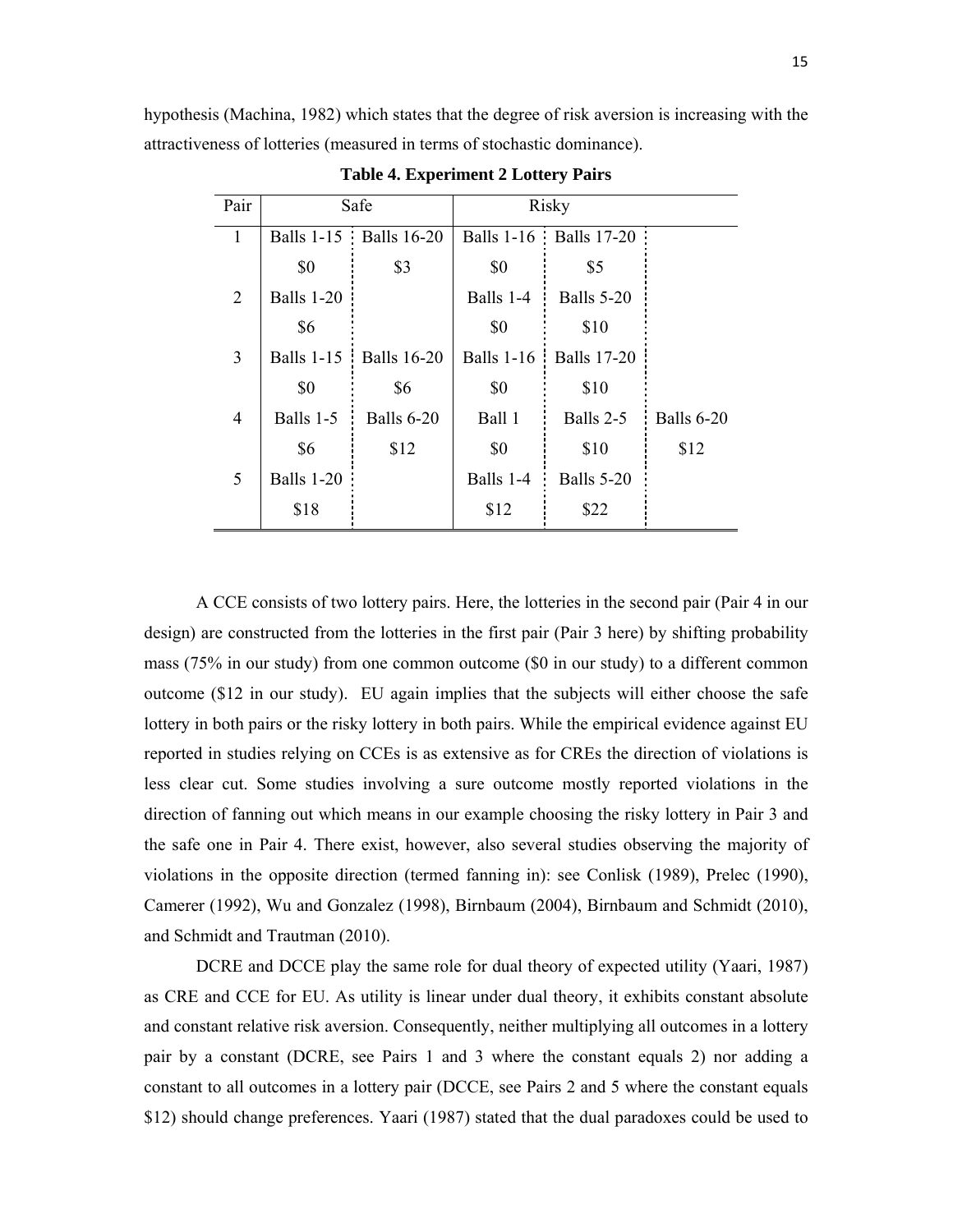refute his theory analogously to the way in which CRE and CCE had been used to refute EU. As far as we know, however, the dual paradoxes have never been investigated in a systematic empirical test with a theoretically correct incentive mechanism.

#### 5.2 *Protocol*

Experiment 2 was run in the laboratory of the Experimental Economics Center at Georgia State University. Subjects in groups  $OT_i$ ,  $i = 1, 2, ..., 5$ , just had to perform one binary choice between the lotteries of Pair i which was played out for real. Subjects in other (payoff-mechanism) treatments saw all five lottery pairs in advance on five separate, randomly-ordered (small) sheets of paper. Each subject could display his or her five sheets of paper in any way desired on his or her private decision table. Subjects entered their decisions in computers. In all treatments, including OT, the top or bottom positioning of the two lotteries in any pair was randomized by the decision software. In all treatments other than OT, the five lottery pairs were presented to individual subjects by the decision software in randomly-drawn orders.

Subjects in group POR had to make choices for all five lottery pairs and at the end one pair was randomly selected (by drawing a ball from a bingo cage) and the chosen lottery in that pair was played out for real (by drawing a ball from another bingo cage). Also in groups PAI, PAC, PAC/5, and PAS subjects had to make choices for all five pairs but here the choice from each pair was played out for real by drawing ball(s) from a bingo cage. In group PAI the five choices were played out independently at the end of the experiment whereas in groups PAC and PAC/n the five choices were played out correlated at the end of the experiment (i.e. one ball was drawn from the bingo cage which determined the payoff of all five choices). In group PAS the chosen lotteries were played immediately after each choice was made (by drawing a ball from a bingo cage after each decision).

Before any ball was drawn from a bingo cage, subjects were permitted to inspect the cage and the balls. Each ball drawn from a bingo cage was done in the presence of the subjects. Lotteries were presented in a format illustrated by the example in Figure 2 which shows one of the two ways in which the lotteries of Pair 4 were presented to subjects. As explained above, some subjects would see the Pair 4 lotteries as shown in Figure 2 while others would see them presented with inversed top and bottom positioning and reversed A and B labeling.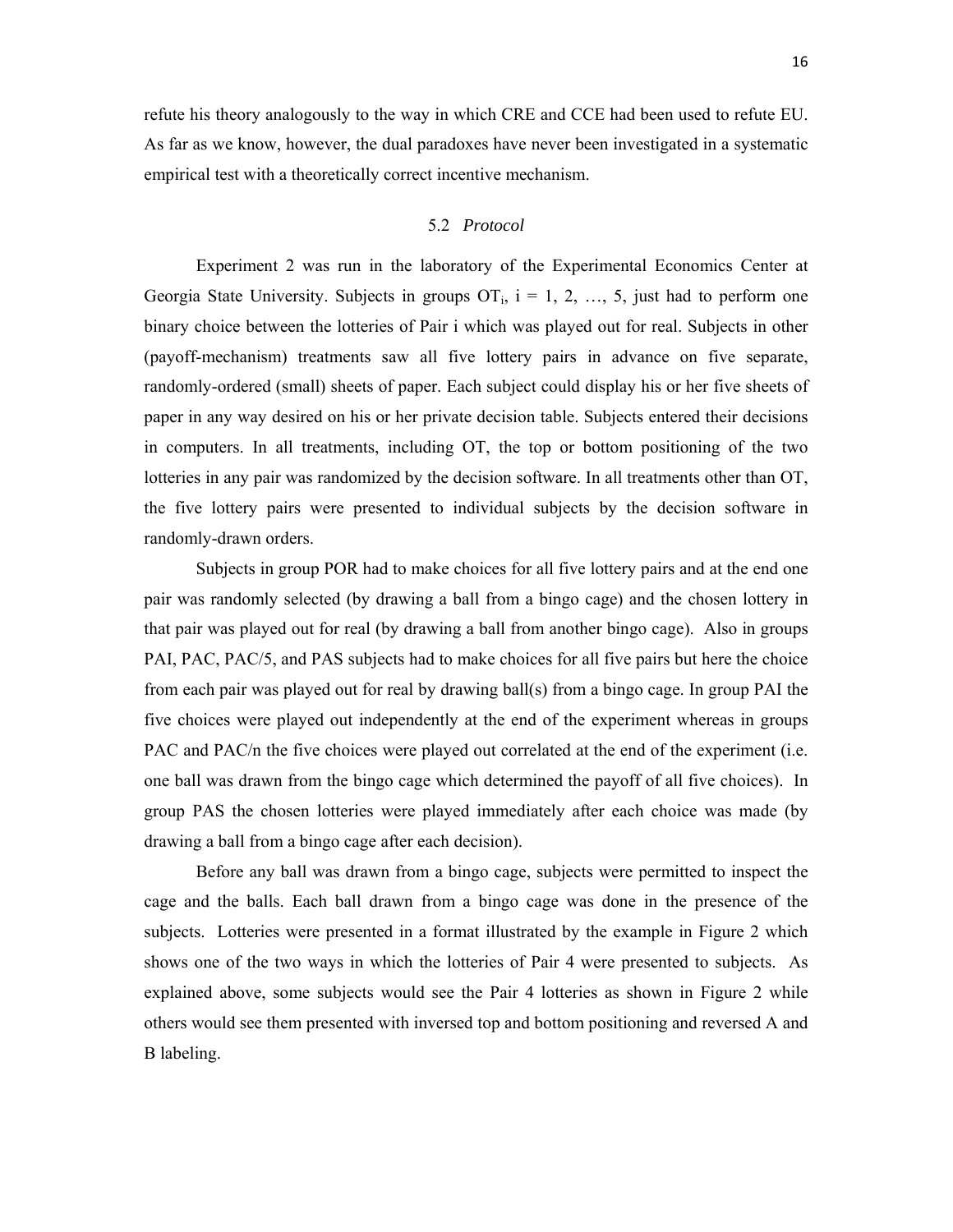| Ball nr            |      |  | $2 \mid 3 \mid$ |  | $4 \mid 5 \mid 6 \mid 7 \mid 8 \mid 9 \mid 10 \mid 11 \mid 12 \mid 13 \mid 14 \mid 15 \mid 16 \mid 17 \mid 18 \mid 19 \mid 20$ |      |  |  |  |  |  |      |  |  |  |  |  |
|--------------------|------|--|-----------------|--|--------------------------------------------------------------------------------------------------------------------------------|------|--|--|--|--|--|------|--|--|--|--|--|
| Option A           |      |  | \$6             |  |                                                                                                                                |      |  |  |  |  |  | \$12 |  |  |  |  |  |
| Option $B \mid $0$ | \$10 |  |                 |  |                                                                                                                                | \$12 |  |  |  |  |  |      |  |  |  |  |  |

**Figure 2. Presentation of Lotteries in Experiment 2**

Altogether, 426 subjects participated in Experiment 2. In treatment OT, 231 subjects each made a single choice. In each of the other treatments, 38 - 40 subjects each made five choices. No subject participated in more than one treatment. Subject instructions for Experiment 2 are contained in Appendix  $3<sup>5</sup>$ .

#### 6. HYPOTHESES

#### 6.1 *Risk Preferences Hypotheses*

We presuppose that the OT groups elicit true preferences whereas choices in the other groups could be biased by the incentive mechanism. First we can use the responses of the OT groups to analyze behavior with respect to CRE and CCE. The null hypothesis that follows from the independence axiom is that the proportion of choices of the risky option in Pair 3 should be the same as the proportions of choices of the risky options in Pairs 2 and 4. An alternative hypothesis that follows from fanning out (Machina, 1982) is:

*Hypothesis 1 (fanning out): The proportion of choices of the risky option is higher in group OT<sub>3</sub> than in OT<sub>2</sub> (CRE) and also higher in group OT<sub>3</sub> than in OT<sub>4</sub> (CCE).* 

All payoff amounts in Pair 3 are two times corresponding payoff amounts in Pair 1. All payoff amounts in Pair 5 are \$12 higher than corresponding payoffs in Pair 2. Responses of the OT groups can be used to analyze behavior with respect to DCRE and DCCE. The null hypothesis that follows from the dual independence axiom (which implies linearity in payoffs) is that the proportion of choices of the risky option should be: (a) the same in Pairs 1 and 3; and (b) the same in Pairs 2 and 5. The null hypothesis of choices in Pairs 1 and 3 coming from the same distribution also follows from a power function for payoffs, with or without linearity in probabilities. On the other hand, the null hypothesis of choices in Pairs 2

<sup>&</sup>lt;sup>5</sup> An individual subject was given only the instructions for the treatment he or she was participating in, not the several pages of instructions for all treatments shown together in Appendix 3.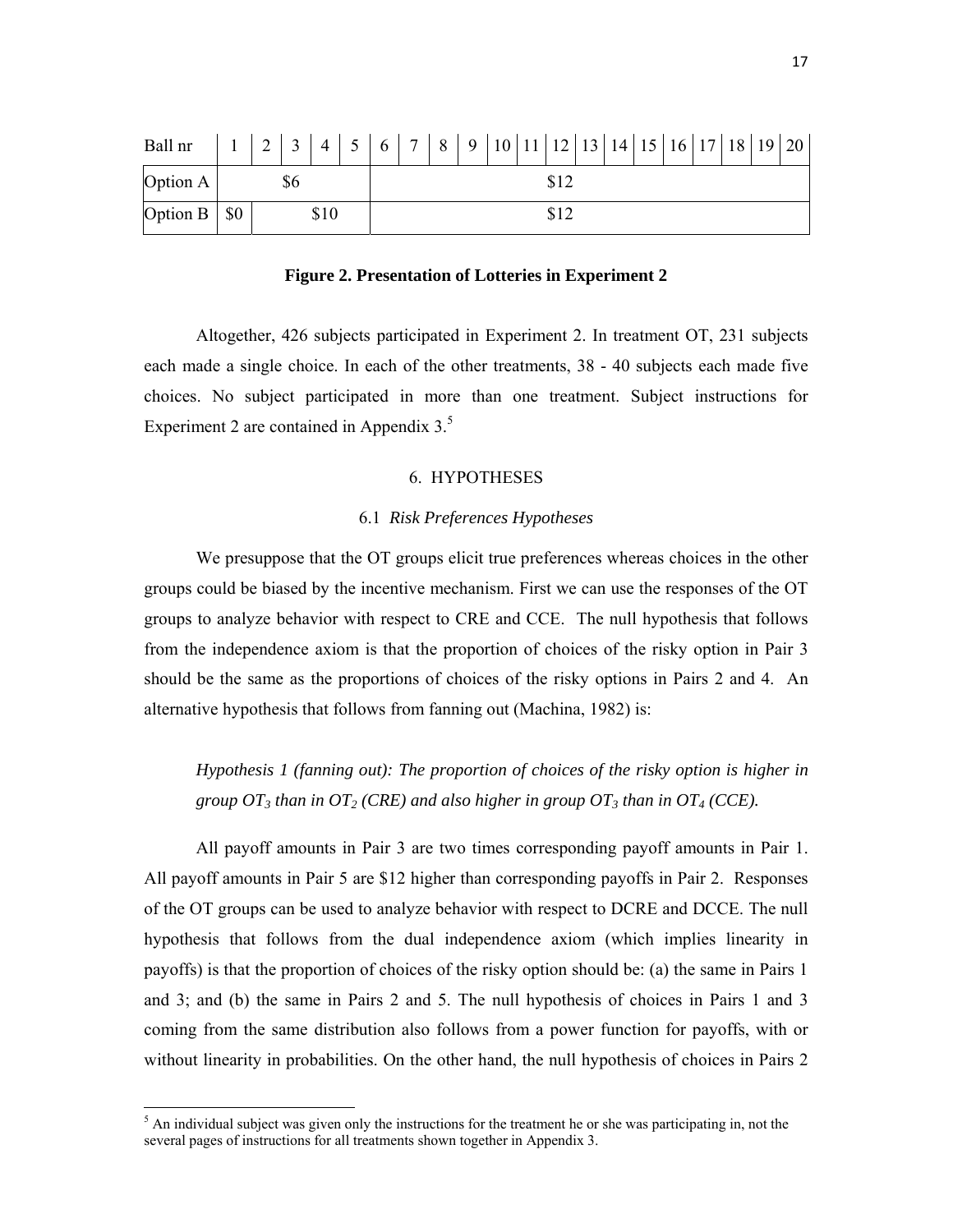and 5 revealing the same distribution is consistent with an exponential function for payoffs. Alternative hypotheses are that choices correspond to DRRA or DARA.

*Hypothesis 2 (DRRA): The proportion of choices of the risky option is higher in group*   $OT_3$  than in  $OT_1$ .

*Hypothesis 3 (DARA): The proportion of choices of the risky option is higher in group OT5 than in OT2.* 

#### 6.2 *Elicitation Mechanism Hypotheses*

We now compare data from the OT treatment to data from five multi-decision treatments. The first hypothesis in this context is isolation. If isolation holds, subjects tackle each choice task independently of the other choice tasks. In that case, data from all treatments should reveal the same distribution and thus conform to the following null hypothesis.

*Hypothesis 4 (isolation): For each lottery pair the proportion of choices of the risky option is the same in treatments OT, POR, PAI, PAS, PAC, and PAC/n.* 

Isolation is one extreme hypothesis. In the following we consider some other hypotheses that are important to assessing the empirical properties of payoff mechanisms when isolation does not hold in general. Let us first consider POR, which in the absence of isolation is incentive compatible only for testing expected utility theory. Suppose that subjects treat the whole experiment as a compound lottery and obey the reduction of compound lotteries axiom. It can be easily shown that choosing the risky option in Pair 3 and the safe option in Pair 4 leads to the same reduced lottery as choosing the safe option in Pair 3 and the risky option in Pair 4 (see Starmer and Sugden, 1991). Let S*i* denote choice of the safe option in pair *i* and R*j* choice of the risky option in pair *j*. Under the reduction hypothesis the proportion of choices of  $(S_3, R_4)$  should not differ from the proportion of choices of  $(R_3, S_4)$ even if the proportions of sure choices in Pairs 3 and 4 differ according to true preferences in the OT groups (i.e., EU is violated). Thus, we have the following null hypothesis that follows from the reduction of compound lotteries axiom.

*Hypothesis 5 (reduction): In the POR treatment, the proportions of patterns (R3,S4) and (S3,R4) are the same.*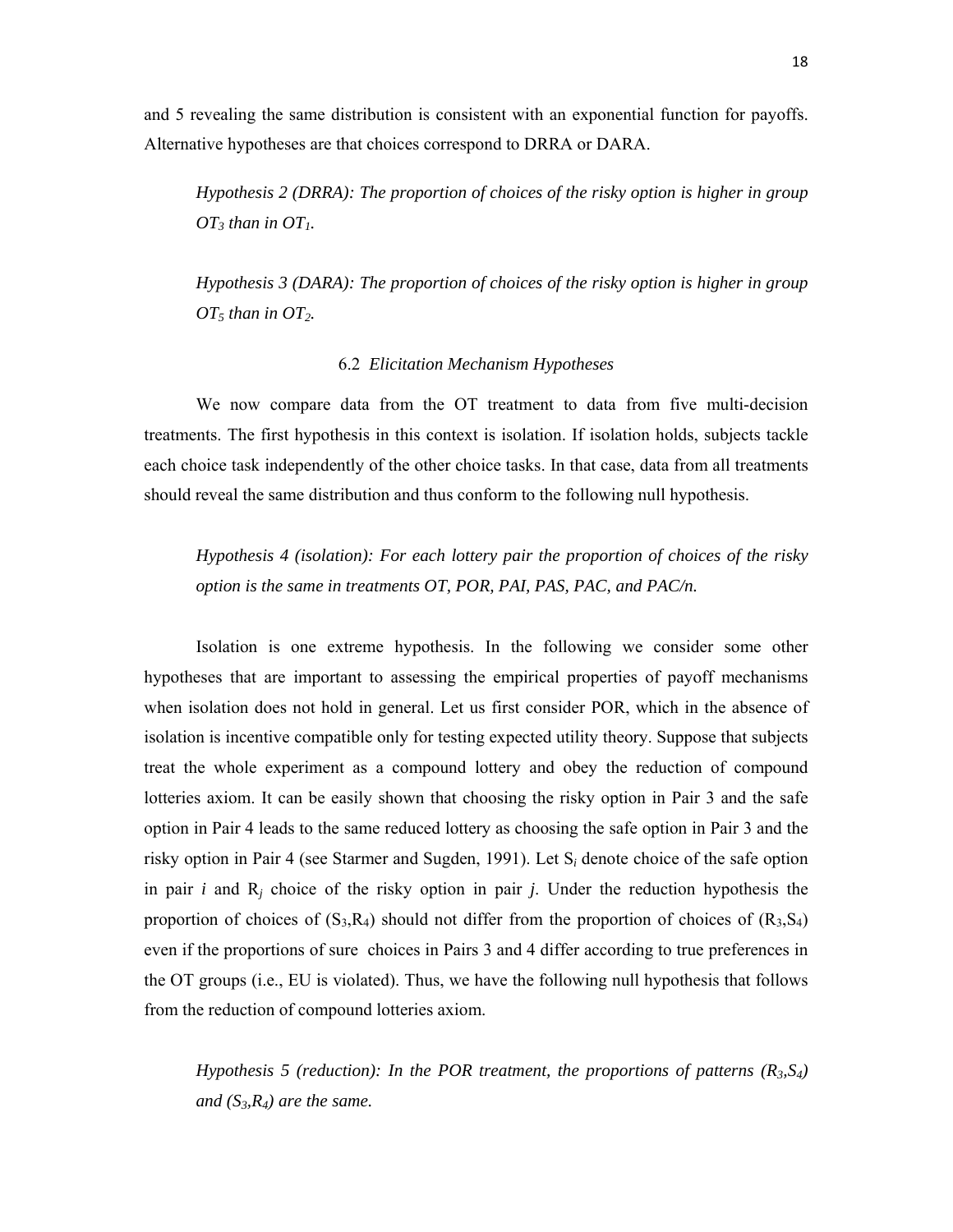Let us now consider treatment PAI. Since the five chosen lotteries are played out independently it is possible for a subject to construct a risk-reducing portfolio. In an extreme case analogous to reduction, the subject would consider the whole experiment as one lottery and construct an optimal portfolio from all five choices. Now consider Pairs 2 and 5. It is easily verified that choosing the safe option in Pair 2 and the risky option in Pair 5 leads to the same portfolio as choosing the risky option in Pair 2 and the safe option in Pair 5 (both cases lead to a portfolio where you win \$18 for balls 1-4 and \$28 otherwise). This implies similar proportions of patterns  $(R_2, S_5)$  and  $(S_2, R_5)$  even if the proportions of risky choices in Pairs 2 and 5 differ according to true preferences in the OT groups (i.e., DCCE is violated). Therefore, if subjects indeed form a portfolio of options then choices should conform to the following null hypothesis.

*Hypothesis 6 (portfolio effect): In the PAI treatment the proportions of patterns (R2,S5)*  and  $(S_2, R_5)$  are the same.

 Possible portfolio effects from paying all decisions at the end of an experiment is one of the cross-task contaminations that POR is designed to avoid. An important empirical question for experimental methods is whether POR actually does avoid portfolio effects in multi-decision experiments. If subjects reveal similar proportions of  $(R_2, S_5)$  and  $(S_2, R_5)$  in choices with POR but different proportions of safe choices in Pairs 2 and 5 with OT then the data would be consistent with type 1 cross-task contamination with POR.

*.* 

*Hypothesis 7 (type 1 cross-task contamination): In the POR treatment the proportions of patterns (R<sub>2</sub>, S<sub>5</sub>) and (S<sub>2</sub>, R<sub>5</sub>) are the same when the proportions of safe choices in* Pairs 2 and 5 *are different in the OT treatment.* 

Type 1 cross-task contamination by POR is narrowly defined and specific to lottery Pairs 2 and 5. In contrast, type 2 cross-task contamination reflects the straightforward view that if POR is unbiased then it should elicit the same preferences for safe vs. risky lotteries as does OT. Hypothesis 8 addresses type 2 contamination.

*Hypothesis 8 (type 2 cross-task contamination): In the POR treatment the proportions of choices of the risky options are the same as in the OT treatment.*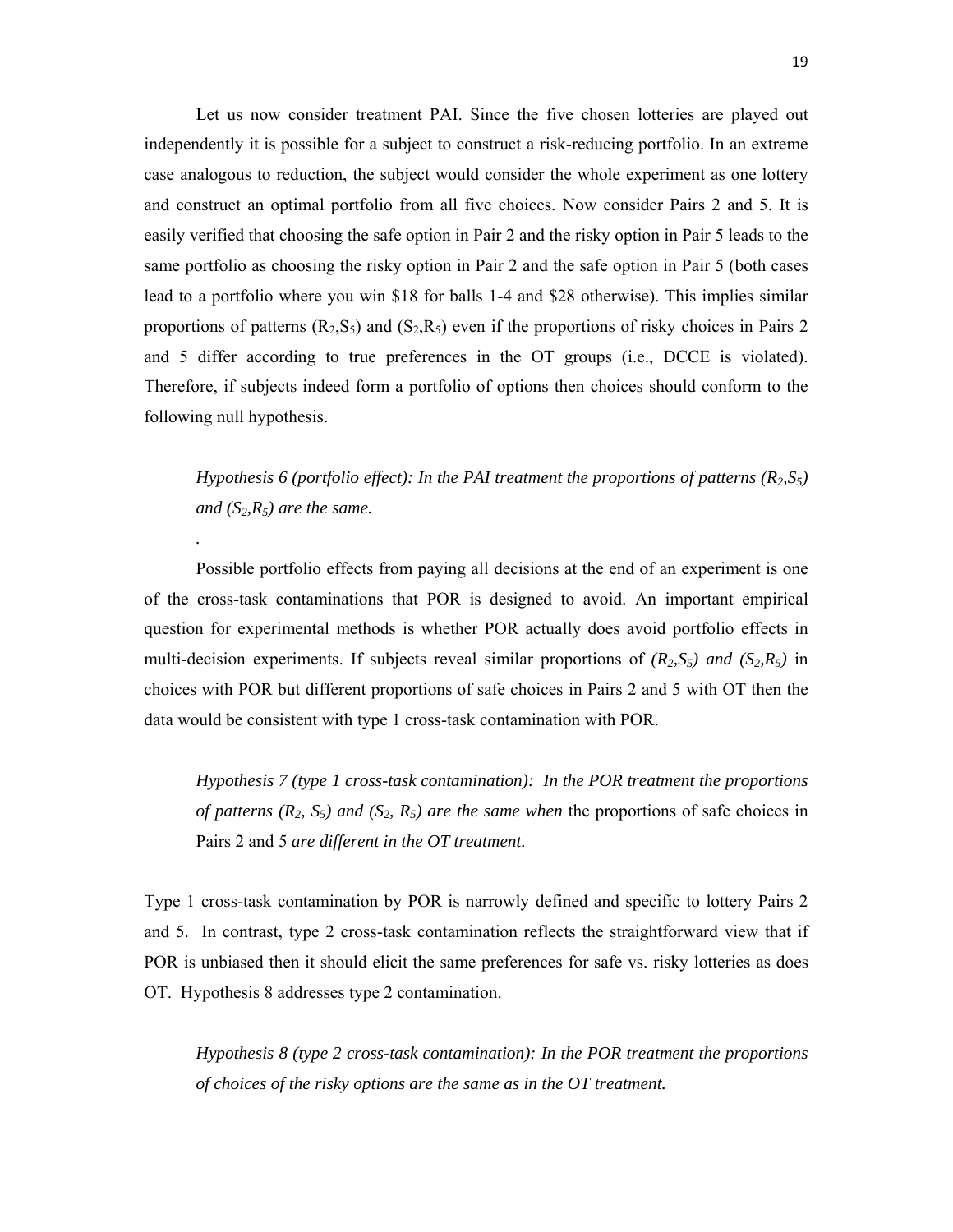The new mechanism, PAC is incentive compatible for utility that is linear in outcomes, i.e. DEU, the model of Yaari (1987), and since we only have gains as outcomes, also for linear cumulative prospect theory (Schmidt and Zank, 2009). Suppose now that utility is not linear as we can infer from responses to DCRE and DCCE in the OT groups (see Hypotheses 2 and 3). In the extreme case, subjects could again consider all choice tasks of the experiment simultaneously and add up outcomes for each state of the world. In this case choosing the safe option in Pair 2 and the risky option in Pair 5 leads to the same statedependent sums of payoffs as choosing the risky option in Pair 2 and the safe option in Pair 5. Similarly to the above (in case of the reduction and portfolio hypotheses), this implies similar proportions of patterns  $(R_2, S_5)$  and  $(S_2, R_5)$  even if the proportions of safe option choices in Pairs 2 and 5 differ according to true preferences in the OT groups (i.e., DCCE is violated). .

*Hypothesis 9 (adding-up): In the PAC and PAC/n treatments the proportions of patterns*  $(R_2, S_5)$  *and*  $(S_2, R_5)$  *are the same.* 

Finally, recall that in PAS subjects accrue earnings between decisions during the experiment and that different subjects face different randomly-generated orders of lottery pairs across rounds. If there is a wealth effect on risk preferences, subjects' payoffs between rounds are expected to induce less risk averse behavior (given DARA).

*Hypothesis 10 (wealth effect): The proportion of choices of safe options is lower in the PAS treatment than in the OT treatment.* 

#### 7. RESULTS

A first overview of our results can be taken from the left panel in Table 5 which presents for each choice problem i (=1,…,5) and each elicitation mechanism the percentage of subjects who chose the less risky (or "safe") lottery denoted by S<sub>i</sub>. There are some striking differences across mechanisms. For example, only 15.5% of subjects chose  $S_2$  with OT whereas 50%, 52.6%, and 52.6% of choices were  $S_2$  with POR, PAC, and PAI respectively. With OT, 28.95% and 38.5% of choices were  $S_4$  and  $S_5$  whereas the  $S_4$  and  $S_5$  choice figures were 10.26% and 17.95% with PAS. Figures for the root mean-squared deviations between figures in rows 2-6 and row 1 (the OT row) in Table 5 are: 18.6, 10.2, 17.2, 14.5, and 18.4 for POR, PAC/5, PAC, PAS, and PAI respectively. PAC/5 has the smallest root mean-squared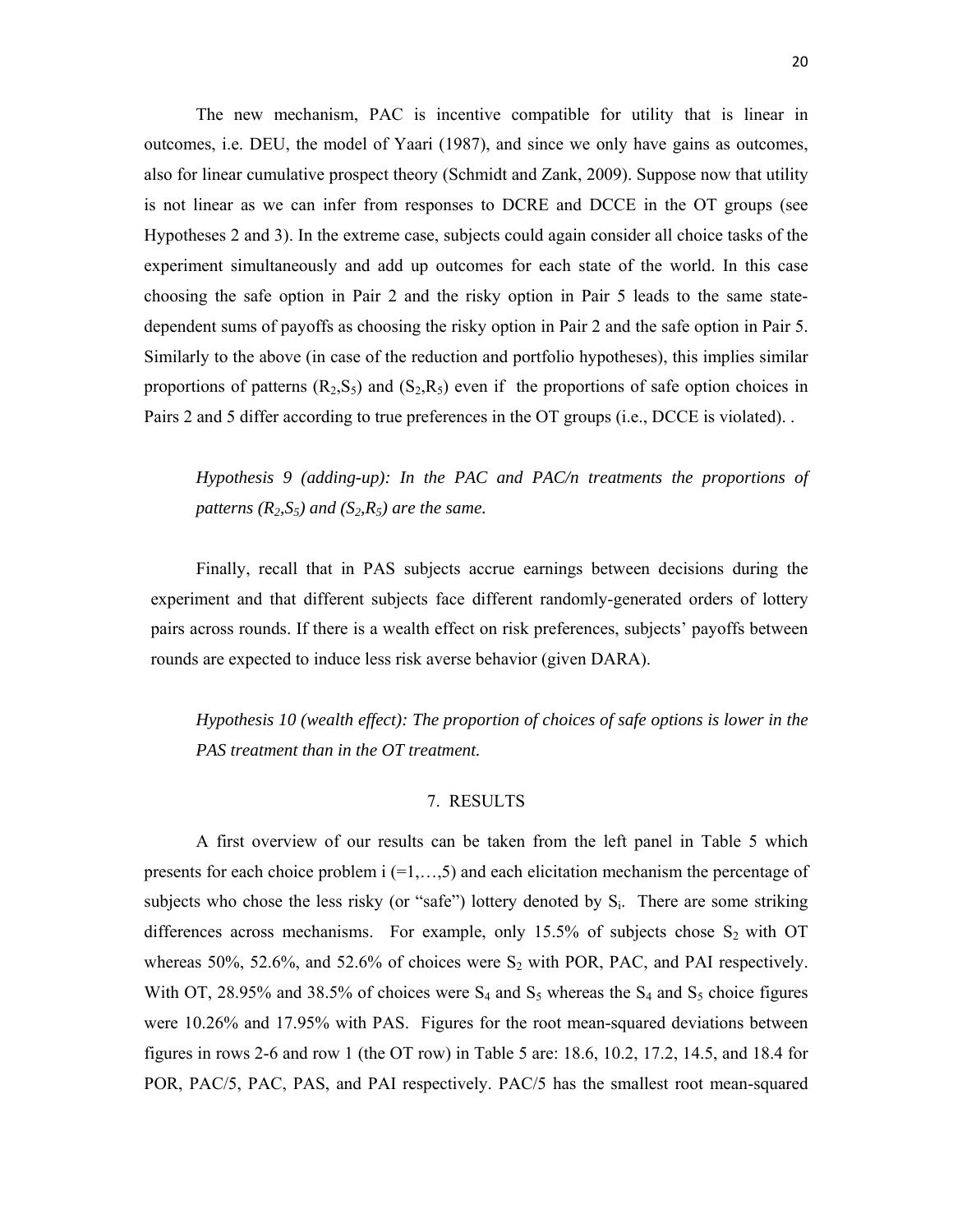error whereas POR has the largest one (which is 1.8 times the figure for  $PAC/5$ ).<sup>6</sup> By this measure, PAC/5 introduces less bias in risk preference elicitation than POR (or any of the other mechanisms). Statistical tests of differences among risk preferences elicited by the six mechanisms are presented below in tests of the isolation hypothesis.

|            |       |       |       | Observed frequencies (in $\%$ ) of the less<br>risky option across pairs |       | Two-sample test of proportions: z-value (p-<br>value) $H_0: S_i - S_j = 0; \quad i, j \in \{1, , 5\}$ |                      |                     |                        |  |
|------------|-------|-------|-------|--------------------------------------------------------------------------|-------|-------------------------------------------------------------------------------------------------------|----------------------|---------------------|------------------------|--|
|            | $S_1$ | $S_2$ | $S_3$ | $S_4$                                                                    | $S_5$ | <b>CRE</b>                                                                                            | <b>CCE</b>           | <b>DCRE</b>         | <b>DCCE</b>            |  |
| <b>OT</b>  | 39.47 | 15.52 | 27.59 | 28.95                                                                    | 38.46 | $-1.581$<br>(0.114)                                                                                   | $-0.257$<br>(0.798)  | 1.221<br>(0.222)    | $-2.843***$<br>(0.005) |  |
| <b>POR</b> | 27.50 | 50.00 | 42.50 | 22.50                                                                    | 50.00 | 0.673<br>(0.501)                                                                                      | $1.910*$<br>(0.056)  | $-1.406$<br>(0.160) | 0.000<br>(1.000)       |  |
| PAC/5      | 37.50 | 35.00 | 35.00 | 22.50                                                                    | 45.00 | 0.000<br>(1.000)                                                                                      | 1.235<br>(0.217)     | 0.233<br>(0.816)    | $-0.913$<br>(0.361)    |  |
| <b>PAC</b> | 36.84 | 52.63 | 23.68 | 21.05                                                                    | 42.11 | 2.598***<br>(0.009)                                                                                   | 0.275<br>(0.783)     | 1.249<br>(0.212)    | 0.919<br>(0.358)       |  |
| <b>PAS</b> | 25.64 | 23.08 | 33.33 | 10.26                                                                    | 17.95 | $-1.007$<br>(0.314)                                                                                   | $2.468**$<br>(0.014) | $-0.745$<br>(0.456) | 0.561<br>(0.575)       |  |
| PAI        | 36.84 | 52.63 | 36.84 | 34.21                                                                    | 52.63 | 1.384<br>(0.166)                                                                                      | 0.240<br>(0.811)     | 0.000<br>(1.000)    | 0.000<br>(1.000)       |  |

**Table 5. Between-Subjects Data Analysis\*** 

\* Bold entries denote results for theoretically "correct" mechanisms. P-values are in parentheses

We next report results concerning the paradoxes for expected utility theory (CRE and CCE) and dual theory of expected utility (DCRE and DCCE). After that we report tests of hypotheses on risk preferences and elicitation mechanisms.

#### 7.1 *Tests for Paradoxes*

The right panel of Table 5 presents tests for the four paradoxes on a between-subjects basis. The reported tests use the statistics of Conlisk (1989) unless otherwise indicated.<sup>7</sup> These test results are discussed along with across-subjects test results in the following subsections.

$$
d(t, OT) = \sqrt{\frac{1}{5} \sum_{i=1.5} (s_{i}(i) - s_{oi}(i))^{2}}, t \in \{ POR, PAC / 5, PAC, PAS, PAI\}.
$$

 $6$  Let s<sub>t</sub>(i) be the percentage of the safer choices in treatment t and task i; then the root mean squared error is 2

 $<sup>7</sup>$  P-values reported by Fisher's exact tests are consistent with the ones reported by proportion tests (shown in</sup> Table 5.)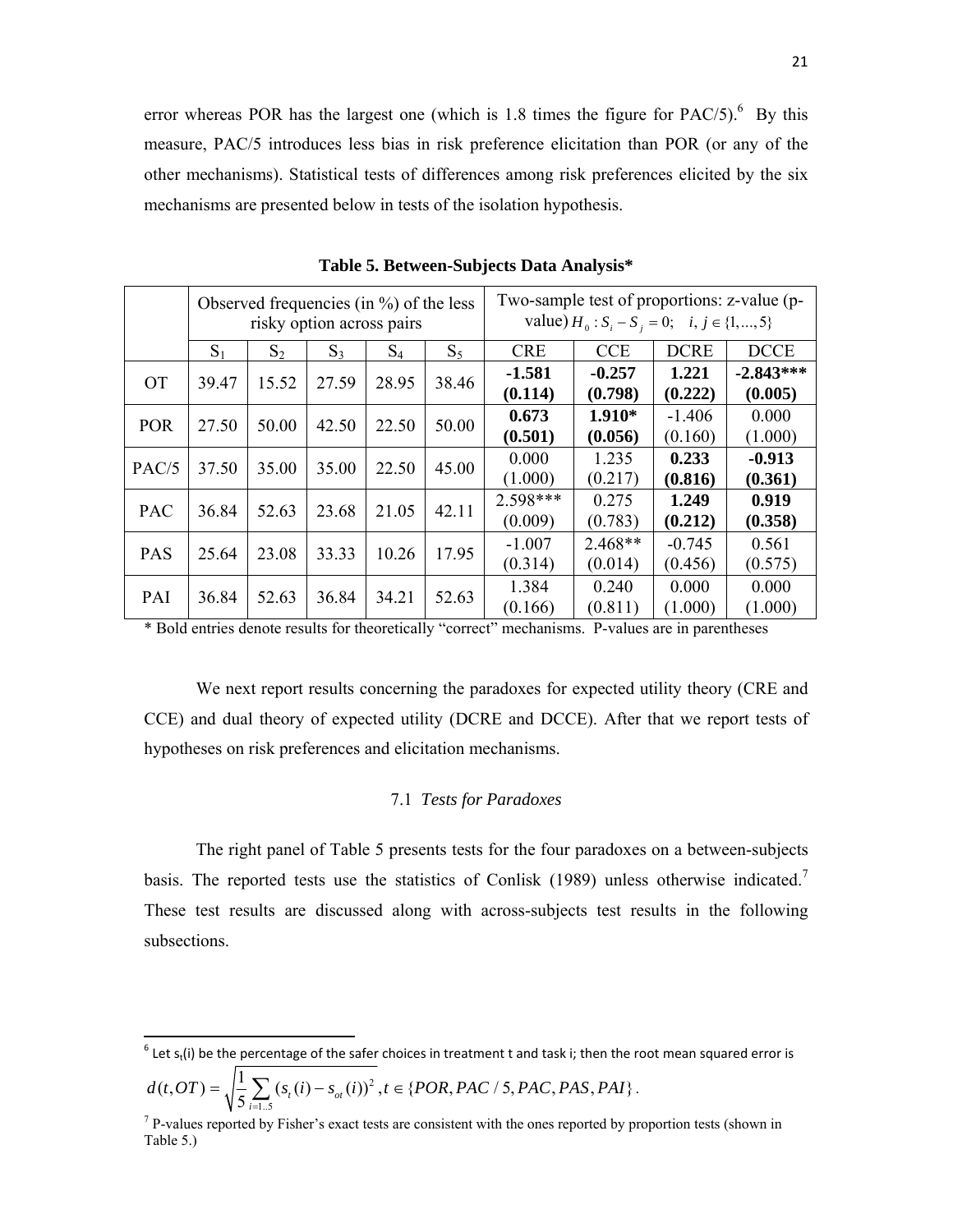#### 7.1.a *Tests for a Common Ratio Effect (CRE)*

The first test of the independence axiom of EU involves two pairs of binary lottery choices that preserve all payoffs and the ratio of the probabilities of the outcomes. In our experiment design, Pairs 2 and 3 have these properties. Using notation S and R for the less risky and the riskier lotteries within a pair, EU predicts only patterns SS and RR for choice in Pairs 2 and 3.

 The CRE is a paradox for EU theory, so we focus on data from the OT (one task) and POR (many-tasks, pay one randomly at the end) treatments, which are the theoreticallycorrect elicitation mechanisms for EU. Results from between-subjects tests are reported in Table 5. Recall that the fanning-out hypothesis predicts the safer option will be chosen less often in Pair 3 than in Pair 2. In the OT treatment the safe option is observed in 15.52% (9 subjects out of a total of 58 subjects) of choices in Pair 2 and 27.59% (16 subjects out of a total of 58 subjects) of choices in Pair 3. Figures for the safer option in the POR treatment are 50% and 42.5%, respectively, in Pairs 2 and 3. The null hypothesis of lottery choices in Pairs 2 and 3 being drawn from the same distribution is not rejected for OT data (two-sided p-value is 0.114) nor for POR data (two-sided p-value is 0.501).

 Figures for within-subjects data are reported in Table 6; these figures are the total number of subjects for each multi-choice treatment and the percentages of subjects who chose all relevant choice patterns. From previous literature, we expect to observe more SR pattern than any other pattern. This is not what we observe. The percentages of subjects whose choices exhibit  $S_2S_3$ ,  $R_2R_3$ ,  $R_2S_3$  and  $S_2R_3$  patterns are 27.5, 35.0, 15.0 and 22.5 in the POR treatment. Hence, 62.5% of the subjects in the POR treatment made choices consistent with EU (i.e.  $S_2S_3$  and  $R_2R_3$ ). In addition, the difference between the frequencies of the  $S_2R_3$  and

| Treatment  | nobs |          |          | Common Ratio |          |          | Common Consequence |          |          |  |
|------------|------|----------|----------|--------------|----------|----------|--------------------|----------|----------|--|
|            |      | $S_2S_3$ | $R_2R_3$ | $R_2S_3$     | $S_2R_3$ | $S_3S_4$ | $R_3R_4$           | $R_3S_4$ | $S_3R_4$ |  |
| <b>POR</b> | 40   | 27.50    | 35.00    | 15.00        | 22.50    | 10.00    | 45.00              | 12.50    | 32.50    |  |
| PAC/5      | 40   | 10.00    | 40.00    | 25.00        | 25.00    | 17.50    | 60.00              | 5.00     | 17.50    |  |
| <b>PAC</b> | 38   | 1579     | 39.47    | 7.89         | 36.84    | 5.26     | 60.53              | 15.79    | 18.42    |  |
| <b>PAS</b> | 39   | 10.26    | 53.85    | 23.08        | 12.82    | 7.69     | 64.10              | 2.56     | 25.64    |  |
| PAI        | 38   | 28.95    | 39.47    | 7.89         | 23.68    | 15.79    | 44.74              | 18.42    | 21 05    |  |

 **Table 6. Within-Subjects Data Patterns (in %) for EU Paradox Tests**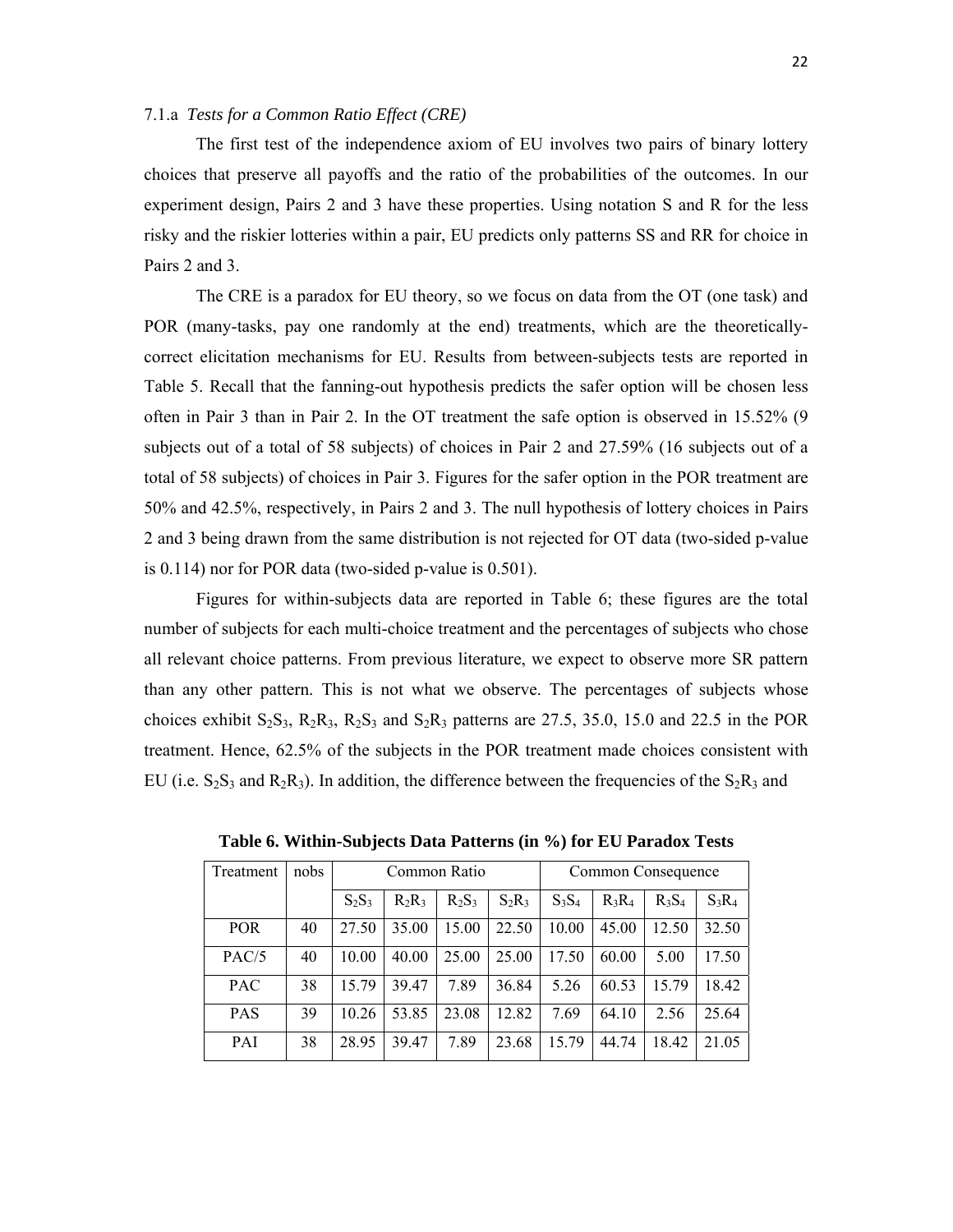$R_2S_3$  patterns is not significant; the p-value is 0.446 as shown in Table A1 in Appendix 1 (the right-most column, first POR row). We conclude that the common ratio implication of EU theory is not rejected by the OT treatment data nor by the POR treatment data.

#### 7.1.b *Tests for a Common Consequence Effect (CCE)*

The second test of the independence axiom of EU involves two pairs of binary lottery choices that differ only with respect to a common consequence. Lotteries in Pair 3 differ from lotteries in Pair 4 with respect to a common consequence: a payoff of \$12 with likelihood 3/4 replaces \$0 in both lotteries.

The CCE is a paradox for EU theory, so here we focus again on OT and POR treatments. Results from between-subjects tests are reported in Table 5. In the OT and POR treatments the safer option is observed in 27.59% and 42.50% of the choices in Pair 3. Pair 4 figures are similar for the OT treatment but not for the POR treatment: 28.95% (11 out of 38) and 22.50% (9 out of 40) of the subjects in the OT and POR treatments chose the less risky option. The null hypothesis of lottery choices in Pairs 3 and 4 being drawn from the same distribution is not rejected by the OT data ( $p = 0.798$ ). However, the POR data reject the null hypothesis ( $p = 0.056$ ) at 10% significance level.

Data for within-subjects tests for CCE are reported in Table 6. In terms of pattern notation, EU theory permits only patterns SS and RR for choice in Pairs 3 and 4. The percentages of subjects with  $S_3S_4$ ,  $R_3R_4$ ,  $R_3S_4$  and  $S_3R_4$  preferences are 10.0, 45.0, 12.5 and 32.5 in the POR treatment. Consistent with previous evidence, there are more SR than RS patterns; Choices made by violators (45% of the subjects) reveal systematic violations that are significant at the  $10\%$  level (p = 0.058, see Table A1, second POR row, the right-most column). We conclude that the common consequence implication of EU theory is rejected by the POR treatment data but not by the OT treatment data.

#### 7.1.c *Tests for a Dual Common Ratio Effect (DCRE)*

This test of the dual independence axiom of DEU involves two pairs of binary lottery choices that preserve ratios of payoffs. Note that Pairs 1 and 3 provide an example of the dual common ratio problem since the ratio of (nonzero) payoffs in lotteries is the same for Pair 1 (3/5) and Pair 3 (6/10). DEU predicts that the safer option is chosen in Pair 1 if and only if the safer option is chosen in Pair  $3.8$ 

<sup>&</sup>lt;sup>8</sup> EU and RDU with a power or logarithmic utility of money payoff function make the same prediction. OT data are informative with respect to testing these functional specifications and data are consistent with them.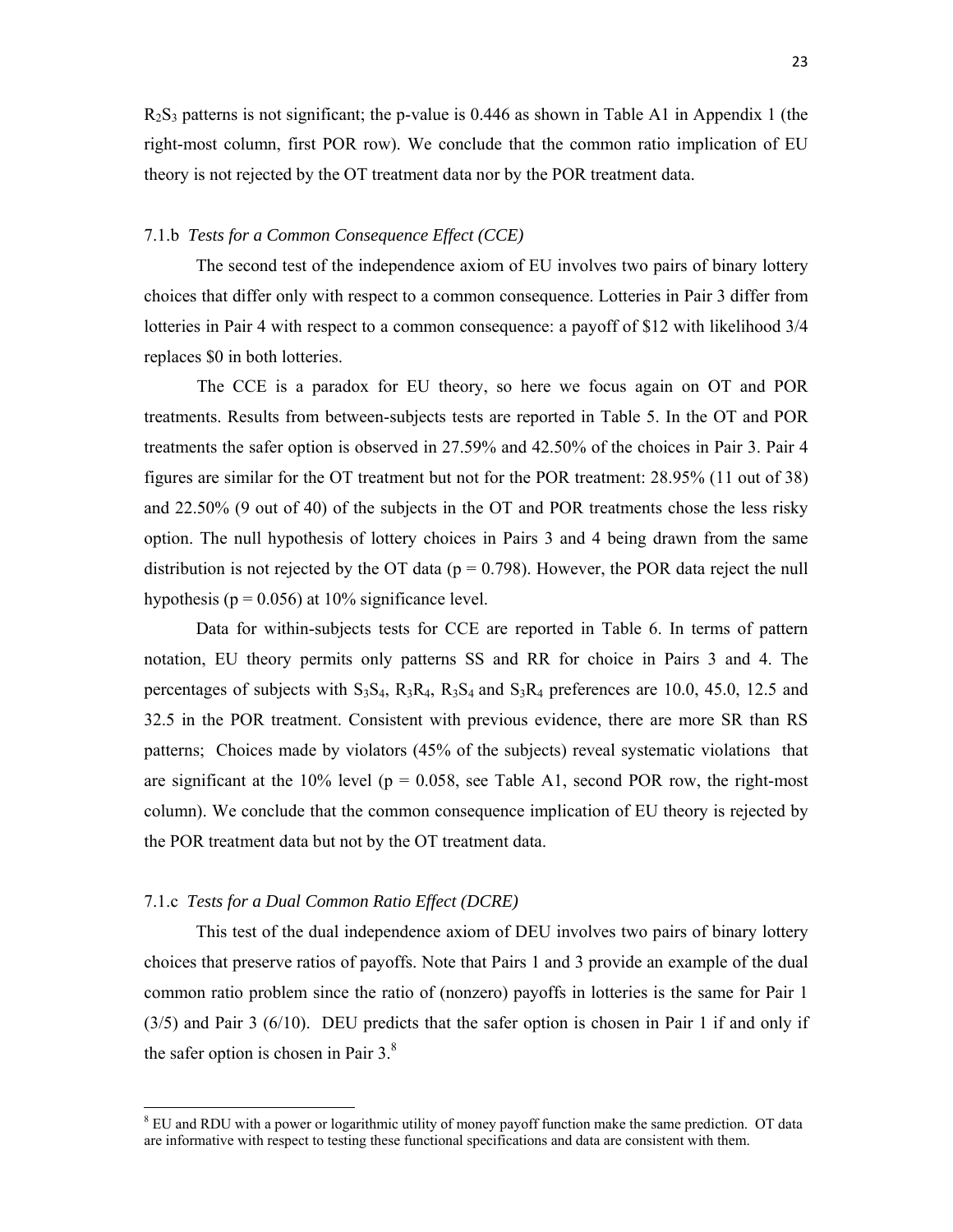The DCRE is constructed to test DEU theory, so we focus on OT, PAC, and PAC/5 treatments. (Recall that PAC and PAC/n are incentive compatible mechanisms for DEU). Results from between-subjects tests are reported in Table 5. In the OT treatment, the safer option is observed in 39.47% (15 subjects out of a total of 38 subjects) of choices in Pair 1 and 27.59% (16 subjects out of a total of 58 subjects) of choices in Pair 3. Corresponding figures are 36.84% and 23.68% for the PAC treatment and 37.50 and 35.00 for the PAC/5 treatment. The null hypothesis of lottery choices in Pairs 1 and 3 being drawn from the same distribution is not rejected for all three treatments (p-values are 0.222, 0.816, and 0.212).

| Treatment  | nobs |          |          | Dual Common Ratio |          | Dual Common Consequence |          |          |          |  |
|------------|------|----------|----------|-------------------|----------|-------------------------|----------|----------|----------|--|
|            |      | $S_1S_3$ | $R_1R_3$ | $R_1S_3$          | $S_1R_3$ | $S_2S_5$                | $R_2R_5$ | $R_2S_5$ | $S_2R_5$ |  |
| <b>PAC</b> | 38   | 21.05    | 60.53    | 2.63              | 15.79    | 28.95                   | 34.21    | 13.16    | 23.68    |  |
| PAC/5      | 40   | 25.00    | 52.50    | 10.00             | 12.50    | 22.50                   | 42.50    | 22.50    | 12.50    |  |
| <b>POR</b> | 40   | 22.50    | 52.50    | 20.00             | 5.00     | 37.50                   | 37.50    | 12.50    | 12.50    |  |
| <b>PAS</b> | 39   | 15.38    | 56.41    | 17.95             | 10.26    | 12.82                   | 71.79    | 5.13     | 10.26    |  |
| PAI        | 38   | 23.68    | 50.00    | 13.16             | 13.16    | 39.47                   | 34.21    | 13.16    | 13.16    |  |

 **Table 7. Within-Subjects Data Patterns (in %) for DEU Paradox Tests**

Data for within-subjects tests for DCRE are reported in Table 7, which shows the total number of subjects for each multi-choice treatment and the numbers of subjects that exhibited relevant choice patterns. The observed percentages of subjects with  $S_1S_3$ ,  $R_1R_3$ ,  $R_1S_3$  and  $S_1R_3$ preferences are 21.05, 60.53, 2.63, and 15.79 in the PAC treatment and 25.0, 52.5, 10.0, and 12.5 in the PAC/5 treatment. So, we observe that 81.58% and 77.50% of patterns in the PAC and PAC/5 treatments are consistent with DEU predicted patterns.<sup>9</sup> We conclude that the dual common ratio implication of DEU theory is not rejected by the OT treatment data nor by the PAC and PAC/5 treatment data.

#### 7.1.d *Tests for a Dual Common Consequence Effect (DCCE)*

This test of the dual independence axiom of DEU involves two pairs of binary lottery choices that preserve differences of payoffs. Recall that the dual common consequence

<sup>&</sup>lt;sup>9</sup> Note however that those few violations (about  $1/5$  of subjects) are systematic in the PAC data (p-value is  $0.058$ ; see Table A2 in Appendix 1) but not in PAC5 (p-value is 0.744; Table A.2 in Appendix 1).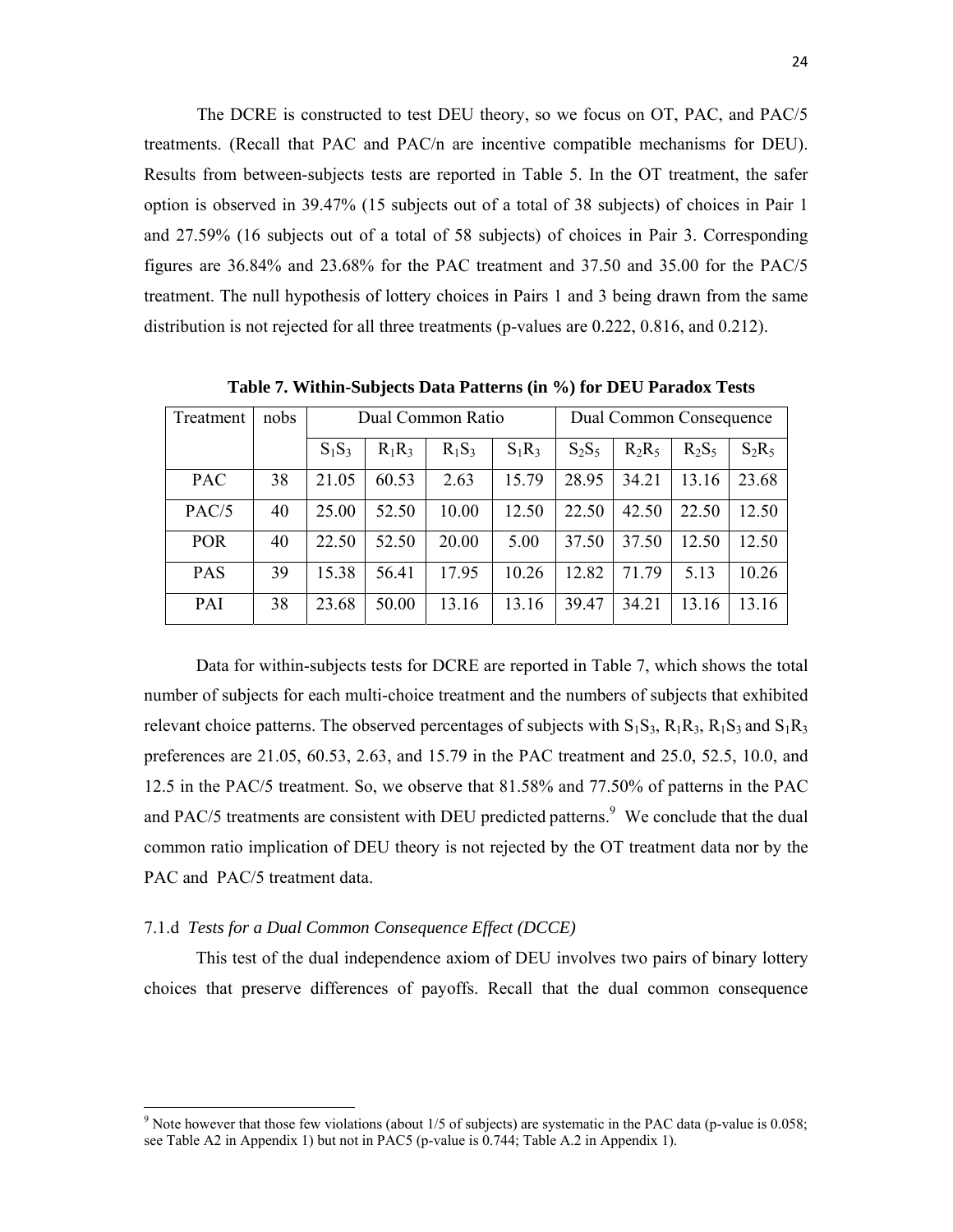problem in our experiment design consists of Pairs 2 and 5; DEU predicts that the risky option is chosen in Pair 2 if and only if the risky option is chosen in Pair  $5^{10}$ .

The DCCE is constructed to test DEU theory, so we focus on OT, PAC, and PAC/5 treatments. Results from between-subjects tests are reported in Table 5. In the OT treatment, the safe option is observed in 15.52% (9 subjects out of a total of 58 subjects) of choices in Pair 2 and 38.46% (24 subjects out of a total of 39 subjects) of choices in Pair 5. For the PAC treatment data these figures are 52.63% and 42.11% while they are 35.00% and 45.00% in the PAC/5 treatment. The null hypothesis of lottery choices in Pairs 2 and 5 being drawn from the same distribution is rejected by the OT treatment data (p-value is 0.005); however, neither the PAC data nor the PAC/5 data reject the null hypothesis (p-values are 0.358 and 0.361, respectively).

Data for within-subjects tests for DCCE are reported in Table 7. The observed percentages of subjects with  $S_2S_5$ ,  $R_2R_5$ ,  $R_2S_5$  and  $S_2R_5$  choice patterns are 28.95, 34.21, 13.16, and 23.68 in the PAC treatment and 22.5, 42.5, 22.5, and 12.5 for the PAC/5 treatment. Hence, the majority of subjects in PAC and PAC/5 treatments are making choices that are consistent with DEU predictions. Table A2 in Appendix 1 shows that data from violators (37% and 35% of the subjects) from both treatments, PAC and PAC5, do not reveal systematic violations of the dual common consequence implication of DEU theory (testing for systematic violations, both p-values are 0.291).

# *7.2 Tests of Risk Preferences Hypotheses*

Our results for the risk preferences hypotheses follow from the analysis of paradoxes in the preceding subsection. According to Hypothesis 1 (fanning out) the riskier choice should be observed more often in Pair 3 than in either Pair 2 (CRE) or in Pair 4 (CCE). On the contrary, the riskier choice is observed more often in Pair 2 than in Pair 3: 84.48% and 72.41% respectively. Percentages of the riskier option being chosen are almost the same in Pairs 4 and 3: 71% and 72.41% respectively. Looking at Table 5, Hypothesis 1 requires positive z-values in the CRE column and negative z-values in the CCE column. The sign is correct for the CCE column (as is expected from the above figures) but the one-sided p-value is too high (0.399). Thus, we conclude that the OT data are not consistent with fanning out preferences.

<sup>&</sup>lt;sup>10</sup> EU and RDU with an exponential function for money make the same prediction. OT data are not consistent with this specification; p-value is 0.005 (see Table 5, the right-most column, OT row).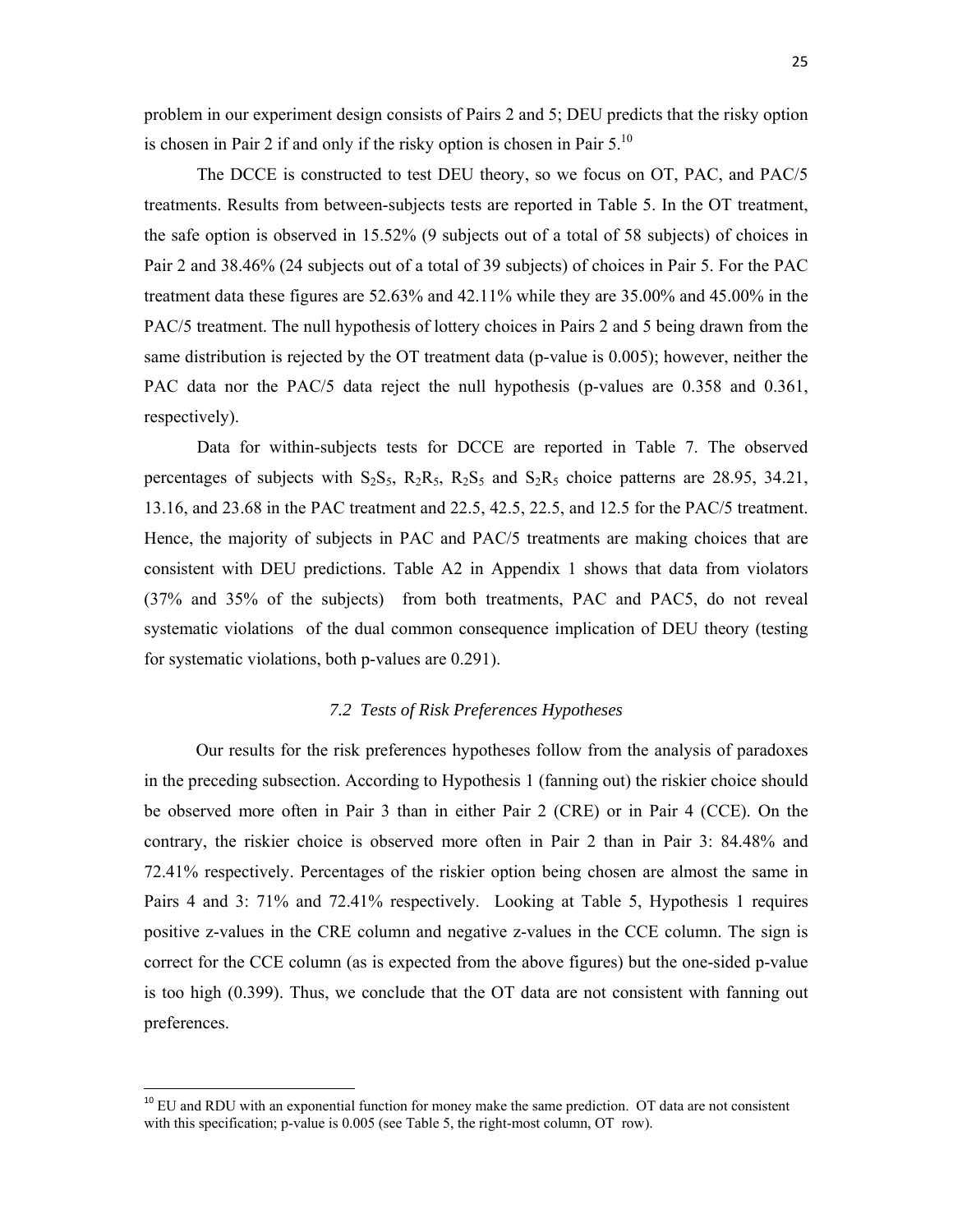Hypothesis 2 (DRRA) requires that the riskier option should be observed more often in Pair 3 than in Pair 1. We observe that the riskier option was indeed chosen more often in Pair 3 than in Pair 1: exact figures are 72.41% and 60.53% for Pairs 3 and 1, respectively. However, the difference is not statistically significant (one-sided p-value is 0.111); see Table 5, OT row and DCRE column). We conclude that the OT data are not characterized by the DRRA property. Finally, OT data are not consistent with Hypothesis 3 (DARA). Contrary to the hypothesis, the proportion of risky choices is not higher in group  $OT_5$  than in  $OT_2$ : we observe the riskier option being chosen in 61.54% of the decisions in Pair 5 but 84.48% in Pair 2. Referring to Table 5, Hypothesis 3 requires a positive z-value in the DCCE column; this is not what we find. Thus, we conclude that the OT data are not characterized by the DARA property either.

#### 7.3 *Tests of Elicitation Mechanism Hypotheses*

# 7.3.a *Isolation*

According to Hypothesis 4 (isolation) the overall proportion of risky choices should be the same in treatments OT, POR, PAI, PAS, PAC, and PAC/5. This is not what the data show. The proportion of risky choices in lowest under PAI (57.37%) and highest under PAS (77.95). The risky choice proportions for the other mechanisms are 71.43%, 64.73%, 65% and 61.50% for OT, PAC, PAC/5 and POR respectively.

Sample proportions tests comparing safe option choices in different payoff mechanism treatments show that there are significant differences between OT data and: (a) POR data (two-sided p-values are 0.029 according to the proportions test and 0.032 according to Fisher's exact test); and (b) PAI data (two-sided p-value is 0.003 by both tests). Other twosided tests are insignificant. $11$ 

Tests for differences in sample proportions between pairs of multi-choice mechanisms yield the following. There are significant differences between PAS data and: (a) POR data (two-sided p-values are 0.0004 for the proportions test and 0.000 for Fisher's exact test); (b) PAC data (two-sided p-values are 0.004 and 0.005 for the proportions test and Fisher's test); (c) PAC/5 data (two-sided p-values are 0.004 and 0.005 for the proportions test and Fisher's

<sup>&</sup>lt;sup>11</sup> According to one-sided sample proportions tests, POR and PAI data are biased towards significantly more risk aversion compared to OT data (p-values are ½ of above). At 10% significance with one-sided tests, PAS data show less risk aversion (one-sided Fisher's exact p-value is 0.077) and both PAC and PAC/5 data show more risk aversion (one-sided p-values are 0.086 and 0.092) than OT data.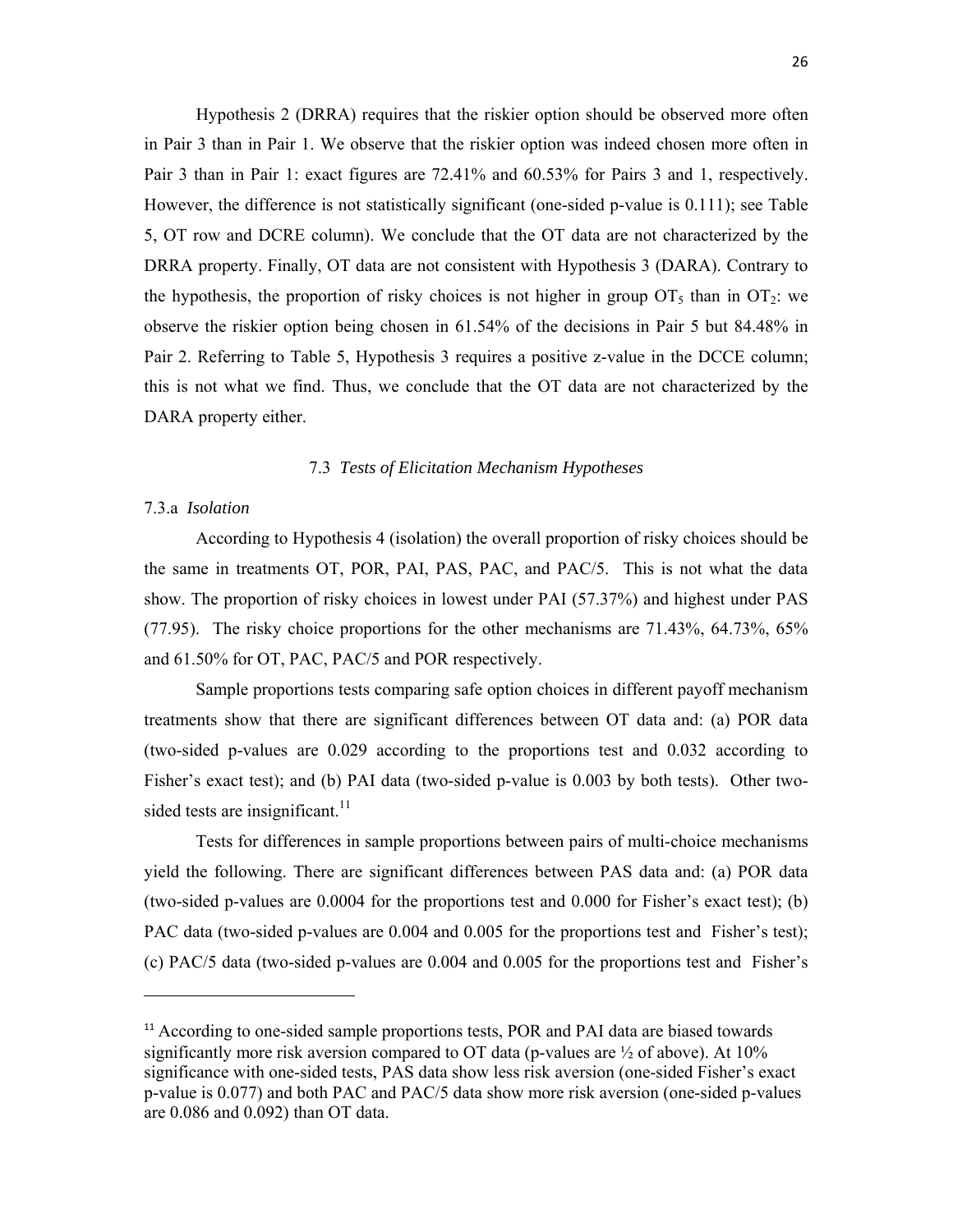test); (d) PAI data (two-sided p-values are 0.000 for both tests). Other differences between sample proportions are insignificant.

An alternative test for bias in the multi-choice mechanism data can be based on probit analysis with subject-ID clustered errors. The left hand variable is probability of choosing the risky option. Right hand variables are: a constant; differences between expected values, standard deviations and skewness of payoffs for the risky and safe options; and a dummy variable with value 1 for data from a multi-task mechanism and value zero for OT data. Estimated coefficients for the dummy variable are negative and significantly different from 0 in the probit for POR (p-value is 0.046) and in the probit for PAI (p-value is 0.013). By this test only POR and PAI significantly bias risk preferences compared to OT.

Another comparison of data from different mechanisms can be based on the percentages reported in Table 5 for each of the five lottery pairs. Pair 2 leads to a very large percentage of risky option choices in the OT treatment (84.5%) which differs significantly from responses observed in POR, PAC, and PAI at the 1% level and at the 3% level in case of PAC/5 data.12 Subjects are less risk averse under PAS compared to other mechanisms. For Pair 2, responses in PAS are significantly different (at the 1% level) from those obtained under POR, PAC, and PAI. For Pair 5, responses under PAS differ from OT (at 5%), POR (at 1%), PAI (at 1%), and PAC (at 2%). Additionally, there is a significant difference between PAS and OT data (at the 5% level) and PAI (at 1%) for Pair 4. Summarizing, all multidecision protocols except PAS generate different choices than OT for Pair 2. PAS on the other hand generates data that are statistically different from other protocols for Pairs 2 and 5.

All of the above tests support a central conclusion. Data from Experiment 2 support rejection of the isolation hypothesis. As explained in section 3, data from Experiment 1 also support rejection of isolation.

# 7.3.b *Reduction, Portfolio Effect, Wealth Effect, and Adding-Up*

According to Hypothesis 5 (reduction) the safer-riskier mixed patterns for choices in Pairs 3 and 4 should be the same in the POR group. The POR data are not consistent with reduction; the p-value is 0.057 (see Table A.1, the most right column, fifth row from the bottom).

<sup>&</sup>lt;sup>12</sup> Probit regressions with fixed effects report a significant positive effect of a many-task treatment dummy on the likelihood of the less risky option in Pair 2 for POR, PAC, PAC/5 and PAI. For the PAS treatment, estimated coefficients of the dummy variable are significantly negative for Pairs 4 and 5, suggesting that PAS induces more risky behavior than OT.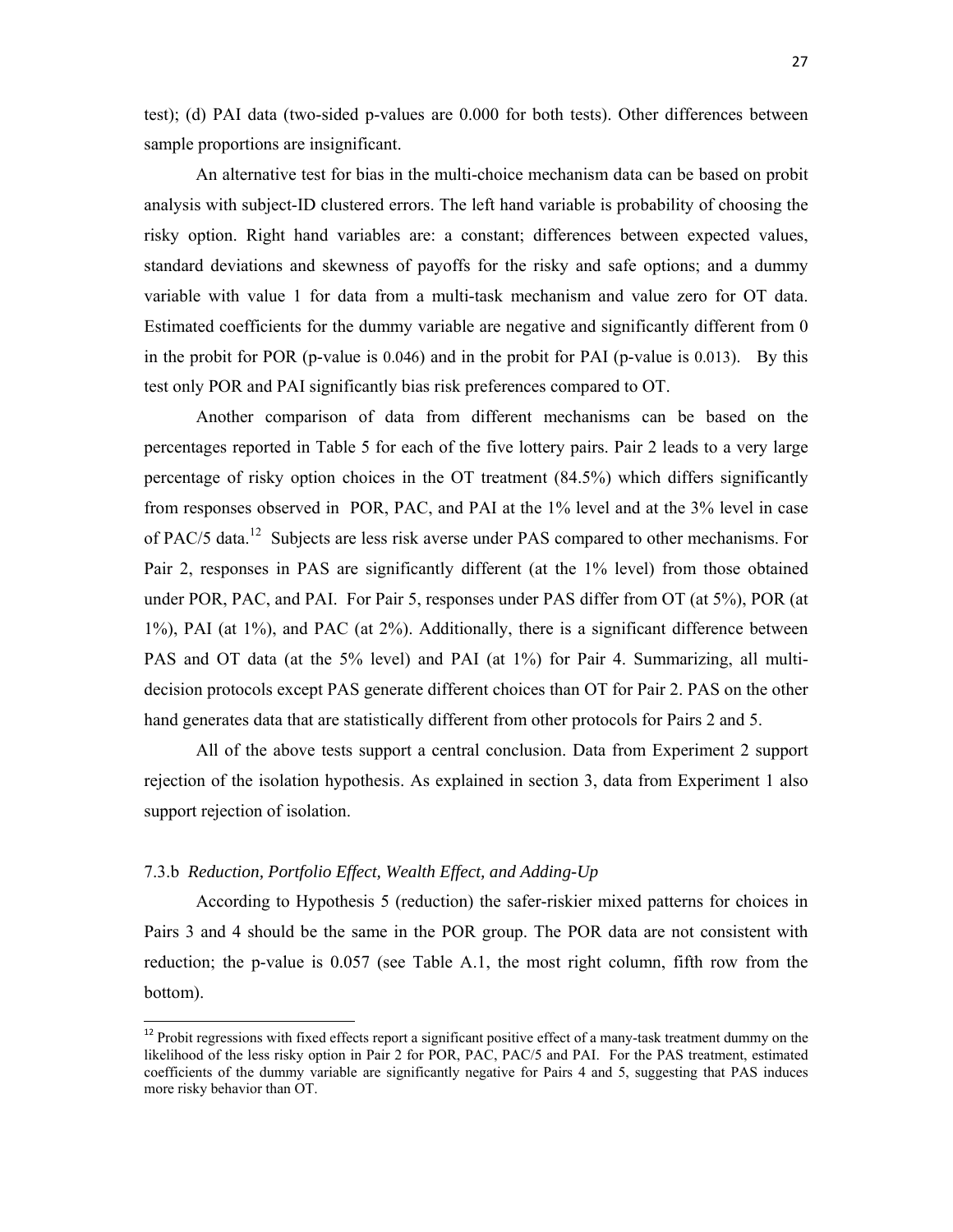According to Hypothesis 6 (portfolio effect), the safer-riskier mixed patterns for choices in Pairs 2 and 5 should be the same in the PAI treatment. Data are consistent with this hypothesis (see Table 5; DCCE column, the bottom row). This result together with the observation that OT data reject the null hypothesis of equal choice distributions in Pairs 2 and 5 suggest that subjects' choices with PAI reveal a portfolio effect. Such an effect is consistent with EU under the PAI mechanism; indeed it is just such a possible effect that POR is supposed to eliminate. The empirical question for experimental methods is whether the POR mechanism successfully eliminates possible portfolio effects.

As predicted by Hypothesis 9 (adding-up), we do not observe significant differences in responses to Pairs 2 and 5 for PAC, and PAC/5 data (p-values are 0.291; see Table A.2, the right-most column, PAC and PAC/5 rows). We conclude that this hypothesis is not rejected. As reported above, we observe the riskier options more often in PAS than in OT; PAS data are statistically less risk averse in Pairs 4 and 5. We conclude that the data are consistent with Hypothesis 10 on existence of a wealth effect in the PAS treatment.

# 7.3.c *Cross-Task Contamination with POR*

According to Hypothesis 7 (type 1 cross-task contamination): if the safer-riskier mixed patterns for choices in Pairs 2 and 5 are equally observed in the POR treatment but not in the OT treatment then POR exhibits type 1 cross-task contamination. Data are consistent with the hypothesis that the proportions of patterns  $(R_2, S_5)$  and  $(S_2, R_5)$  are the same in the POR treatment (see Table 5; DCCE column, the POR row). This result, combined with the observation that OT data reject the null hypothesis of equal proportions of choices of the safe option in Pairs 2 and 5, support the conclusion that subjects' choices in POR exhibit type 1 cross-task contamination. Hypothesis 8 (type 2 cross-task contamination) states that if POR is unbiased then it should elicit the same proportions of choices of safe lotteries as OT. A sample proportions test with OT and POR data rejects this hypothesis with two-sided p-value of 0.029 (alternatively, Fisher's exact test p-value is 0.032). In this way, POR exhibits type 2 cross-task contamination.

#### 8. SUMMARY

Experiments on choice under risk typically involve multiple decisions by individual subjects and random selection of one decision for payoff. If the isolation hypothesis has empirical validity  $-$  i.e. if subjects make each decision independently of other decision opportunities – then random selection for payoff is appropriate for testing all theories of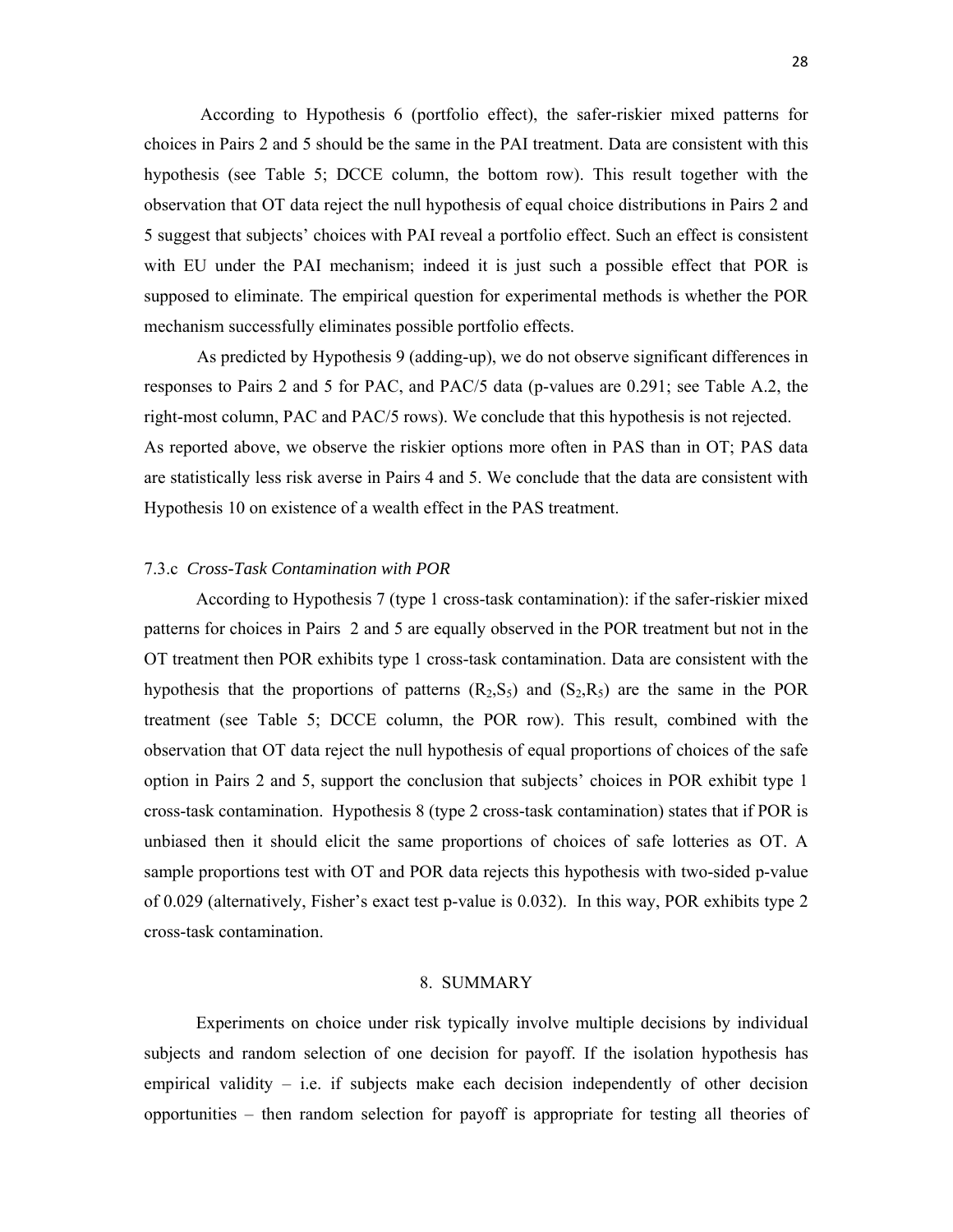decision under risk with data from multi-decision experiments. Experiment 1 provides (what we believe to be) the first simple test of the isolation hypothesis and the data are inconsistent with isolation, as noted in the first row of Table 8.

Empirical failure of the isolation hypothesis is especially a problem for design of experiments to test theories such as rank dependent utility theory, cumulative prospect theory, and betweenness theories that do not include either the independence axiom or the dual independence axiom. There is no known theoretically correct payoff mechanism to use in multi-decision experiments designed to test such theories.

 The finding that the data are inconsistent with the isolation hypothesis makes clear the importance of systematic study of the properties of alternative payoff mechanisms and the relationship of those properties to validity of conclusions about theory that can be drawn from data. Experiment 2 is a step in the direction of such study.

# 8.1 *Isolation, Reduction, Portfolio Effect, Adding-up, Wealth Effect, and Cross-Task Contamination*

Table 8 summarizes test results using data from Experiment 2. This experiment supports a different type of test of the isolation hypothesis than Experiment 1; in this case we compare data from the one task (OT) treatment with data from five multi-decision treatments. If isolation holds in general then data from OT and the treatments that use other mechanisms should come from the same distribution. Isolation is rejected by Experiment 2 data.

|        |    |          |         |            |          | Isola.   Reduc.   Port. Eff.   Add. Up   Wlth. Eff.   Type 1 Cont.   Type 2 Cont. |          |
|--------|----|----------|---------|------------|----------|-----------------------------------------------------------------------------------|----------|
| Exp. 1 | no | $\cdots$ | $\cdot$ | $\cdots$   | $\cdots$ | $\cdots$                                                                          | $\cdots$ |
| Exp. 2 | no | no       | yes     | <b>ves</b> | yes      | yes                                                                               | ves      |

 **Table 8. Summary Test Results for Experimental Methods** 

Isolation is an extreme hypothesis that supposes that a subject views each decision task independently of all other tasks in an experiment. Reduction of compound lotteries is an opposing extreme hypothesis that supposes that a subject views a whole experiment as one compound lottery. For Experiment 2, the reduction hypothesis implies that the proportion of risky choices in Pairs 3 and 4 should be the same. This implication of reduction is rejected by the data at a conventional level of 10% significance.

Another extreme hypothesis in opposition to isolation is the hypothesis that a subject would consider the whole experiment as one lottery and construct a portfolio using the choice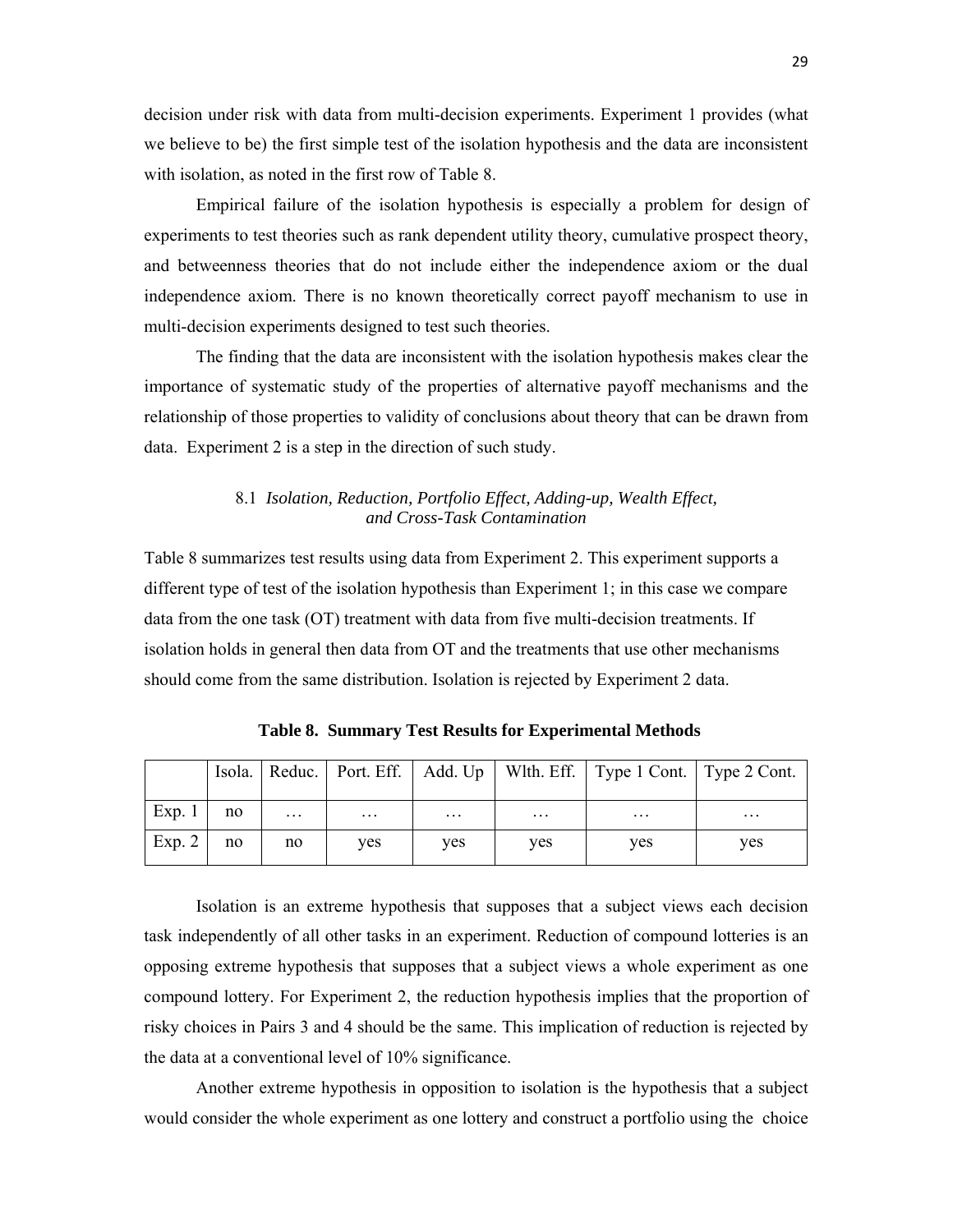pairs. The data are consistent with existence of a portfolio effect. Yet another extreme hypothesis in opposition to isolation is adding-up, that subjects consider all choice tasks of the experiment simultaneously and add up outcomes for each state of the world. The data are consistent with adding-up. Wealth changes during an experiment if earlier choices are paid before subsequent choices are made, which is exactly what happens with the pay all sequentially (PAS) mechanism. This opens the possibility that changes in wealth can affect choices with PAS. The data provide some support for a wealth effect.

Our data reveal that a portfolio effect and a wealth effect can occur with mechanisms that pay all decisions. Random selection of one decision for payoff was introduced to eliminate biases in risk preference elicitation experiments involving multiple decisions by individual subjects. But our data reveal that random selection, as with the pay one randomly (POR) mechanism, is not unbiased; instead data from the POR treatment reveal two types of cross-task contamination.

#### 8.2 *Paradoxes and Mechanisms*

All our test results for paradoxes are summarized in Table 9. Bold entries denote tests that use theoretically "right" mechanisms. The common ratio effect (CRE) and common consequence effect (CCE) are paradoxes for expected utility theory; hence the OT and POR mechanisms are theoretically right for testing for the presence of these effects. Data from treatments that use the OT and POR mechanisms do not show CRE. Data from the OT treatment do not show CCE either. In contrast, POR data reveal CCE patterns. PAS data also show CCE (but the mechanism is not theoretically right). The PAC data are the only ones to show CRE (but the mechanism is not theoretically right).

|             | <b>OT</b> | <b>POR</b> | PAI | <b>PAS</b> | <b>PAC</b> | PAC/5          |
|-------------|-----------|------------|-----|------------|------------|----------------|
| <b>CRE</b>  | n0        | no         | no  | no         | yes        | no             |
| <b>CCE</b>  | n0        | yes        | no  | yes        | no         | no             |
| <b>DCRE</b> | n0        | no         | no  | no         | n0         | n <sub>0</sub> |
| <b>DCCE</b> | yes       | no         | no  | no         | n0         | n <sub>0</sub> |

**Table 9. Summary Test Results for Paradoxes\*** 

\* Bold entries denote results for theoretically "correct" mechanisms.

The dual common ratio effect (DCRE) and dual common consequence effect (DCCE) are paradoxes for the dual theory of expected utility; hence the OT, PAC, and PAC/5 mechanisms are theoretically right for testing for the presence of these effects. Data from the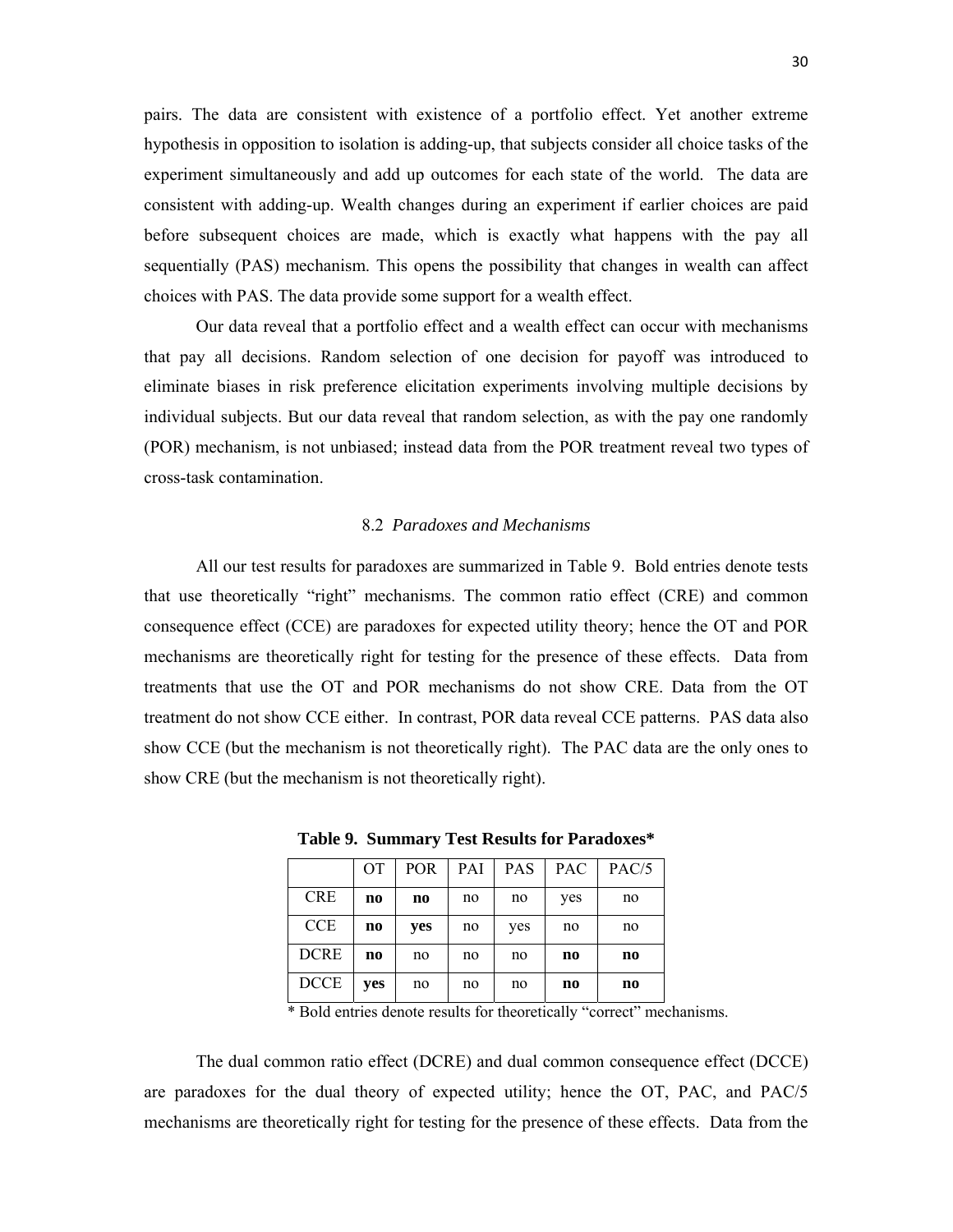OT treatment do not show DCRE but they do show DCCE. In contrast, PAC and PAC/5 data do not show either effect.

#### 8.3 *Implications for Experimental Methods for Choice under Risk*

Data from our experiments revive dormant questions about experimental methods. Use of PAS as the payoff mechanism in multi-choice experiments is theoretically problematic for tests of some hypotheses because an agent's wealth changes between decisions. Use of PAI is theoretically objectionable for tests of many hypotheses because it involves an incentive to diversify risks through biased responses to individual choice opportunities. POR was first introduced to solve both problems in tests of hypotheses from expected utility theory because, as a consequence of the independence axiom, POR provides a theoretical solution to both wealth effects and portfolio effects. Subsequently, use of POR became conventional in much of the literature on elicitation of individuals' risk preferences in multi-choice experiments, including experiments intended for purposes other than testing EU hypotheses. PAS has often been used in market experiments and some many-round experiments on game theory. PAI has been used occasionally. OT has been used occasionally, especially in experiments on paradoxes of theories of decision under risk. PAC and PAC/n are new mechanisms.

Two distinct types of questions arise in evaluating payoff mechanisms: (a) Are any of the mechanisms behaviorally unbiased under conditions in which they are theoretically incentive compatible? (b) Do they provide usable data under conditions in which they are not theoretically incentive compatible? Our experiments contribute to the literature on both types of questions. The results provide some answers and raise related questions for future research.

Data from different mechanisms imply different conclusions about the classic (Allais paradox) question about behavioral observation of a CCE. The effect is observed in POR data but not in OT data although POR is a theoretically right mechanism for testing for CCE. Perhaps the observation of CCE with POR data is a false positive coming from the cross-task contamination we observe with POR. DCCE is observed with OT data but not with PAC or PAC/n data even though PAC and PAC/n are theoretically right mechanisms for this test.

POR has been commonly used in multi-decision experiments designed to test hypotheses from non-EU theories for which there exists no known theoretically-incentivecompatible mechanism. And POR has been used to generate data used in econometric estimation of non-EU utility functionals. In both types of research, the conclusion that PORgenerated data support non-EU theories is dissonant because non-EU theories do not imply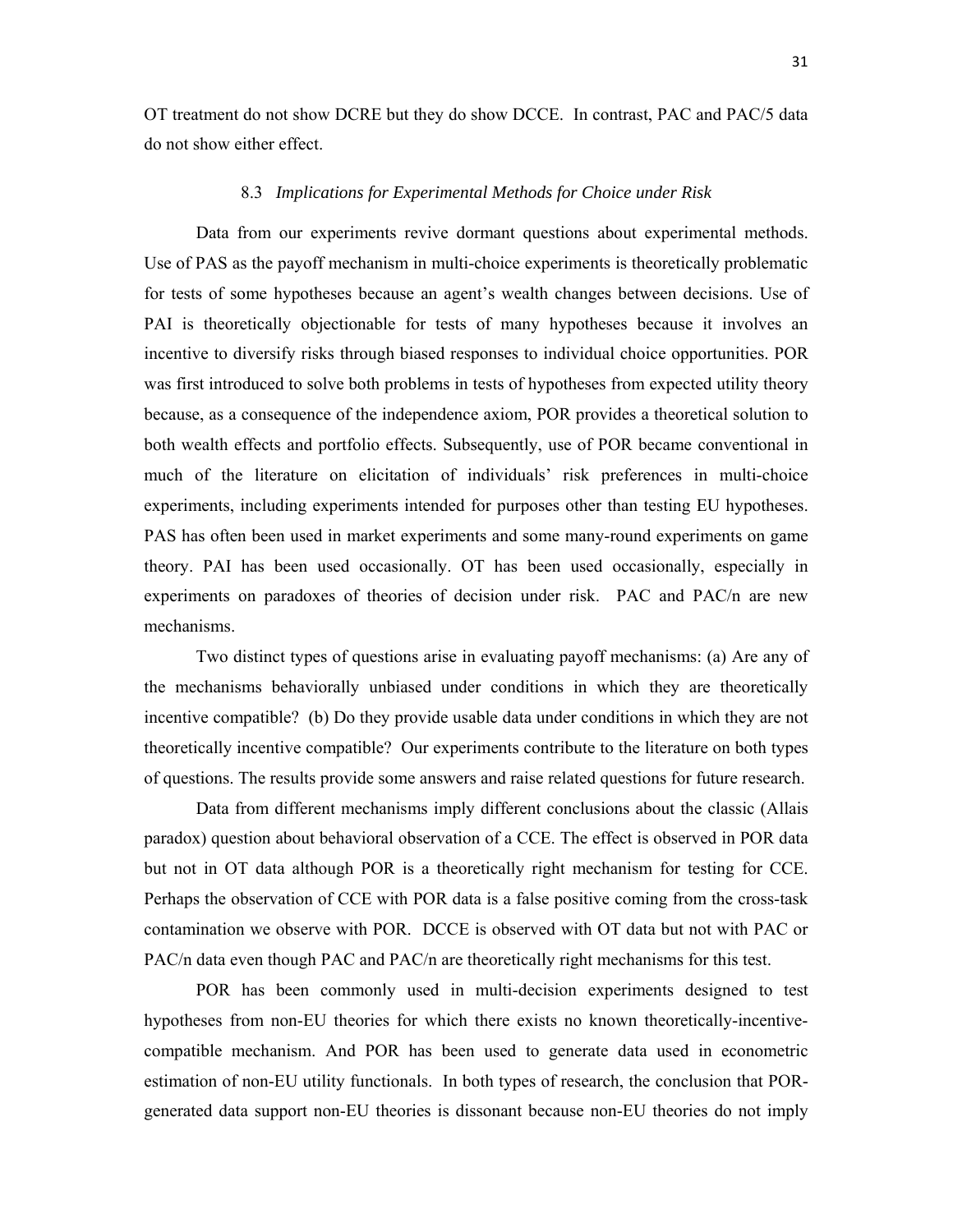that POR is unbiased. It may be the case that biases introduced into data by POR are insignificant in some (or most) contexts but the question needs systematic exploration. One good candidate for comparison with POR is OT because the latter is incentive compatible for all theories. But OT has two problems: high cost of subject payments and limitation to between-subjects tests of hypotheses. Another good candidate for comparison with POR is the PAC/n mechanism introduced in this paper. These two mechanisms have the same expected cost to the experimenter's research budget. And the theoretical duality between the mechanisms makes them good candidates for robustness checks on conclusions from empirical applications of non-EU theories. Data from our Experiment 2 reveal much higher bias for POR than for PAC/n. It is currently unknown whether this finding is robust.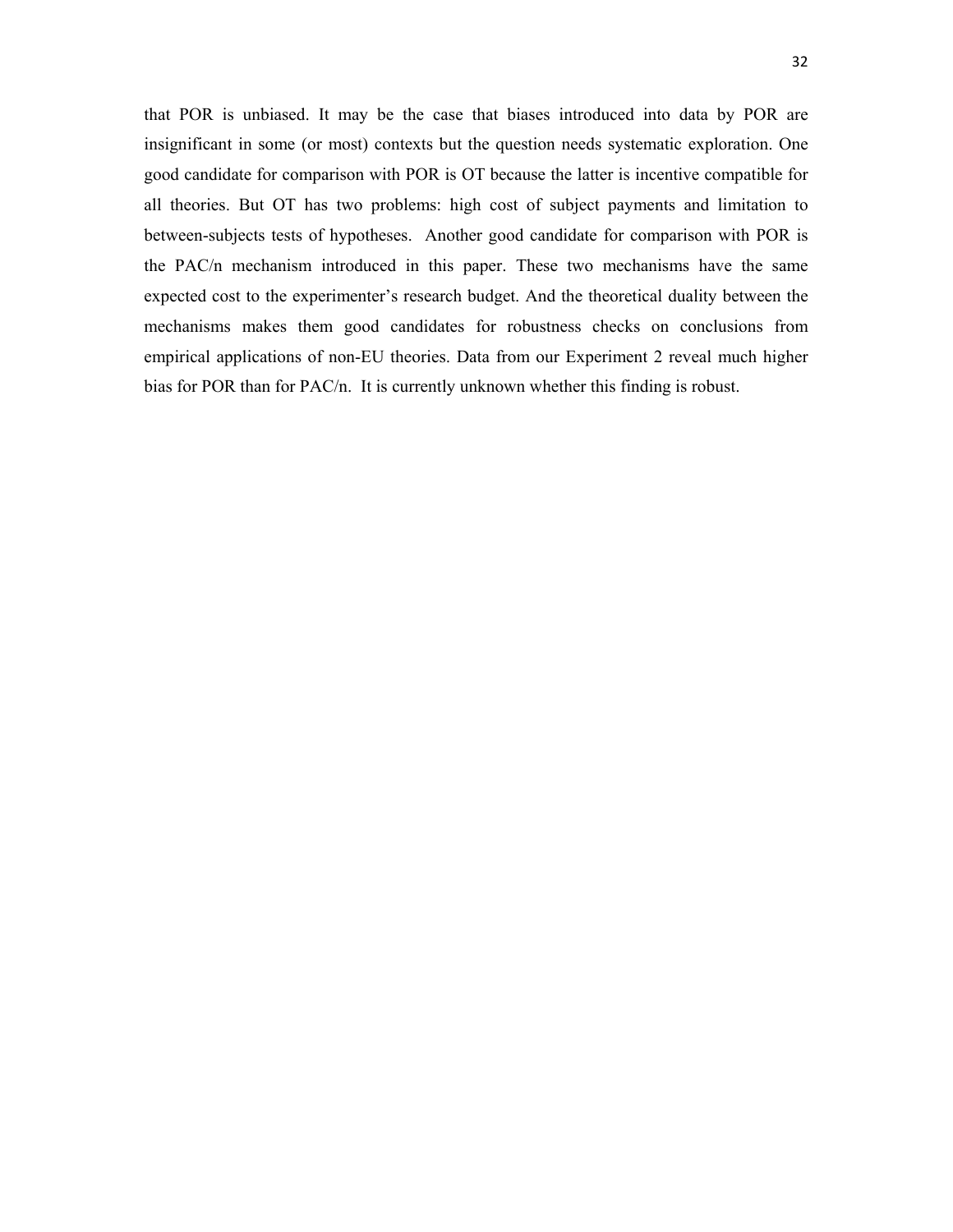#### REFERENCES

- Armantier, O. (2006), "Do Wealth Differences Affect Fairness Considerations?", *International Economic Review*, 47, 391–429.
- Beattie, J. and Loomes, G. (1997), "The Impact of Incentives upon Risky Choice Experiments", *Journal of Risk and Uncertainty*, 14, 149-62.
- Bellemare, C., Krause, M., Kroger, S., and Zhang, C. (2005), "Myopic Loss Aversion: Information Feedback vs. Investment Flexibility", *Economic Letters*, 87, 319–324.
- Benartzi, S., and Thaler, R. (1995), "Myopic Loss Aversion and the Equity Premium Puzzle", *Quarterly Journal of Economics*, 110, 73–92.
- Bhargava, I., Kim, J., and Srivastava, R. (2000), "Explaining Context Effects on Choice Using a Model of Comparative Judgement," *Journal of Consumer Psychology*, 9, 167–177.
- Birnbaum, M. (2004), "Causes of Allais Common Consequence Paradoxes: An Experimental Dissection," *Journal of Mathematical Psychology*, 48, 87-106.
- Birnbaum, M.H. and Schmidt, U. (2010), "Allais Paradoxes Can be Reversed by Presenting Choices in Canonical Split Form," Kiel Working Papers 1615, Kiel Institute for the World Economy.
- Bolle, F. (1990), "High Reward Experiments without High Expenditure for the Experimenter", *Journal of Economic Psychology*, 11, 157–167.
- Burks, S. V., Carpenter, J. P. and Verhoogen, E. (2003), "Playing Both Roles in the Trust Game", *Journal of Economic Behavior and Organization*, 51, 195-216.
- Camerer, C. F. (1989), "An Experimental Test of Several Generalized Utility Theories," *Journal of Risk and Uncertainty*, 2, 61-104.
- Camerer, C. F. (1992), "Recent Tests of Generalizations of Expected Utility Theory," in: W. Edwards (ed.) Utility: Theories, Measurement, and Applications, Norwell, MA: Kluwer, 207–251.
- Chaudhuri, A. and Gangadharan, L. (2007), "An Experimental Analysis of Trust and Trustworthiness", *Southern Economic Journal*, 73, 959-985.
- Chew, S.H. (1983), "A Generalization of the Quasilinear Mean with Application to the Measurement of Income Inequality and Decision Theory Resolving the Allais Paradox," *Econometrica,* 51, 1065-1092.
- Conlisk, J. (1989), "Three Variants on the Allais Example", *American Economic Review*, 79, 392-407.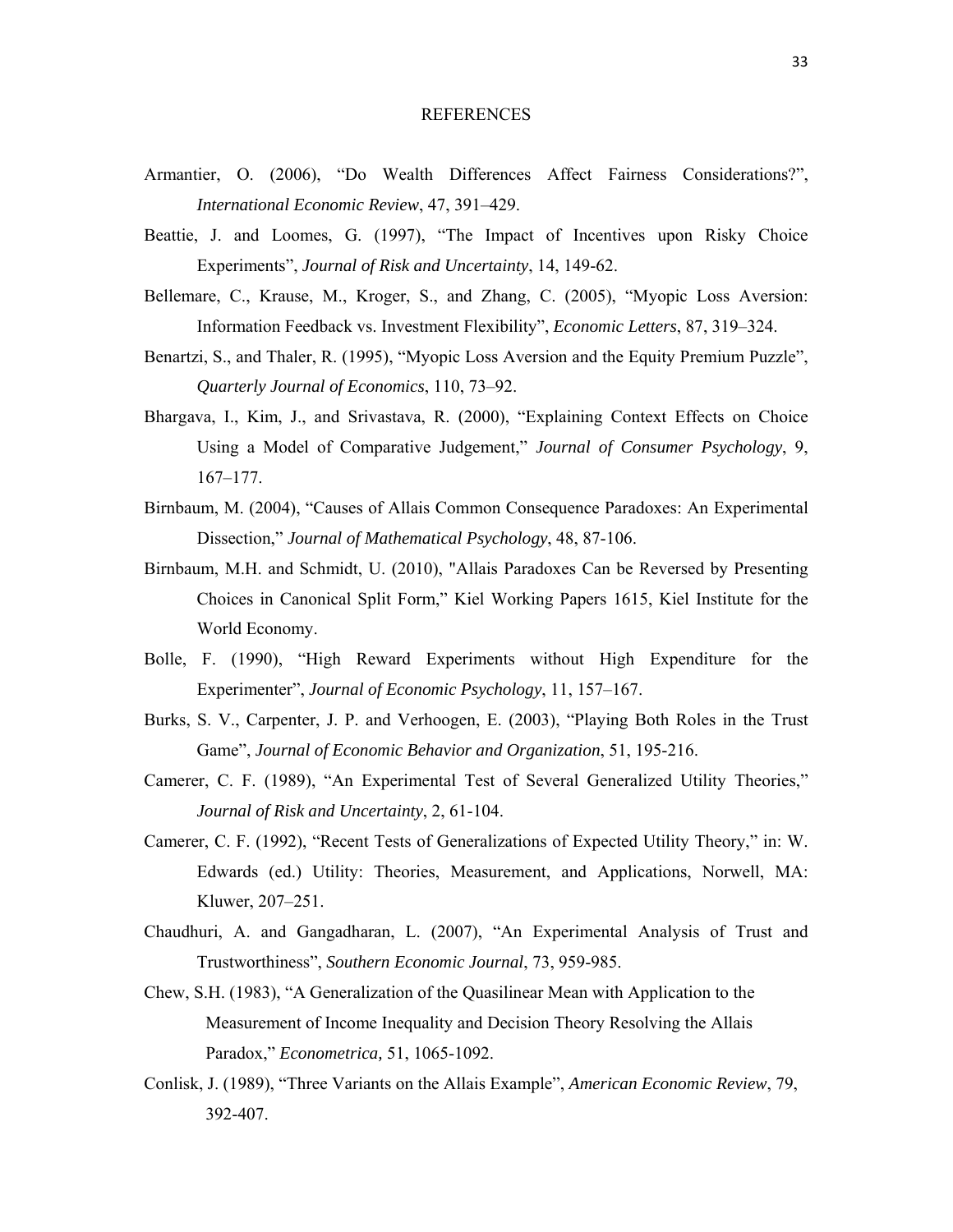- Cox, J. C. and Epstein, S. (1989), "Preference Reversals without the Independence Axiom", *American Economic Review*, 79, 408-426.
- Cox, J. C. and Grether, D. M. (1996), "The Preference Reversal Phenomenon: Response Mode, Markets and Incentives", *Economic Theory,* 7, 381-405.
- Cubitt, R. P., Starmer, C. and Sugden, R. (1998a), "On the Validity of the Random Lottery Incentive System", *Experimental Economics*, 1, 115-131.
- Cubitt, R. P., Starmer, C. and Sugden, R. (1998b), "Dynamic Choice and the Common Ratio Effect: An Experimental Investigation", *Economic Journal*, 108, 1362-80.
- Cubitt, R. P., Starmer, C., & Sugden, R. (2001), "Discovered Preferences and the Experimental Evidence of Violations of Expected Utility Theory," *Journal of Economic Methodology*, 8(3), 385-414.
- Fellner, G. and Sutter, M. (2008), "Causes, Consequences, and Cures of Myopic Loss Aversion - An Experimental Investigation", Universität Innsbruck, Working Paper, No.01.
- Fox, C. R., Rogers, B. A., and Tversky, A. (1996), "Options Traders Exhibit Subadditive Decision Weights", *Journal of Risk and Uncertainty*, 13, 5-17.
- Gneezy, U., Kapteyn A. and Potters J. (2003), "Evaluation Periods and Asset Prices in a Market Experiment", *Journal of Finance*, 65, 821-38.
- Gneezy, U. and Potters J. (1997), "An Experiment on Risk Taking and Evaluation Periods", *Quarterly Journal of Economics*, 112, 631-45.
- Grether, D. M. and Plott, C. R. (1979), "Economic Theory of Choice and the Preference Reversal Phenomenon," *American Economic Review*, 69, 623-638.
- Gul, F. (1991), "Theory of Disappointment Aversion," *Econometrica,*59(3), 667-686.
- Haigh, M. and List, J. (2005), "Do Professional Traders Exhibit Myopic Loss Aversion? An Experimental Analysis", *Journal of Finance*, 60, 523-34.
- Harrison, G.W. (1994). "Expected Utility Theory and the Experimentalists." *Empirical Economics*. 19, 223–253.
- Harrison, G. W., Johnson, E., McInnes, M. M. and Rutström, E. E. (2005), "Risk Aversion and Incentive Effects: Comment", *American Economic Review*, 95, 897–901.
- Harrison, G., Lau, M., and Williams, M. (2002), "Estimating Individual Discount Rates for Denmark: A Field Experiment", *American Economic Review*, 92, 1606–1617.
- Harrison, G. W., List, J. A., and Towe, C. (2007), "Naturally Occurring Preferences and Exogenous Laboratory Experiments: A Case Study of Risk Aversion," *Econometrica*, 75, 433-458.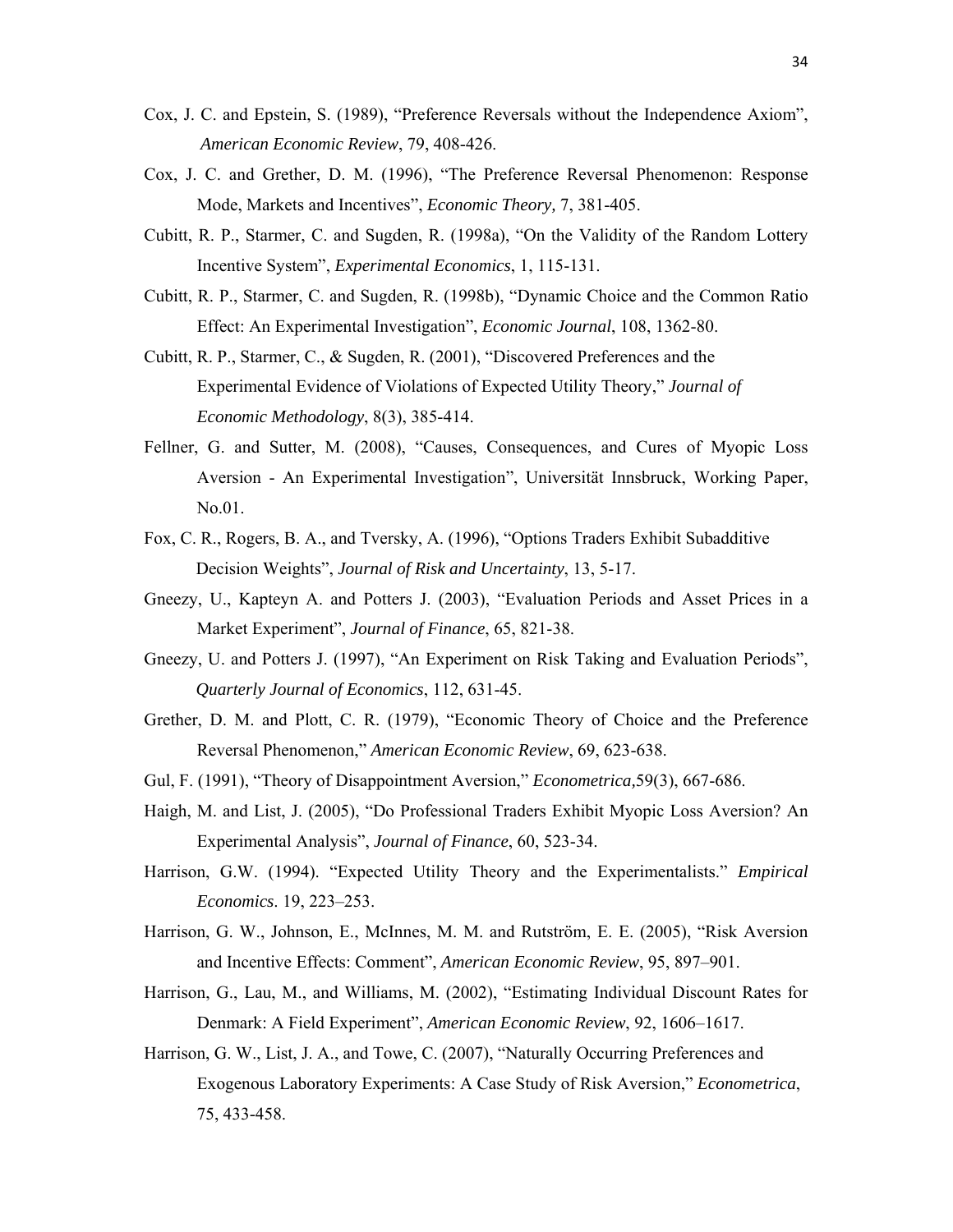- Harrison, G. W. and Rutström, E. E. (2008). "Risk Aversion in the Laboratory", in J. C. Cox and G. W. Harrison (eds.), *Risk Aversion in Experiments*, Bingley, UK: Emerald, Research in Experimental Economics, Volume 12.
- Hey, J. D. and Orme, C. (1994), "Investigating Generalizations of Expected Utility Theory Using Experimental Data", *Econometrica*, 62, 1291-1326.
- Holt, C. A. (1986), "Preference Reversals and the Independence Axiom", *American Economic Review*, 76, 508-515.
- Holt, C. A. and Laury, S. K. (2002), "Risk Aversion and Incentive Effects", *American Economic Review*, 92, 1644-1655.
- Holt, C., and Laury, S. (2005), "Risk Aversion and Incentive Effects: New Data without Order Effects", *American Economic Review,* 95, 902–904.
- Hsee, C. K. and Leclerc, F. (1998), "Will Products Look More Attractive when Evaluated Jointly or When Evaluated Separately?" *Journal of Consumer Research*, 25, 175-186.
- Huber, J., Payne, J. W. and Puto, C. (1982), "Adding Asymmetrically Dominated Alternatives: Violations of Regularity and the Similarity Hypothesis," *Journal of Consumer Research,* 9, 90–98.
- Kahneman, D. (2002), "Maps of Bounded Rationality: A Perspective on Intuitive Judgment and Choice", Prize lecture for the Nobel Foundation,

http://nobelprize.org/nobel\_prizes/economics/laureates/2002/kahneman-lecture.html

- Kahneman, D. and Tversky, A. (1979), "Prospect Theory: An Analysis of Decision under Risk", *Econometrica*, 47, 263-291.
- Kilka, M. and Weber, M. (2001), "What Determines the Shape of the Probability Weighting Function under Uncertainty", *Management Science*, 47, 1712-1726.
- Langer, T. and Weber, M. (2005), "Myopic Prospect Theory vs. Myopic Loss Aversion: How General is the Phenomenon?", *Journal of Economic Behavior and Organization*, 56, 25-38.
- Laury, S. K. (2006), "Pay One or Pay All: Random Selection of One Choice for Payment", Experimental Economics Center Working Paper 2006-24, Georgia State University.
- Laury, S. K. and Holt, C. A. (2008), "Payoff Scale Effects and Risk Preference Under Real and Hypothetical Conditions", in C. Plott and V. Smith (eds.) *Handbook of Experimental Economic Results*, Vol. 1, New York, Elsevier Press.
- Lee, J. (2008), "The Effect of the Background Risk in a Simple Chance Improving Decision Model", *Journal of Risk and Uncertainty*, 36, 19–41.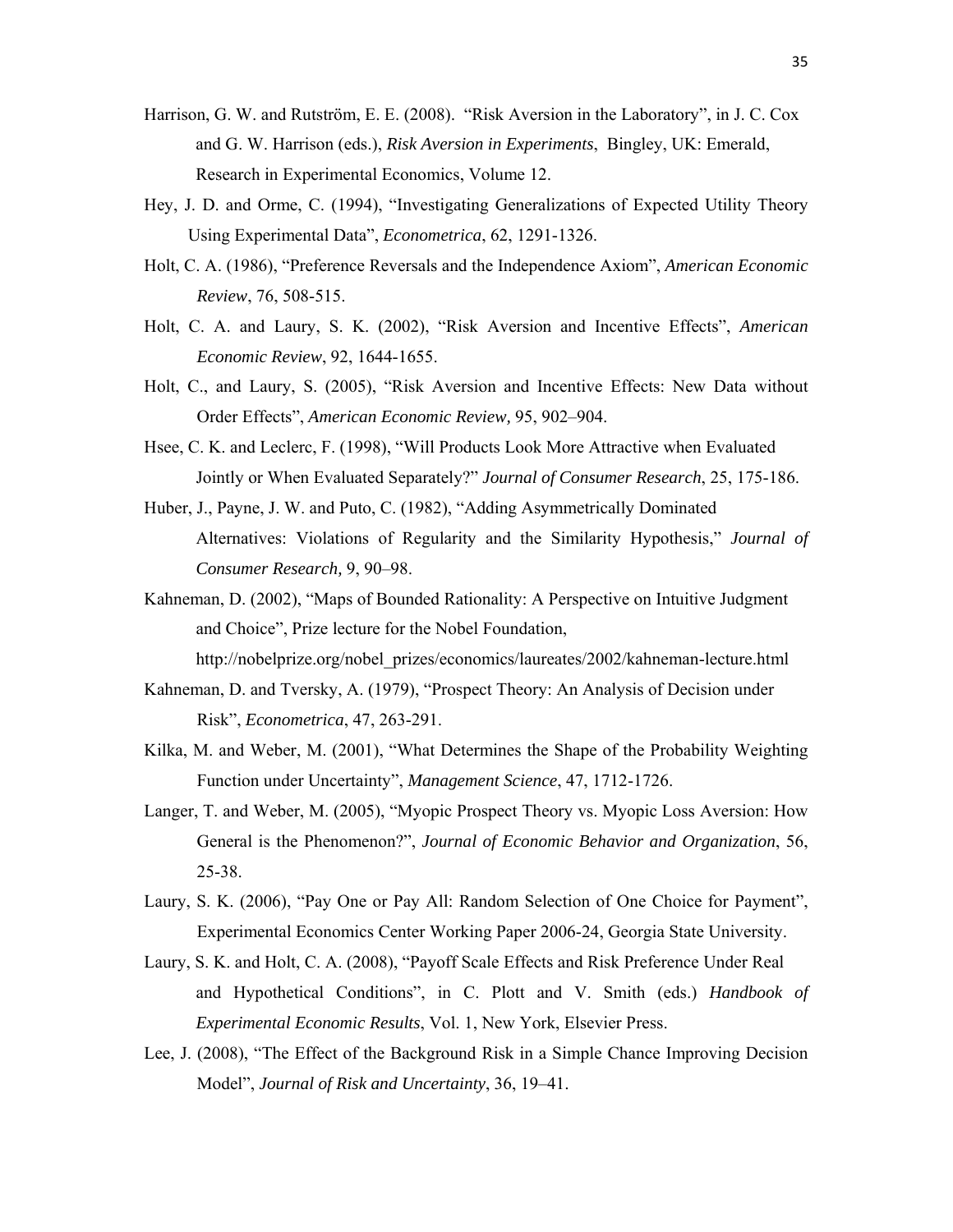- Lopes, L. L. (1995), "Algebra and Process in the Modeling of Risky Choice", *The Psychology of Learning and Motivation*, 32, 177-220.
- Luce, R. D. (1991). "Rank- and Sign-Dependent Linear Utility Models for Binary Gambles," *Journal of Economic Theory* 53, 75-100.
- Luce, R. D. (2000). *Utility of gains and losses: measurement-theoretical, and experimental approaches*. NJ: Lawrence Erlbaum.
- Luce, R. D., and P. C. Fishburn. (1991). "Rank- and Sign-Dependent Linear Utility Models for Finite First-Order Gambles," *Journal of Risk and Uncertainty* 4, 29-59.
- Machina, M. J. (1982), "'Expected Utility' Analysis without the Independence Axiom", *Econometrica*, 50, 277-323.
- Machina, Mark J, 1989. "Dynamic Consistency and Non-expected Utility Models of Choice under Uncertainty," *Journal of Economic Literature, American Economic Association*, vol. 27(4), pages 1622-68, December.
- Parducci, A. (1965), "Category Judgment: A Range-Frequency Model", *Psychological Review*, 72, 407-418.
- Prelec, D. (1990), "A 'Pseudo-Endowment' Effect, and Its Implications for Some Recent Nonexpected Utility Models", *Journal of Risk and Uncertainty*, 3, 247-259.
- Quiggin, John, 1981. "Risk Perception And The Analysis Of Risk Attitudes," *Australian Journal of Agricultural Economics*, Australian Agricultural and Resource Economics Society, vol. 25(02), August.
- Quiggin, John, 1982. "A theory of anticipated utility," *Journal of Economic Behavior & Organization*, Elsevier, vol. 3(4), pages 323-343, December.
- Reilly, R. J. (1982). "Preference Reversal: Further Evidence and Some Suggested Modifications in Experimental Design. *American Economic Review*, 72, 576-584.
- Schmidt, U. and Trautmann, S.T. (2010),"Common Consequence Effects with Pricing Data," Kiel Working Papers 1610, Kiel Institute for the World Economy.
- Schmidt, U., and Zank, H. (2009), "A Simple Model of Cumulative Prospect Theory", *Journal of Mathematical Economics,* 45, 308–319.
- Sefton, M. (1992), "Incentives in Simple Bargaining Games", *Journal of Economic Psychology*, 13, 263–276.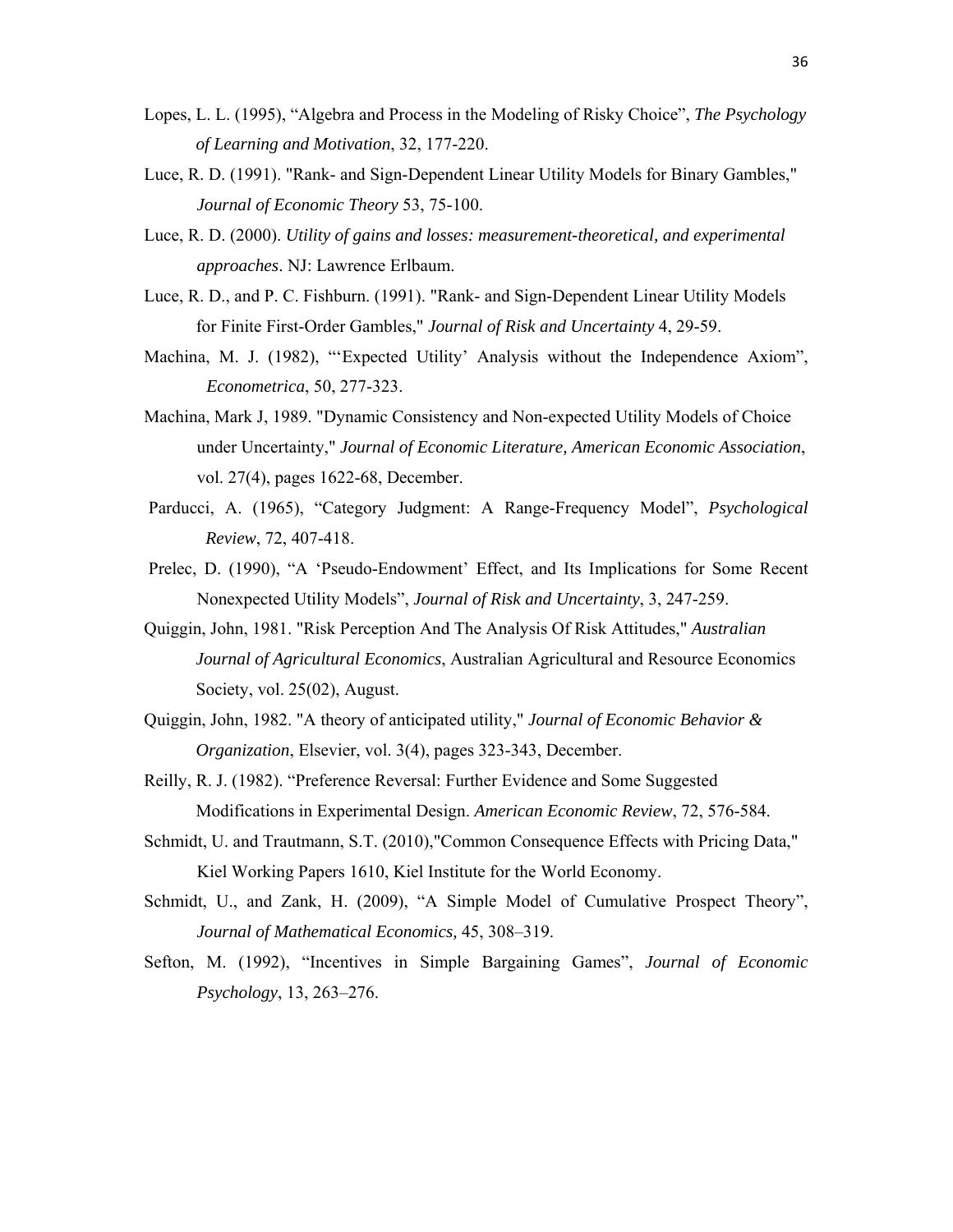# **Appendix 1: Tests of Paradoxes**

| Treatment        | N<br>nobs | Proportions of<br>EU violators<br>$SR + RS$<br>$V = \frac{2\pi}{\pi}$<br>N | EU violations D-<br>value (p-value)<br>$Ho: V_{poR} = V_{tr}$ ,<br>$tr \in \{PAC, PAS, PAE\}$ | Systematic EU<br>violations<br>$SV = \frac{SR}{\sqrt{SR}}$<br>$SR + RS$ | Systematic<br>Violations<br>Z-value (p-value)<br>$H_0$ : $SV = 0.5$ |
|------------------|-----------|----------------------------------------------------------------------------|-----------------------------------------------------------------------------------------------|-------------------------------------------------------------------------|---------------------------------------------------------------------|
|                  |           |                                                                            |                                                                                               | Common Ratio                                                            |                                                                     |
| <b>POR</b>       | 40        | 0.375                                                                      |                                                                                               | 0.600                                                                   | 0.771(0.446)                                                        |
| PAC <sub>5</sub> | 40        | 0.500                                                                      | $-1.123(0.260)$                                                                               | 0.500                                                                   | 0.000(1.000)                                                        |
| <b>PAC</b>       | 38        | 0.447                                                                      | $-0.650(0.516)$                                                                               | 0.824                                                                   | $2.920***(0.006)$                                                   |
| <b>PAS</b>       | 39        | 0.359                                                                      | 0.148(0.883)                                                                                  | 0.357                                                                   | $-1.071(0.390)$                                                     |
| PAI              | 38        | 0.316                                                                      | 0.550(0.583)                                                                                  | 0.750                                                                   | $1.781*(0.084)$                                                     |
|                  |           |                                                                            |                                                                                               | Common Consequence                                                      |                                                                     |
| <b>POR</b>       | 40        | 0.450                                                                      |                                                                                               | 0.722                                                                   | $1.951* (0.057)$                                                    |
| PAC <sub>5</sub> | 40        | 0.225                                                                      | $2.128**$ (0.033)                                                                             | 0.778                                                                   | $1.706*(0.096)$                                                     |
| <b>PAC</b>       | 38        | 0.342                                                                      | 0.973(0.330)                                                                                  | 0.539                                                                   | 0.274(0.786)                                                        |
| <b>PAS</b>       | 39        | 0.282                                                                      | 1.548(0.122)                                                                                  | 0.909                                                                   | $2.974***(0.005)$                                                   |
| PAI              | 38        | 0.395                                                                      | 0.494(0.622)                                                                                  | 0.533                                                                   | 0.255(0.800)                                                        |

# **Table A1:** Tests of EU Paradoxes

Figures for the "right" mechanisms are in bold.

| Treatment        | N  | Proportions of<br>DEU violators<br>$V = \frac{SR + RS}{2}$<br>N | DEU violations<br>D-value (p-value)<br>$H_0: V_{PAC} = V_{tr}$ ,<br>$tr \in \{FOR, PAS, PAE\}$ | <b>Systematic DEU</b><br>violations<br>$SV = \frac{SR}{SR + RS}$ | Systematic<br>Violations<br>Z-value (p-value)<br>$H_0$ : $SV = 0.5$ |
|------------------|----|-----------------------------------------------------------------|------------------------------------------------------------------------------------------------|------------------------------------------------------------------|---------------------------------------------------------------------|
|                  |    |                                                                 | Dual Common Ratio                                                                              |                                                                  |                                                                     |
| <b>PAC</b>       | 38 | 0.18                                                            |                                                                                                | 0.857                                                            | $1.960*(0.058)$                                                     |
| PAC <sub>5</sub> | 40 | 0.225                                                           | $-0.446(0.656)$                                                                                | 0.556                                                            | 0.330(0.744)                                                        |
| <b>POR</b>       | 40 | 0.25                                                            | $-0.704(0.482)$                                                                                | 0.200                                                            | $-1.964*$ (0.057)                                                   |
| <b>PAS</b>       | 39 | 0.28                                                            | $-1.014(0.311)$                                                                                | 0.364                                                            | $-0.902(0.373)$                                                     |
| PAI              | 38 | 0.27                                                            | $-0.826(0.409)$                                                                                | 0.500                                                            | 0.000(1.000)                                                        |
|                  |    |                                                                 | Dual Common Consequence                                                                        |                                                                  |                                                                     |
| <b>PAC</b>       | 38 | 0.368                                                           |                                                                                                | 0.643                                                            | 1.071(0.291)                                                        |
| PAC <sub>5</sub> | 40 | 0.350                                                           | 0.170(0.865)                                                                                   | 0.357                                                            | $-1.071(0.291)$                                                     |
| <b>POR</b>       | 40 | 0.250                                                           | 1.133(0.257)                                                                                   | 0.500                                                            | 0.000(1.000)                                                        |
| <b>PAS</b>       | 39 | 0.154                                                           | $2.147**$ (0.032)                                                                              | 0.667                                                            | 0.813(0.421)                                                        |
| PAI              | 38 | 0.263                                                           | 0.987(0.324)                                                                                   | 0.500                                                            | 0.000(1.000)                                                        |

Figures for the "right" mechanisms are in bold.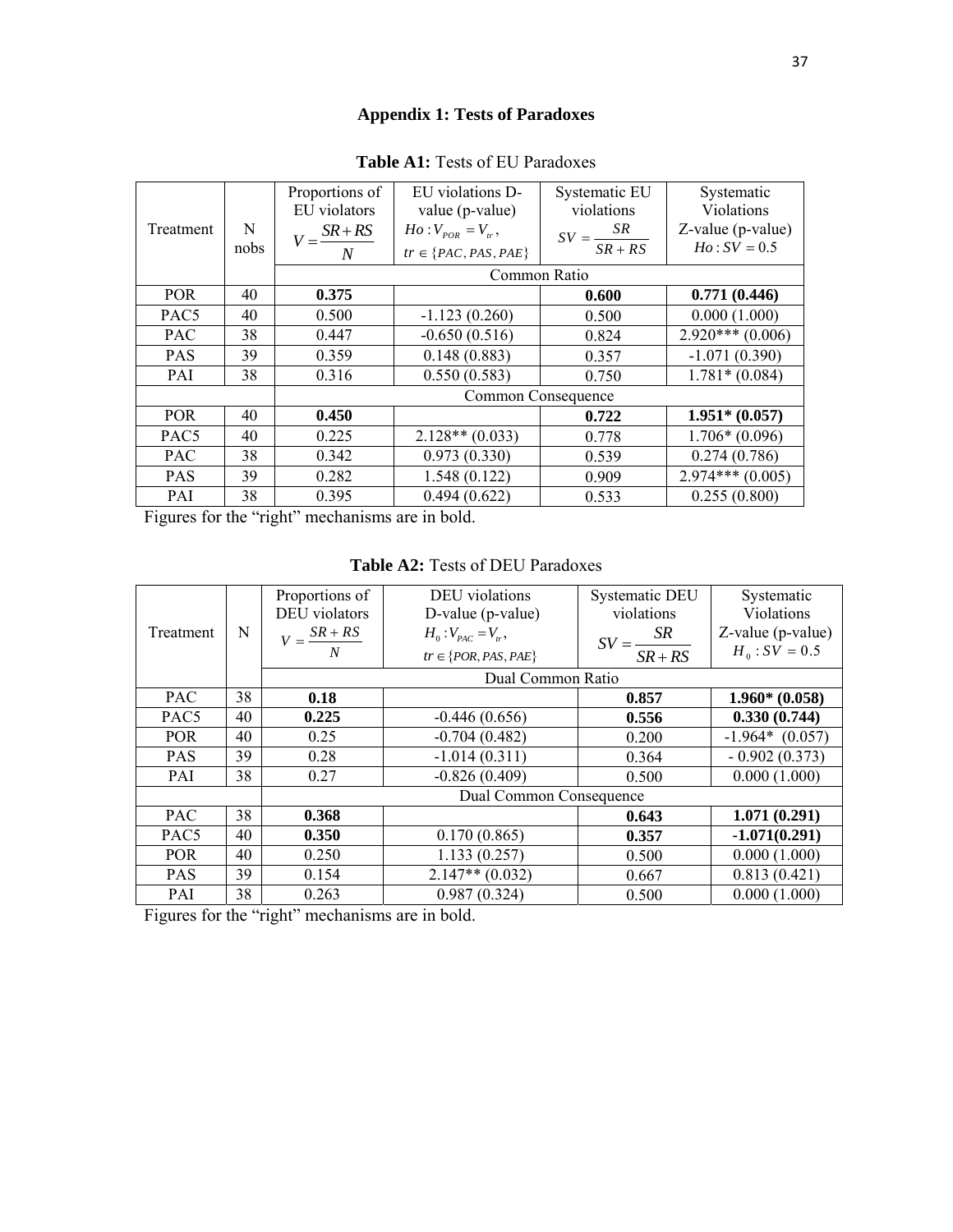#### **Appendix 2: Subject Instructions for Experiment 1**

# **Subject Instructions (Group 1):**

In the following you have the choice between two options. In one option (Option A) you get a certain payoff for sure, the other option (Option B) is risky. Here a coinflip will determine which of the two possible payoffs you get. All payoffs will be paid out in cash directly after the experiment.

*Which of the following options do you choose?* 

| <i>Option A:</i>             | <i>Option B:</i>               |
|------------------------------|--------------------------------|
| 4 Euro with probability 100% | 10 Euro with probability 50%   |
|                              | 0 Euro with probability $50\%$ |

# **Subject Instructions (Group 2.1):**

In the following you have to make two choices, each consisting of two options. At the end of the experiment a coinflip will determine whether the first or the second choice problem will be paid out for real. In both choice problems there are two options. In one option (Option A in Choice Problem 1 and Option C in Choice Problem 2) you get a certain payoff for sure, the other option (Option B in Choice Problem 1 and Option D in Choice Problem 2) is risky. Here a coinflip will determine which of the two possible payoffs you get. All payoffs will be paid out in cash directly after the experiment.

*Choice Problem 1: Which of the following options do you choose?* 

*Option A: Option B: 3 Euro with probability 100% 12 Euro with probability 50% 0 Euro with probability 50%* 

*Choice Problem 2: Which of the following options do you choose?* 

*Option C: Option D: 4 Euro with probability 100% 10 Euro with probability 50% 0 Euro with probability 50%*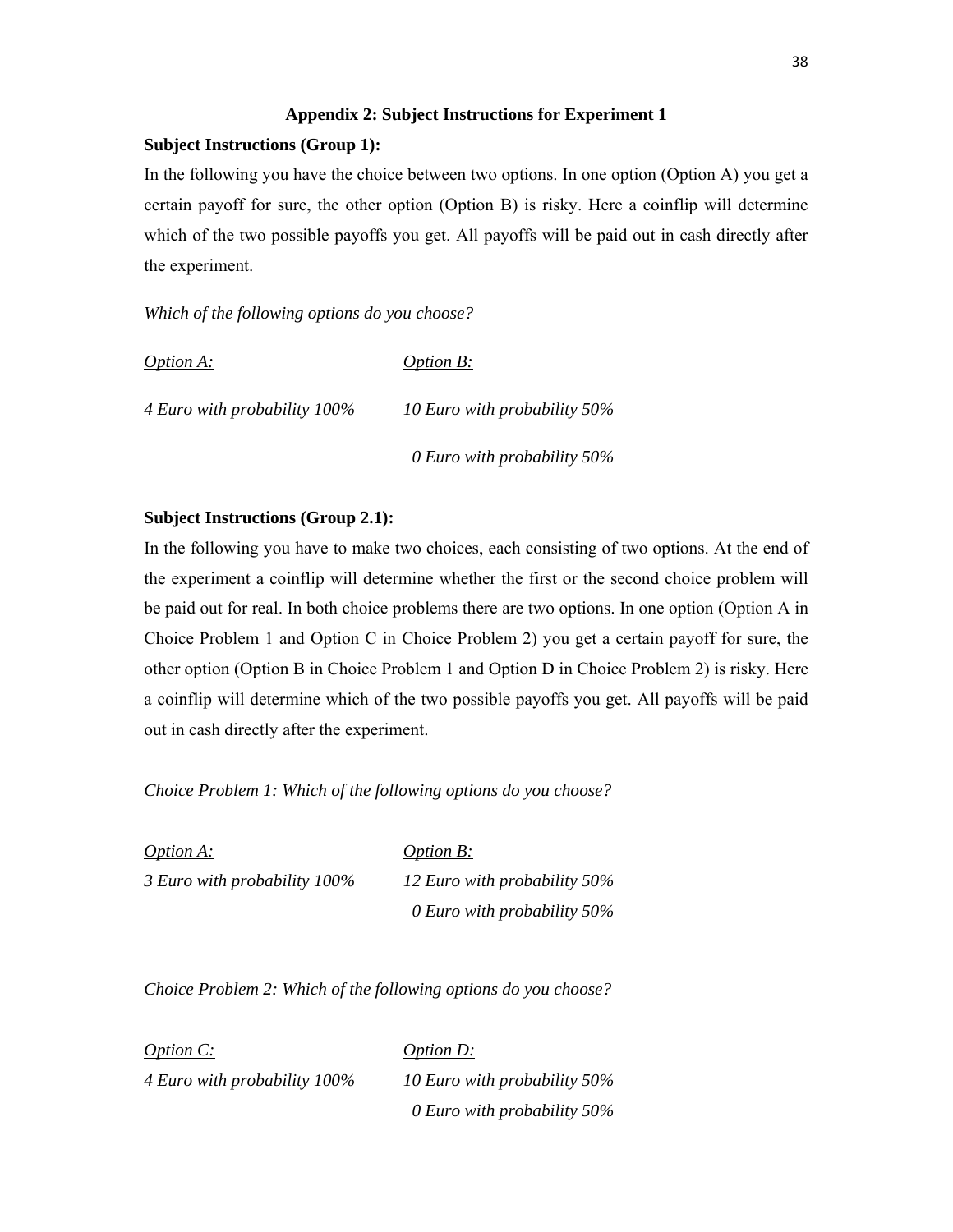#### **Subject Instructions (all other groups):**

For all other groups instructions were the same as those for Group 2.1 except the option was changed.

#### **Appendix 3: Subject Instructions for Experiment 2**

#### **Subject Instructions (OT)**

In this experiment, you are asked to choose between two options. The example below shows two options that are similar to ones on the decision page.

In **Option A** you receive either \$3 or \$10. Your payoff is determined by drawing one ball from a bingo cage containing 20 balls numbered 1, 2, 3, …, 20. If a ball with number 1 to 4 is drawn then you receive \$3. If a ball with number 5 to 20 is drawn then you receive \$10.

In Option B you receive either \$5 or \$7 or \$8. Your payoff is determined by drawing one ball from a bingo cage that contains 20 balls numbered 1, 2, 3, …, 20. If a ball with number 1 to 3 is drawn then you receive \$5. If a ball with number 4 to 7 is drawn then you receive \$7. If a ball with numbers 8 to 20 is drawn then you receive \$8.

| Ball nr   1   2   3   4   5   6   7   8   9   10   11   12   13   14   15   16   17   18   19   20 |  |  |  |  |  |  |  |  |  |  |  |  |  |  |  |  |  |
|----------------------------------------------------------------------------------------------------|--|--|--|--|--|--|--|--|--|--|--|--|--|--|--|--|--|
| Option A                                                                                           |  |  |  |  |  |  |  |  |  |  |  |  |  |  |  |  |  |
| Option B                                                                                           |  |  |  |  |  |  |  |  |  |  |  |  |  |  |  |  |  |

**Making Choices** Please make your choice by clicking on Option A or Option B

**Payoffs** After you make a decision, your chosen option will be played. Your payoff in the option you selected will be determined by drawing a ball from a bingo cage that contains balls numbered 1,2,3,…,20.

#### **Subject Instructions (PAC)**

In this experiment, you are asked to choose between two options on each of five decision pages. On each decision page you will choose between a different pair of options. The example below shows two options that are similar to ones on decision pages.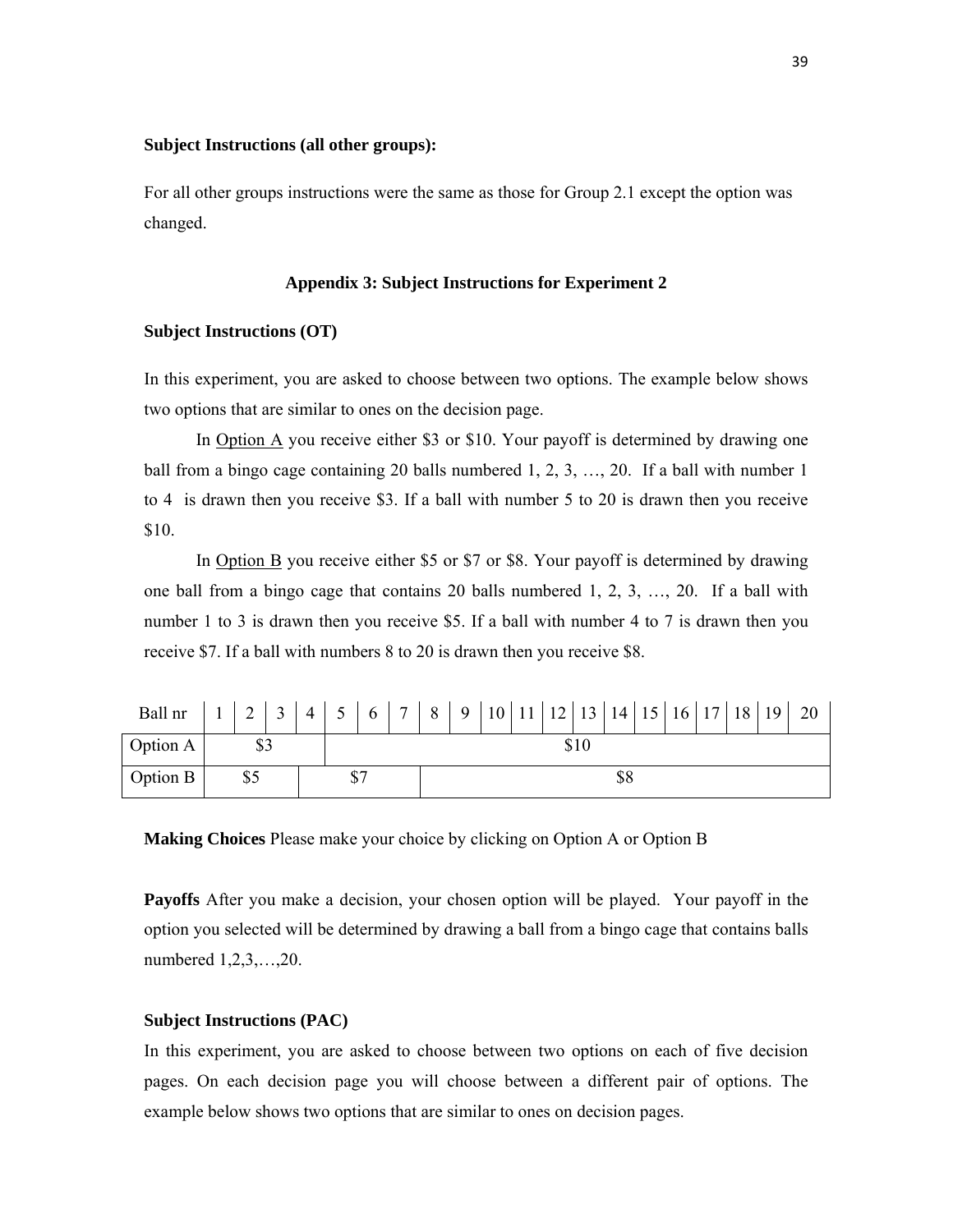In Option A you receive either \$3 or \$10. Your payoff is determined by drawing one ball from a bingo cage containing 20 balls numbered 1, 2, 3, …, 20. If a ball with number 1 to 4 is drawn then you receive \$3. If a ball with number 5 to 20 is drawn then you receive \$10.

In Option B you receive either \$5 or \$7 or \$8. Your payoff is determined by drawing one ball from a bingo cage that contains 20 balls numbered 1, 2, 3, …, 20. If a ball with number 1 to 3 is drawn then you receive \$5. If a ball with number 4 to 7 is drawn then you receive \$7. If a ball with numbers 8 to 20 is drawn then you receive \$8.

| Ball nr  |     | $\overline{4}$ | 5 <sup>1</sup> |  |  |  |  |  |  |  |  |     |  |  |  | - 20 |
|----------|-----|----------------|----------------|--|--|--|--|--|--|--|--|-----|--|--|--|------|
| Option A |     |                | \$10           |  |  |  |  |  |  |  |  |     |  |  |  |      |
| Option B | \$5 |                |                |  |  |  |  |  |  |  |  | \$8 |  |  |  |      |

**Making Choices** Please make your choice on each of the five decision pages by clicking on Option A or Option B

**Payoffs** After you make a decision on each of the five decision pages, all your chosen options will be played as follows. One numbered ball will be drawn from a bingo cage that contains balls numbered 1,2,3,…,20. The ball drawn determines your payoff from the option you chose on all five decision pages.

Your total payoff is the sum of your payoffs from all five decision pages; all payoffs are determined by the one ball drawn.

#### **Subject Instructions (POR)**

In this experiment, you are asked to choose between two options on each of five decision pages. On each decision page you will choose between a different pair of options. The example below shows two options that are similar to ones on decision pages.

In Option A you receive either \$3 or \$10. Your payoff is determined by drawing one ball from a bingo cage containing 20 balls numbered 1, 2, 3, …, 20. If a ball with number 1 to 4 is drawn then you receive \$3. If a ball with number 5 to 20 is drawn then you receive \$10.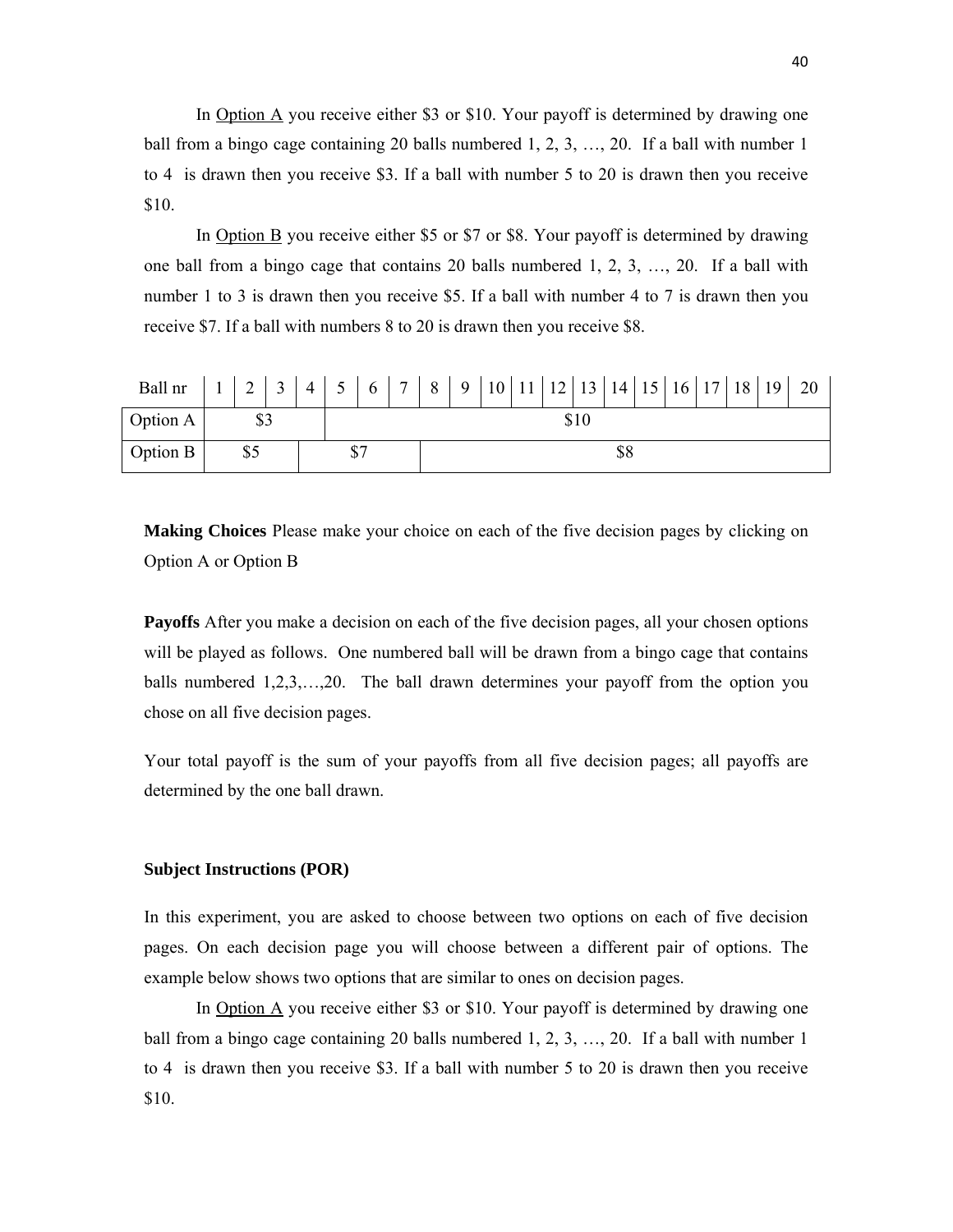In Option B you receive either \$5 or \$7 or \$8. Your payoff is determined by drawing one ball from a bingo cage that contains 20 balls numbered 1, 2, 3, …, 20. If a ball with number 1 to 3 is drawn then you receive \$5. If a ball with number 4 to 7 is drawn then you receive \$7. If a ball with numbers 8 to 20 is drawn then you receive \$8.

| Ball nr  |     |  |  | $4 \mid 5$ | 6 <sup>1</sup> |  |  |  |  |  |  |  |     |  |  |  | $7   8   9   10   11   12   13   14   15   16   17   18   19   20$ |
|----------|-----|--|--|------------|----------------|--|--|--|--|--|--|--|-----|--|--|--|--------------------------------------------------------------------|
| Option A |     |  |  | \$10       |                |  |  |  |  |  |  |  |     |  |  |  |                                                                    |
| Option B | \$5 |  |  |            |                |  |  |  |  |  |  |  | \$8 |  |  |  |                                                                    |

**Making Choices** Please make your choice on each of the five decision pages by clicking on Option A or Option B

**Payoffs** After you make a decision on each of the five decision pages, one of the pages will be randomly selected and your chosen option on that page will be played. The selection of the page is carried out by drawing a ball from a bingo cage that contains five balls numbered 1,2,3,4,5. The number on the drawn ball determines the decision page that is selected.

 After the one page is randomly selected, your money payoff will be determined by playing the lottery in the option you selected on that page. Your payoff in the option you selected will be determined by drawing a ball from a bingo cage that contains balls numbered 1,2,3,…,20.

#### **Subject Instructions (PAS)**

In this experiment, you are asked to choose between two options on each of five decision pages. On each decision page you will choose between a different pair of options. The example below shows two options that are similar to ones on decision pages.

In Option A you receive either \$3 or \$10. Your payoff is determined by drawing one ball from a bingo cage containing 20 balls numbered 1, 2, 3, …, 20. If a ball with number 1 to 4 is drawn then you receive \$3. If a ball with number 5 to 20 is drawn then you receive \$10.

In Option B you receive either \$5 or \$7 or \$8. Your payoff is determined by drawing one ball from a bingo cage that contains 20 balls numbered 1, 2, 3, …, 20. If a ball with number 1 to 3 is drawn then you receive \$5. If a ball with number 4 to 7 is drawn then you receive \$7. If a ball with numbers 8 to 20 is drawn then you receive \$8.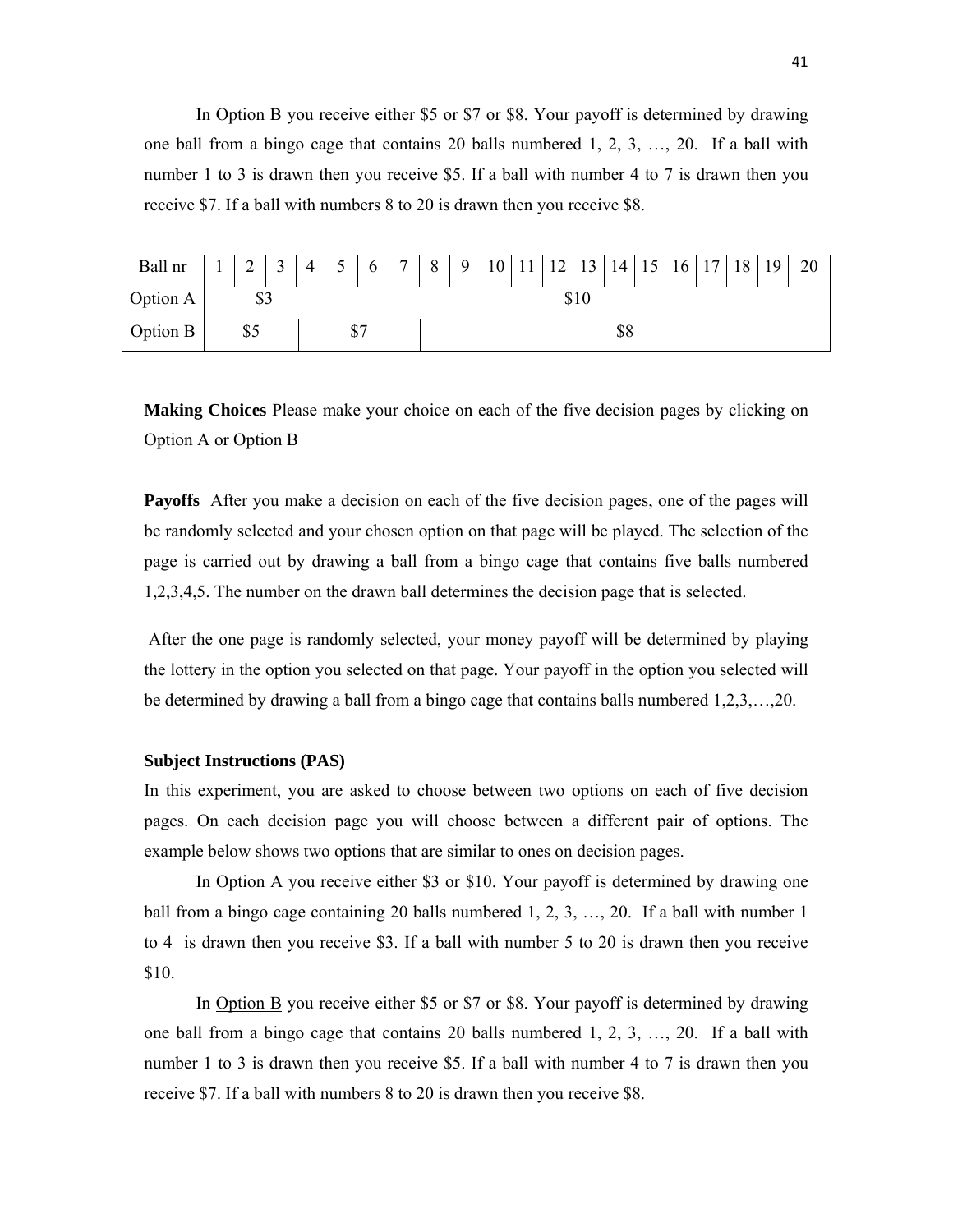| Ball nr         | $\sim$<br>∠ | $\bigcap$ | $\overline{4}$ | $\zeta$ | 6  | $\sqrt{ }$ | 8 | 9 |  |  | 10 11 12 13 14 15 16 17 18 |  |     |  |  | 19 | 20 |
|-----------------|-------------|-----------|----------------|---------|----|------------|---|---|--|--|----------------------------|--|-----|--|--|----|----|
| Option A        | ሰሳ<br>ر ر   |           |                | \$10    |    |            |   |   |  |  |                            |  |     |  |  |    |    |
| <b>Option B</b> | \$5         |           |                | Φ       | ሰማ |            |   |   |  |  |                            |  | \$8 |  |  |    |    |

**Making your First Page Choice** Please make your choice on the first decision page by clicking on Option A or Option B

**First Page Payoff** A numbered ball is drawn from a bingo cage that contains balls numbered 1,2,3…,20. The ball drawn determines your payoff from the option you chose on the first page. The drawn ball is returned to the bingo cage. Then you turn to the next decision page.

#### **Making your Choices and Determining Payoffs on Subsequent Pages**

Make your choice on page 2. Then a ball is drawn to determine your payoff. The ball is returned to the bingo cage. Next, you make your choice on page 3. Another ball is drawn and then returned to the bingo cage. This process continues until your choices and payoffs have been determined for all five decision pages. Your total payoff is the sum of your payoffs from all five decision pages that are determined by the sequence of choices and independently drawn balls.

#### **Subject Instructions (PAI)**

In this experiment, you are asked to choose between two options on each of five decision pages. On each decision page you will choose between a different pair of options. The example below shows two options that are similar to ones on decision pages.

In Option A you receive either \$3 or \$10. Your payoff is determined by drawing one ball from a bingo cage containing 20 balls numbered 1, 2, 3, …, 20. If a ball with number 1 to 4 is drawn then you receive \$3. If a ball with number 5 to 20 is drawn then you receive \$10.

In Option B you receive either \$5 or \$7 or \$8. Your payoff is determined by drawing one ball from a bingo cage that contains 20 balls numbered 1, 2, 3, …, 20. If a ball with number 1 to 3 is drawn then you receive \$5. If a ball with number 4 to 7 is drawn then you receive \$7. If a ball with numbers 8 to 20 is drawn then you receive \$8.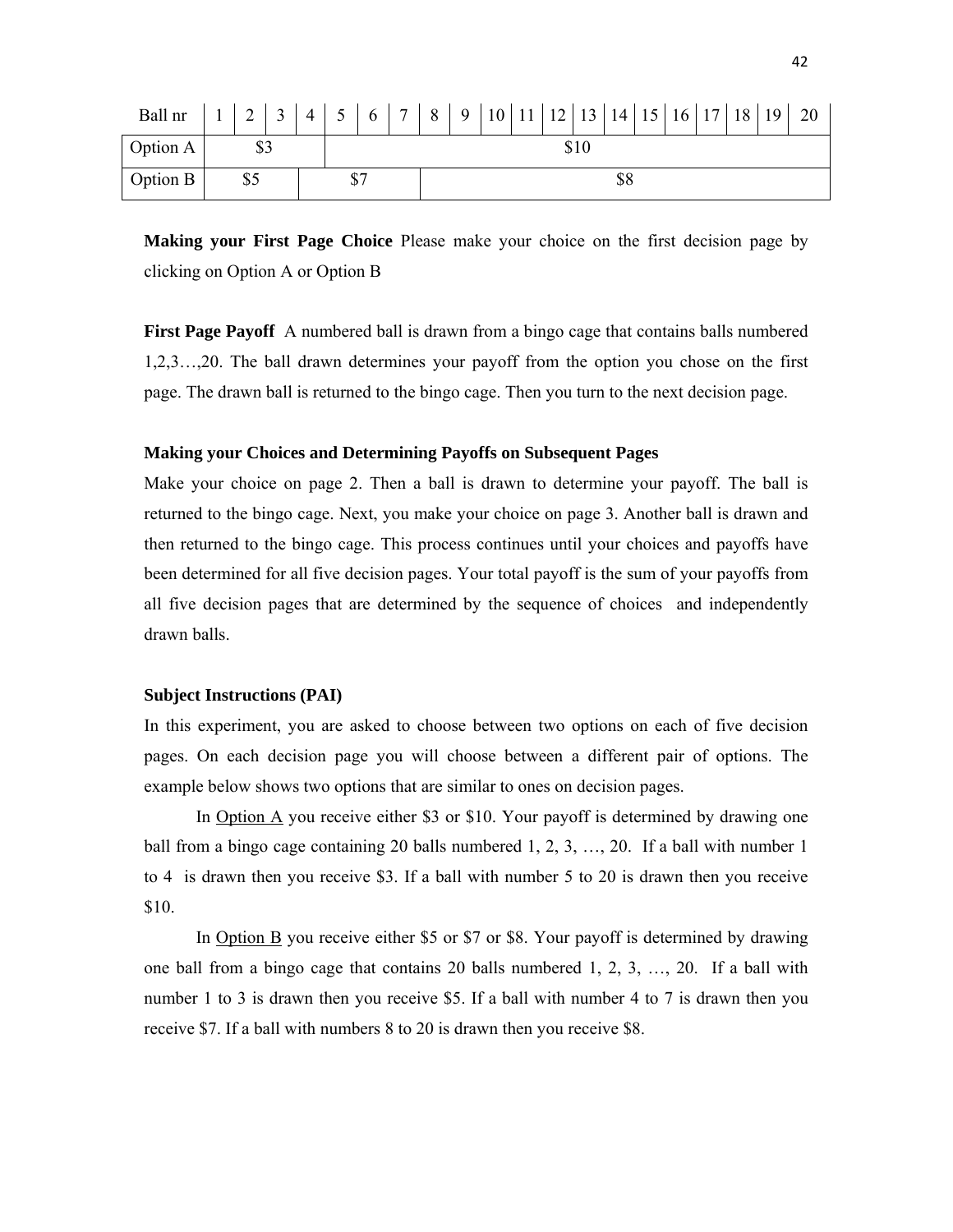| Ball nr         | ÷. | $\sim$<br>∸ | $\sim$ | $\overline{4}$ | ◡    | 6  | $\sqrt{ }$ | 8 | $\mathbf Q$ | 10 <sup>1</sup> | <sup>11</sup> | $12$   13   14   15   16   17   18 |  |     |  |  | 19 | 20 |
|-----------------|----|-------------|--------|----------------|------|----|------------|---|-------------|-----------------|---------------|------------------------------------|--|-----|--|--|----|----|
| Option A        |    | ሰባ<br>ر ب   |        |                | \$10 |    |            |   |             |                 |               |                                    |  |     |  |  |    |    |
| <b>Option B</b> |    | \$5         |        |                | Φ    | ሰጣ |            |   |             |                 |               |                                    |  | \$8 |  |  |    |    |

**Making Choices** Please make your choices on all five decision pages by clicking on Option A or Option B

**Payoffs** After you make decisions on all five decision pages, **all** of your chosen options will be played as follows.

A numbered ball will be drawn from a bingo cage that contains balls numbered 1,2,3,…,20. The ball drawn determines your payoff from the option you chose on the first page. The drawn ball is returned to the bingo cage. Next, a second ball is drawn, which determines your payoff from the option you chose on the second page. That ball is returned to the bingo cage. This sequential procedure is continued until your payoffs are determined for all five decision pages.

Your total payoff is the sum of your payoffs from all five decision pages, each of which is determined by an independently drawn ball.

#### **Subject Instructions (PAC/5)**

In this experiment, you are asked to choose between two options on each of five decision pages. On each decision page you will choose between a different pair of options. The example below shows two options that are similar to ones on decision pages.

In Option  $\triangle$  you receive either \$3 or \$10. Your payoff is determined by drawing one ball from a bingo cage containing 20 balls numbered 1, 2, 3, …, 20. If a ball with number 1 to 4 is drawn then you receive \$3. If a ball with number 5 to 20 is drawn then you receive \$10.

In Option B you receive either \$5 or \$7 or \$8. Your payoff is determined by drawing one ball from a bingo cage that contains 20 balls numbered 1, 2, 3, …, 20. If a ball with number 1 to 3 is drawn then you receive \$5. If a ball with number 4 to 7 is drawn then you receive \$7. If a ball with numbers 8 to 20 is drawn then you receive \$8.